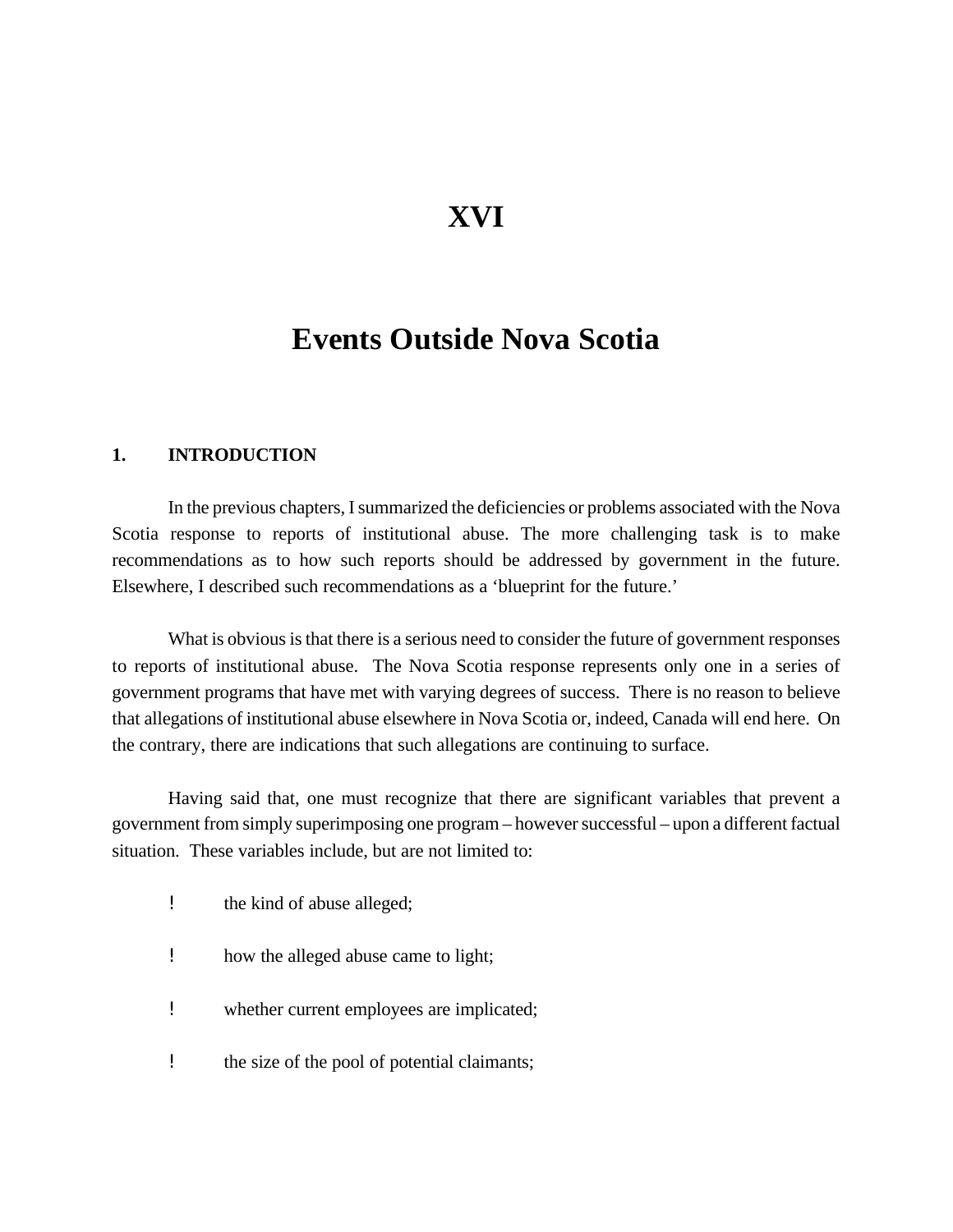- ! the extent to which allegations of abuse have already been tested in criminal or other judicial proceedings;
- ! the existence of parallel investigations;
- ! how recent the alleged abuse is;
- ! the nature of the institutions involved and their residents;
- ! the gender, colour, and cultural or ethnic background of those alleging abuse;
- ! their psychological backgrounds;
- ! whether such individuals are mentally or physically challenged;
- ! the existence of factors affecting their access to legal services; and
- ! the availability of government resources.

The approach, therefore, is to identify those considerations that properly underlie a government response, and to examine the components of both successful as well as unsuccessful approaches to the issues. In that regard, I examine the responses made to reports of institutional abuse in other Canadian jurisdictions, as well as a study of the topic prepared by the Law Commission of Canada. The responses of other jurisdictions are considered here. The Law Commission study is reviewed in the next chapter.

# **2. ONTARIO - GRANDVIEW TRAINING SCHOOL FOR GIRLS**

The Government of Ontario operated a training facility for adolescent girls in Galt (now part of Cambridge) from 1932 to 1976. Originally known as the Ontario Training School for Girls - Galt, the facility was renamed the Grandview Training School for Girls in 1967. It housed girls between the ages of 12 and 18. Under the Ontario *Training Schools Act*, 1 the girls became wards of the Province and the parents of the girls relinquished their rights as guardians. The institution housed an

<sup>&</sup>lt;sup>1</sup>R.S.O. 1980, c. 508.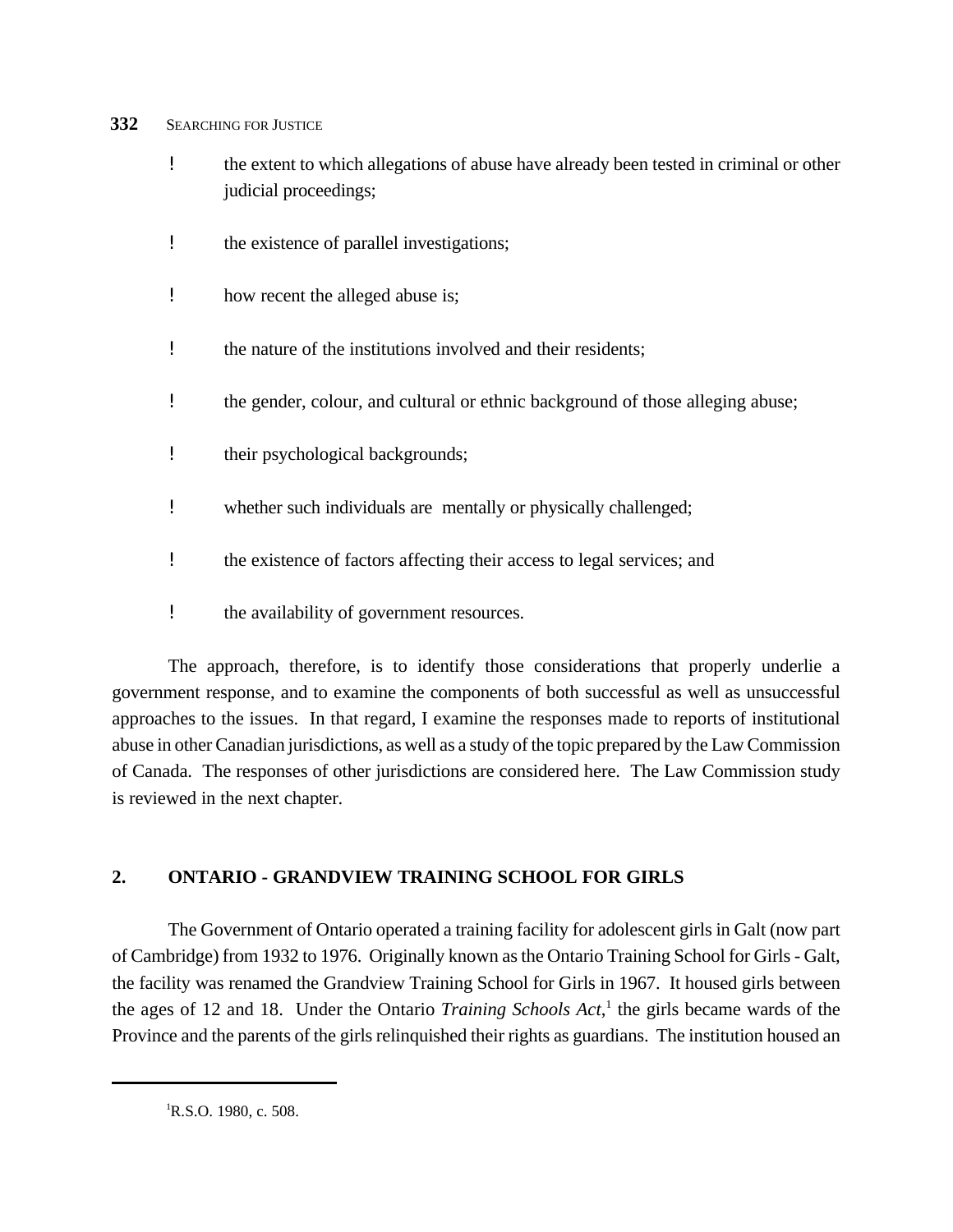average of 120 girls annually, with approximately one-quarter of them in a secure facility known as Churchill House. While some girls had committed minor crimes such as shoplifting, many were sent to the school because they had been pronounced "unmanageable" under the *Juvenile Delinquents Act<sup>2</sup>* for reasons such as truancy, the use of drugs or alcohol, or "sexual immorality." Many of the young women sent to Grandview had been physically, sexually or emotionally abused by family members; some were orphans, and some were from very poor homes whose families were unable to care for them.

A number of students at the school were abused during their residency there. The most significant period of abuse occurred in the mid-1960s to the early 1970s. The school was closed in 1976 after an investigation into the abuse. Residents alleged that they had been subjected to physical, sexual and psychological abuse at the hands of guards and other staff. Some of the allegations had been made contemporaneous to the abuse, but had not resulted in any legal proceedings at the time.

The abuse came to public light in 1991, when two women who were being treated by the same psychologist told him of very similar experiences of abuse that occurred at Grandview. The psychologist was shocked by the details, introduced the two women to each other and said that he would support them if they went public with their stories. The women subsequently made appearances on television, asking others who had been at Grandview to contact the police or the provincial Government. In the summer of 1991, the Waterloo Regional Police Service and the Ontario Provincial Police began a joint investigation into claims of physical and sexual abuse at the school.

In December 1992, a Victim Witness Program site was established in Kitchener, Ontario, with the express purpose of dealing with Grandview.<sup>3</sup> Some women retained lawyers and initiated civil suits. At the same time, a small group of women formed the Grandview Survivor's Support Group ("GSSG") to investigate options for seeking compensation on a collective basis. They also hired legal counsel (whose services were ultimately paid for by the Ontario Government). The group later expanded to include more than 300 women.

The Province decided to pursue, through mediation, an out-of-court strategy to settle Grandview claims. In May 1993, negotiations began between the Government and the GSSG. Over

 ${}^{2}R.S.C.$  1970, c. J-3.

<sup>&</sup>lt;sup>3</sup>The Program provided support to the abuse victims, who might become witnesses at criminal trials. Specifically, it offered information about the court process and available community-based support services.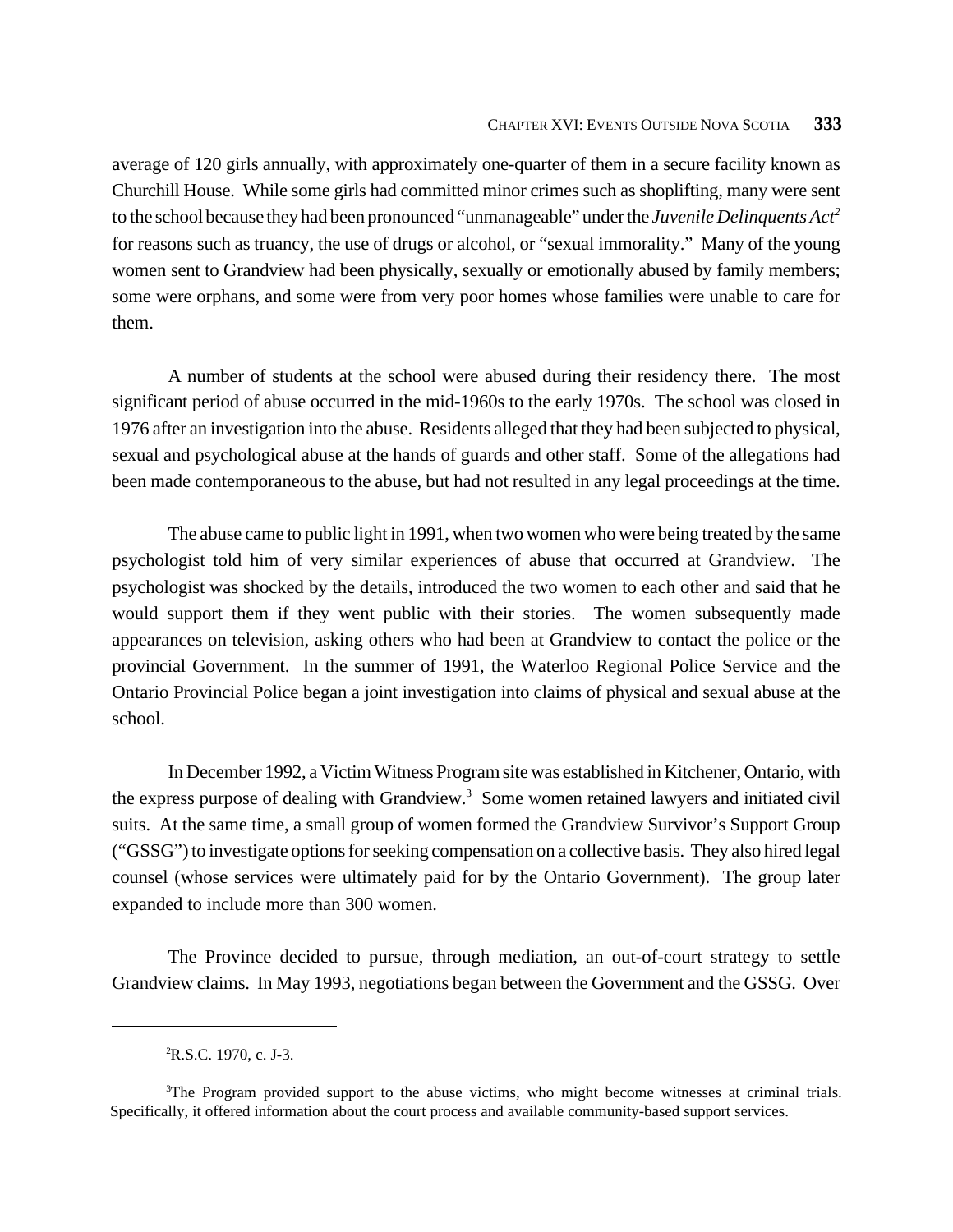the next 10 months the executive of the GSSG and the group's legal counsel held extensive meetings with counsel from the Ministry of the Attorney General and the Government's Grandview Project Manager in an attempt to draft a compensation agreement. The Government provided funding during the negotiations for a crisis line dedicated to Grandview survivors and for continued participation in the discussions by the GSSG executive.

In early 1994, a Draft Agreement was formulated by the Government and the GSSG executive and put to a vote by the members of the GSSG. Over 127 women participated in the vote, and the Agreement was ratified by over 80%. After Government approval, the program was announced in June 1994.

The Agreement allowed all former residents of Grandview to apply for specified benefits and financial compensation from the Government through an alternative dispute resolution process rather than individually pursuing civil suits. It was a group agreement, but it permitted individual women to choose whether or not to participate in the program. Individuals were required to obtain independent legal advice (for which the Government provided \$1,000 per applicant) before electing to seek compensation under the Agreement. Those who elected to do so had to provide a complete release of any claim they might have had against the Government of Ontario for damages arising out of their mistreatment at Grandview. Participation in the Agreement, however, did not restrict the individual's rights to bring criminal charges or civil claims against individual perpetrators of abuse.

An application cut-off date was set for January 2, 1996. Applications received after that date were not automatically rejected, but were considered on a case by case basis.

The purpose of the Agreement was outlined in its Overview:

The purpose of this Agreement is to engage in a process to afford any eligible person real opportunities to heal and to introduce real hope for a better future ... [It] is designed to address the consequences of "abuse" and "mistreatment" as those terms are defined, of those who were actually resident at Grandview ... It is an objective of the various components of this Agreement to facilitate a path of healing and recognition of self-fulfilment for its beneficiaries. It is hoped that the coordination of the various components, will, as an integrated whole, produce a more accountable and effective response for survivors of institutionalized and sexual abuse.

#### **(a) Details of the Compensation Package**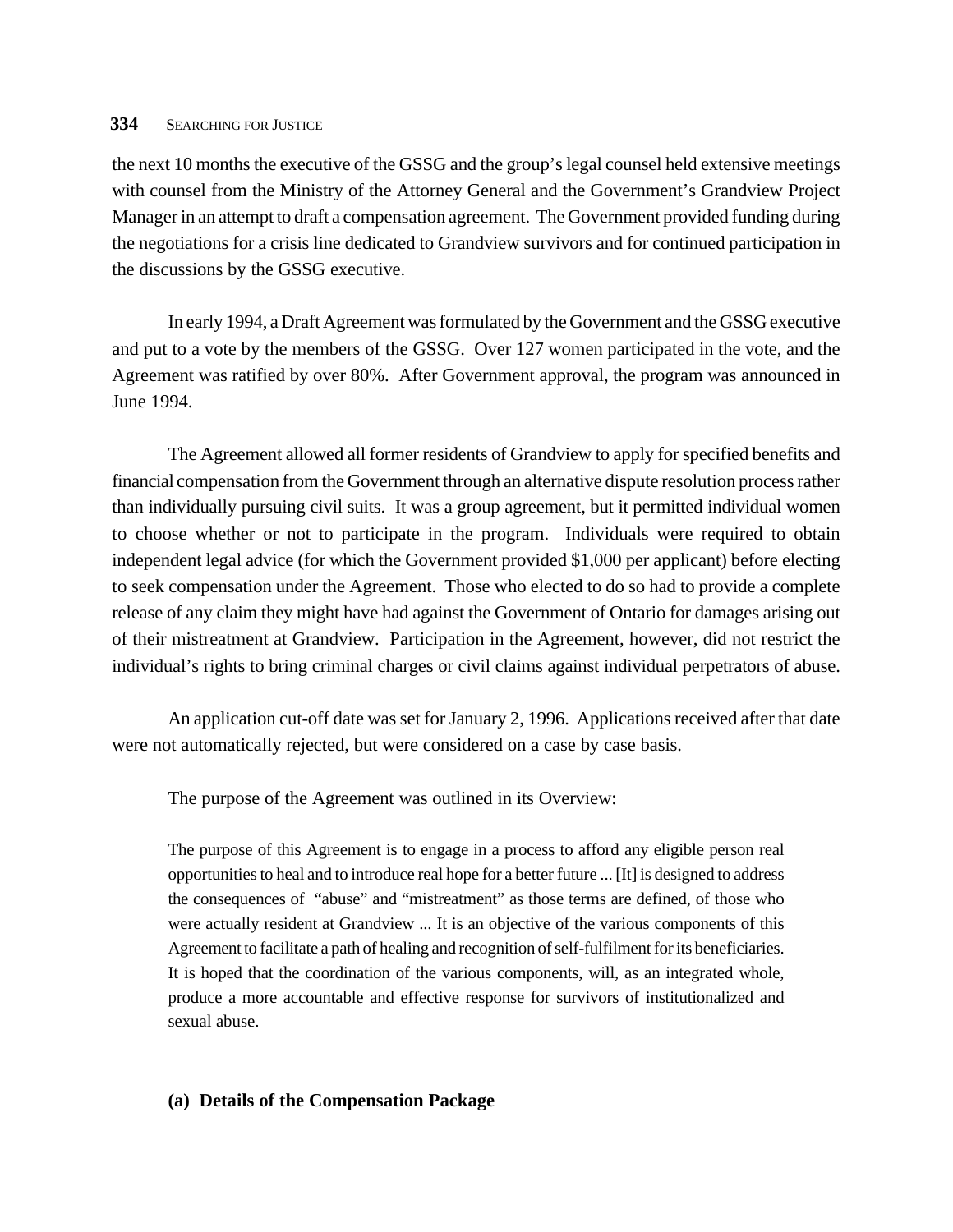The Agreement provided for three different types of benefits: general benefits (intended to benefit society as a whole), group benefits (for all former residents of the institution), and individual benefits (for those who claimed specific incidents of abuse). An Eligibility and Implementation Committee ("EIC") was established as an advisory body to oversee and superintend the implementation of the benefits package. This committee was composed of two GSSG-appointed members, one Government-appointed member and a chair jointly appointed by the Government and the GSSG. The Agreement also provided funding for the GSSG to enable it to continue to offer support to its members through meetings, outreach and a newsletter.

#### *(i) General Benefits*

General benefits were not necessarily confined to benefits to former residents of Grandview. They were defined in the Agreement as "programs, actions or commitments that the Government may undertake or foster and which may provide benefits to survivors of sexual, physical and institutionalized abuse generally."

The Agreement included specific provisions for legislative and research initiatives.

The main legislative initiative outlined in the Agreement was a bill to amend various provincial laws to extend or eliminate limitation periods for commencing civil proceedings in relation to sexual abuse. The Government also reviewed its hiring, training and abuse-reporting practices for programs involving youth in institutional settings or under state supervision.

Three research initiatives were contemplated in the Agreement. First, there was a proposal to evaluate the effect and effectiveness of the Agreement itself. This work was later conducted by Deborah Leach.<sup>4</sup> Results of her study are referred to in the applicable contexts below. Second, a recommendation was made to conduct research to better understand the dynamics of the consequences of abuse and to determine when and how to provide effective intervention. In this regard, the Government supported the production of a video and a booklet entitled "Until Someone Listens." Third, every applicant was given the choice to tell of her experiences at Grandview and have her history recorded.

The idea of establishing a Healing Centre was also discussed but not acted upon. Instead,

<sup>4</sup>Leach, D., "Evaluation of the Grandview Agreement Process: Final Report" (June 1997).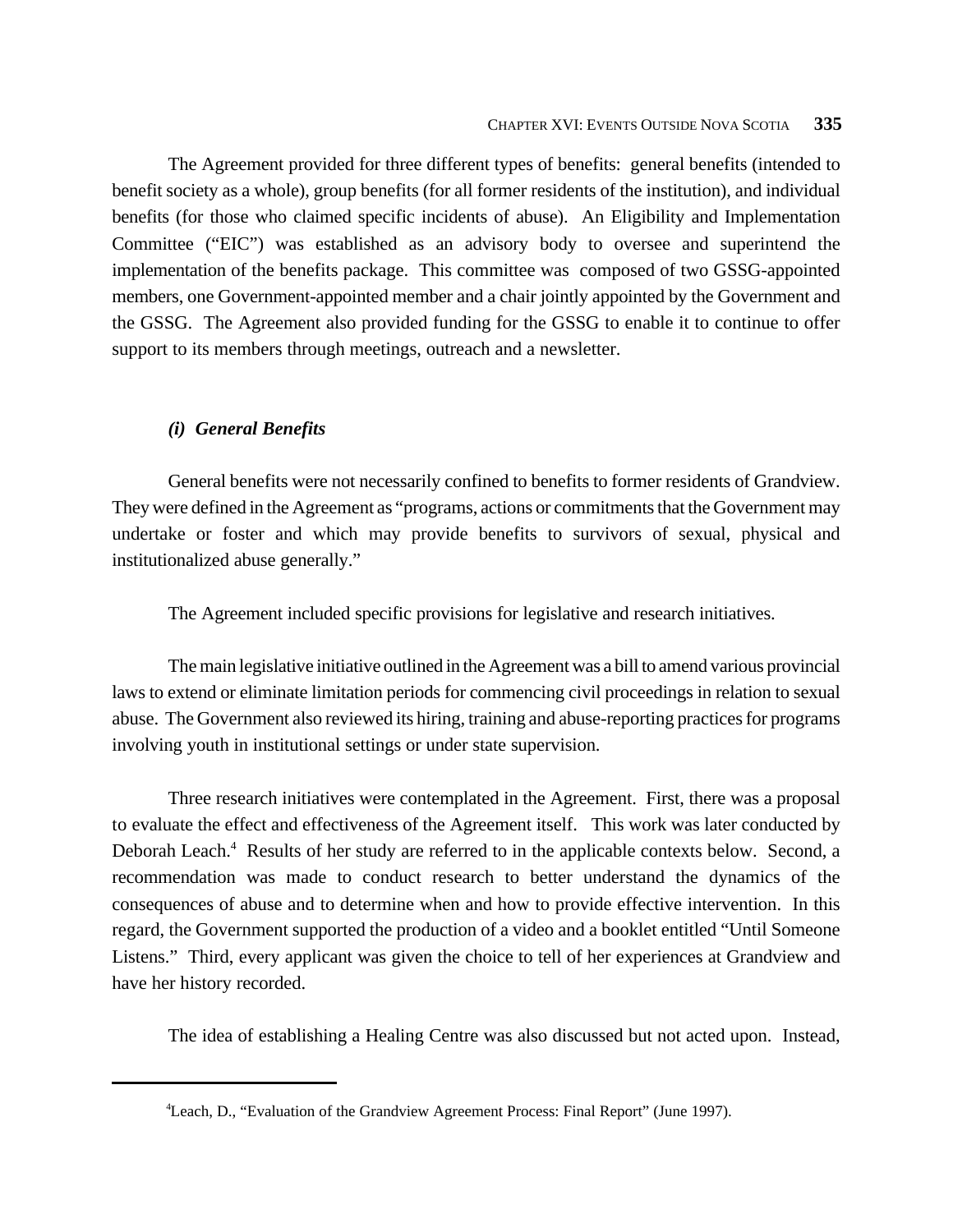some money was put aside for a needs assessment. However, these funds eventually went back to the Government's general revenue fund.

# *(ii) Group Benefits*

Group benefits consisted of a dedicated crisis line, money for the removal of self-inflicted tattoos and scars, and a general acknowledgement by the Government recognizing the efforts of the GSSG to bring to the attention of provincial authorities the allegations of abuse and to develop a non court-based process to assist the victims. The crisis line and money for the removal of tattoos and scars were available to all former residents of Grandview. Individuals applying to have a self-inflicted tattoo removed were required to swear a statement declaring when they attended Grandview and that the tattoo was inflicted during that time. $5$ 

The crisis line which was established by the Government of Ontario during the negotiations leading up to the Agreement was continued pursuant to the terms of the Agreement. Again, it was available to any former resident of Grandview without proof that she had been subjected to conduct at the school that could have caused or contributed to her crisis. The crisis line existed for four years and was closed March 31, 1997. Ms. Leach reported that a large majority of the women who accessed the service felt it made a positive difference in their lives. However, some felt that the counsellors were not always sufficiently knowledgeable about institutional abuse or Grandview.

The Government allocated \$120,000 for a tattoo removal fund and \$50,000 for a scar reduction fund. Fifty-two women had used this benefit as of December 1996, the latest date for which information was available. Ms. Leach found that the impact of tattoo removal was significant in improving self-esteem and the ability to live in the present.

The general acknowledgement referred to above was read out in the provincial legislature by the Attorney General, the Honourable Jim Flaherty, on November 17, 1999. It included an apology to all the Grandview survivors.

# *(iii) Individual Benefits*

<sup>5</sup>The individual also had to have resided at Grandview for at least six months.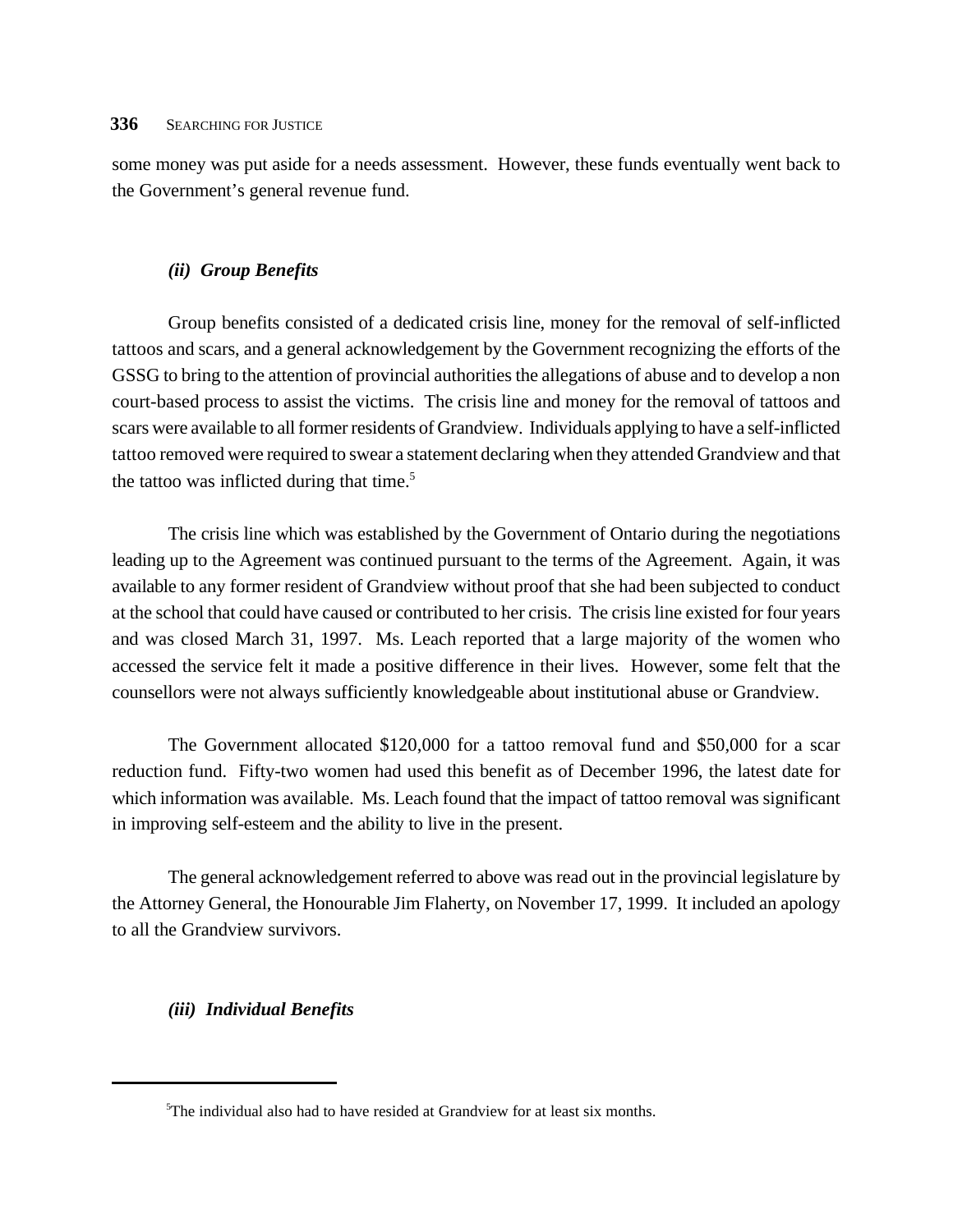A number of individual benefits, including direct financial compensation, were available to former residents of Grandview whose assertions of abuse were accepted. Individuals had to apply for these benefits. Their applications were reviewed by an adjudicator who determined whether the claimant was in fact the victim of abuse and/or mistreatment (as defined in the Agreement) which caused injury or harm and, if so, what financial award was appropriate. An applicant whose claim was validated was also entitled to apply for a variety of additional non-financial benefits that were purchased by the Government from existing service providers on a case-by-case basis. The total Government expenditure on awards and benefits was \$16,400,000.<sup>6</sup> The various available benefits are described below.

Successful claimants were entitled to a financial award for pain and suffering as a result of abuse and/or mistreatment. "Abuse" and "mistreatment" were defined as follows:

1.1 ABUSE means an injury as a result of the commission of a criminal act or act of gross misconduct by a guard or other official at Grandview or in some circumstances by another ward and includes physical and sexual assault or sexual exploitation. It is acknowledged that sexual abuse includes arbitrary or exploitative internal examinations for which no reasonable medical justification existed and which resulted in demonstrable harm.

Act of abuse is the act that causes injury.

1.2 MISTREATMENT means an injury as a result of a pattern of conduct that was "cruel" and for which no reasonable justification could exist (arbitrary) and includes conduct that was non physical but had as a design the depersonalization and demoralization of the person with the consequent loss in self esteem, and may involve discipline measures unauthorized by any superior authority. This is conduct that is plainly contrary to the policies and procedures governing conduct at Grandview and the purpose of the governing legislation. Proof must establish a pattern of conduct directed towards the individual personally and errors of judgement will not be sufficient. This conduct may include taunts, intimidation, insults, abusive language, the withholding of emotional supports, deprivation of paternal visits, threats of isolation, and psychologically cruel discipline or measures which were not officially permitted in the management and control of the residents of the facility.

The general environment of Grandview, the discipline and regulation of the conduct of the wards in accordance with policies and procedures established for the governance and management of the institution cannot constitute mistreatment.

<sup>&</sup>lt;sup>6</sup>Some sources put the figure closer to \$12,000,000.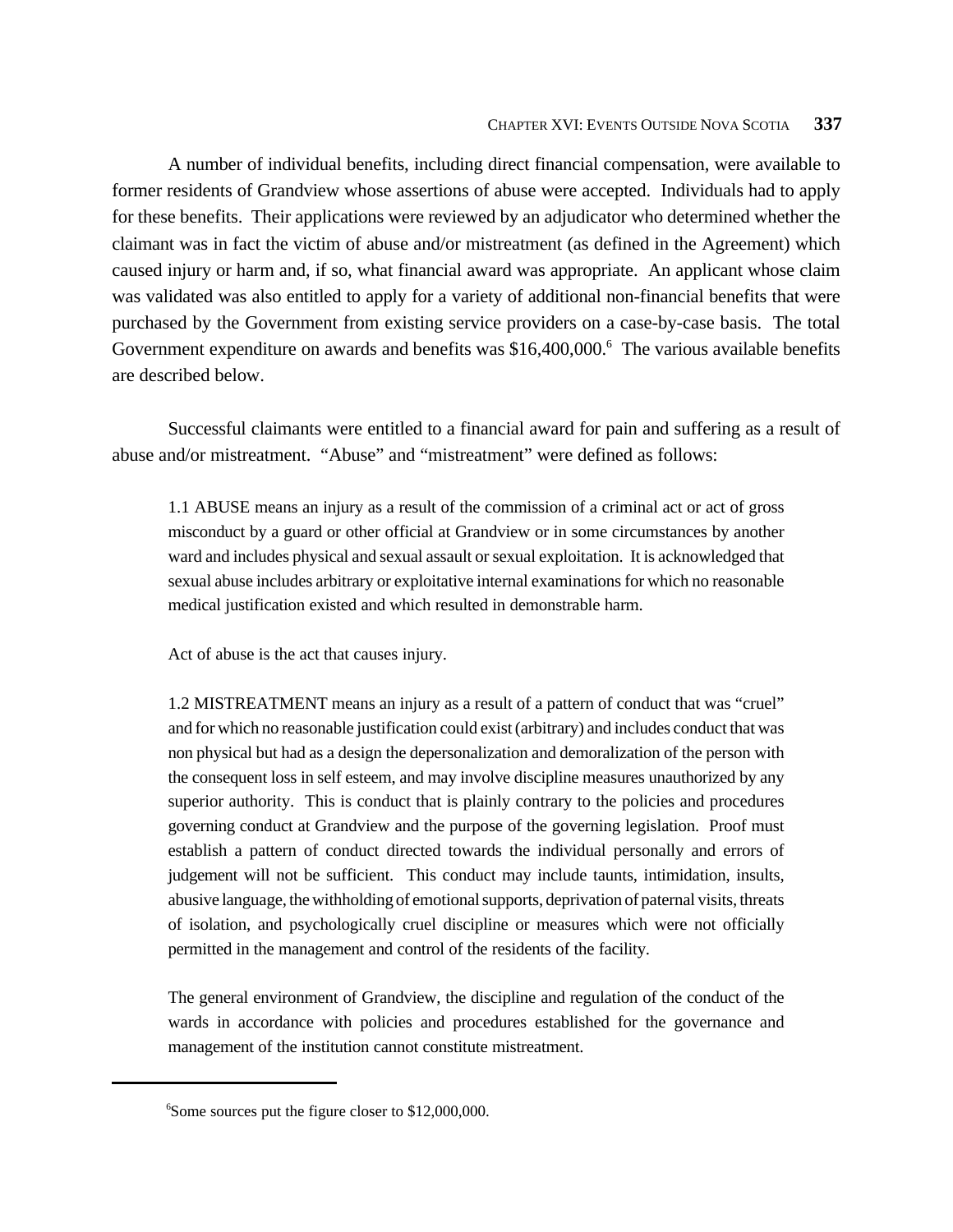The act of mistreatment is the act or acts that cause the injury.

In order to qualify for a financial award, an applicant had to demonstrate injury or harm which justified compensation beyond a nominal damages award. The range of available awards was from  $$3,000$  to  $$60,000$ .<sup>7</sup> The precise amount conferred upon an applicant depended on the nature, severity and impact of the abuse and/or mistreatment. In determining the amount, the adjudicators were directed to use a prescribed matrix as a guide. This matrix set out the minimum and maximum award ranges for various categories of misconduct, and also itemized the type of evidence expected as proof. The adjudicators had the discretion to fix the award within the range prescribed. The matrix is reproduced in full below.

| <b>ACTS ALLEGED</b>                                                                                                         | <b>HARM/INJURY</b>                                                                                                            | <b>EVIDENCE/PROOF</b>                                                                                                                                                    | <b>AWARD RANGE</b>                           |
|-----------------------------------------------------------------------------------------------------------------------------|-------------------------------------------------------------------------------------------------------------------------------|--------------------------------------------------------------------------------------------------------------------------------------------------------------------------|----------------------------------------------|
| Repeated serious sexual<br>abuse (sexual<br>intercourse anal/oral) $\&$<br>physical beating and<br>threats.                 | Continued harm<br>resulting in serious<br>dysfunction.<br>Adjudicator applies<br>standards set out in<br>Agreement.           | Possible: Medical/<br>psychological/therapist/<br>police reports/direct<br>evidence of victim if<br>credible/witnesses/<br>documentary-<br>conviction of<br>perpetrator. | $$40,000.00 - $60,000.$                      |
| Physical abuse<br>involving<br>hospitalization with<br>broken bones or serious<br>internal injuries.                        | Harm sufficient to<br>justify award must be<br>demonstrated.<br>Adjudicator applies<br>standards set out in the<br>Agreement. | Same as above                                                                                                                                                            | $$20,000.00 - 40,000.00$<br>"mid range"      |
| Isolated act of sexual<br>intercourse/oral or anal<br>sex or masturbation<br>with threats or abuse of<br>position of trust. | Harm sufficient to<br>justify award must be<br>demonstrated.<br>Adjudicator applies<br>standards set out in the<br>Agreement. | Same as above                                                                                                                                                            | $$20,000.00 -$<br>\$40,000.00<br>"mid range" |

 $T$ The Agreement provided that this money would not be counted in determining eligibility for Family Benefits and General Welfare Assistance.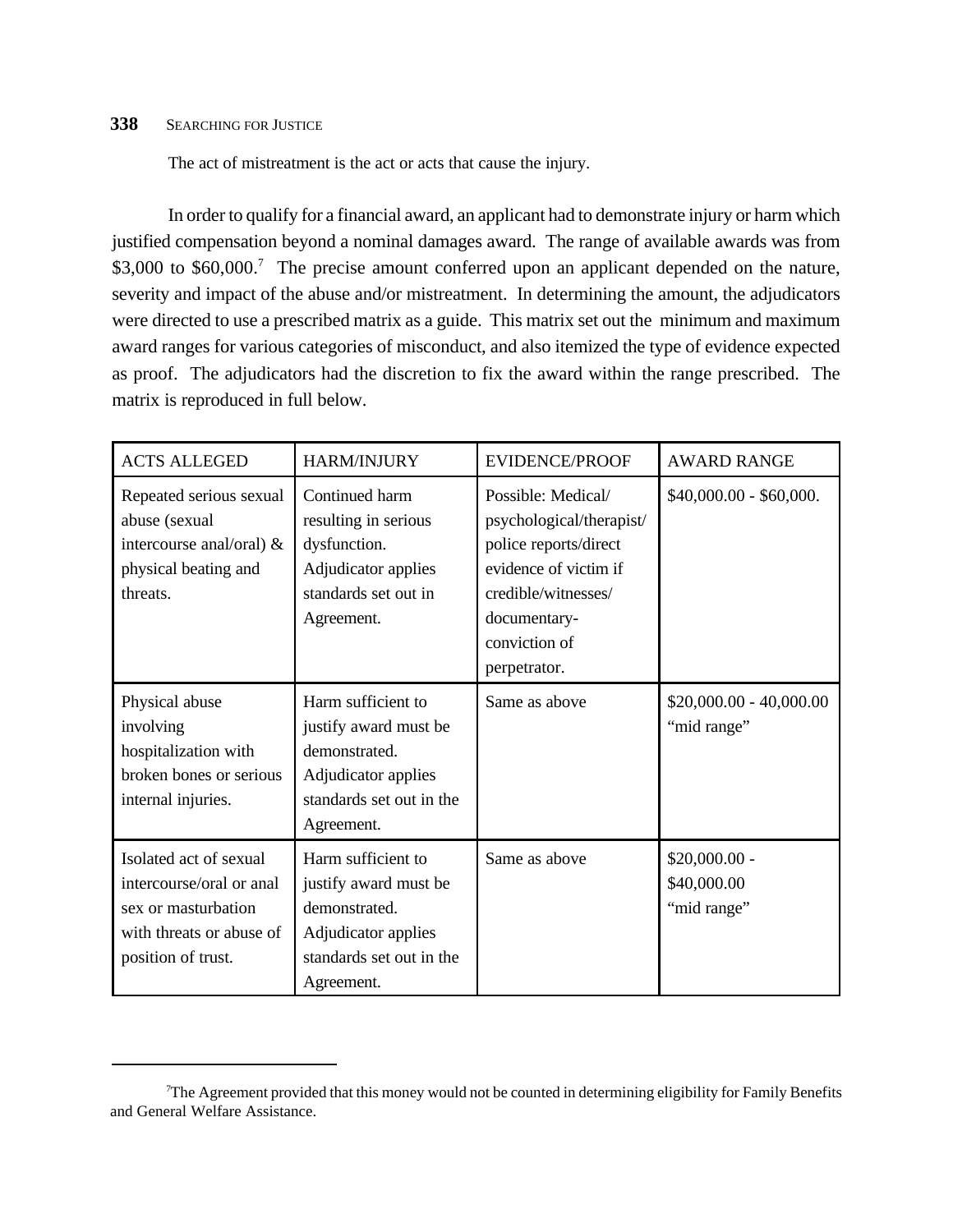| No physical<br>interference-forms of | Long term detrimental<br>impact - conduct must | Same as above | $$3000.00$ on proof of<br>acts of abuse or |
|--------------------------------------|------------------------------------------------|---------------|--------------------------------------------|
| "mistreatment" <i>i.e.</i>           | not have been lawful or                        |               | mistreatment.                              |
| cruel conduct that was               | condoned. The nature                           |               | $$10,000.00 -$                             |
| prolonged and                        | of the harm will                               |               | \$20,000.00 where                          |
| persistent. Confinement              | determine once proof of                        |               | serious harm found by                      |
| in segregation alone                 | the acts are accepted                          |               | the adjudicator.                           |
| will not attract an                  | whether a minimal                              |               |                                            |
| award. Segregation                   | recovery or a higher                           |               |                                            |
| may be justified in                  | award.                                         |               |                                            |
| accordance with                      |                                                |               |                                            |
| administrative                       |                                                |               |                                            |
| authority. Abusive                   |                                                |               |                                            |
| segregation cannot be.               |                                                |               |                                            |

The Government of Ontario was responsible for 100% of the financial award. The average award conferred was a little under \$40,000. In general, financial benefits were awarded for physical and sexual abuse and mistreatment. In certain cases, psychological abuse and mistreatment were compensated, but few awards were granted as a result of psychological abuse only.

Ms. Leach's study found that the vast majority of recipients thought the financial award helped them make a positive change in their lives. Most importantly, it contributed to a sense of validation, gave them some security and independence, improved their ability to take better care of their children and other important people in their lives, and helped them plan for their future with more skills. For a small number of recipients, the award caused difficulties in such matters as money management and demands from others for assistance.

In addition to any direct financial award, an adjudicator was also able to direct the Government to pay service providers additional sums up to \$10,000 to cover exceptional medical or dental costs related to the consequences of the abuse and/or mistreatment where no insurance coverage was available.

The Government had established an interim therapy protocol to provide counselling and therapy, pending completion of the Agreement. Former wards were then entitled to apply under the Agreement for access to longer-term counselling and therapy. In order to qualify for such services, the applicant had to submit an application for individual benefits within six months of the ratification date of the Agreement. The application had to be accompanied by a treatment plan prepared by a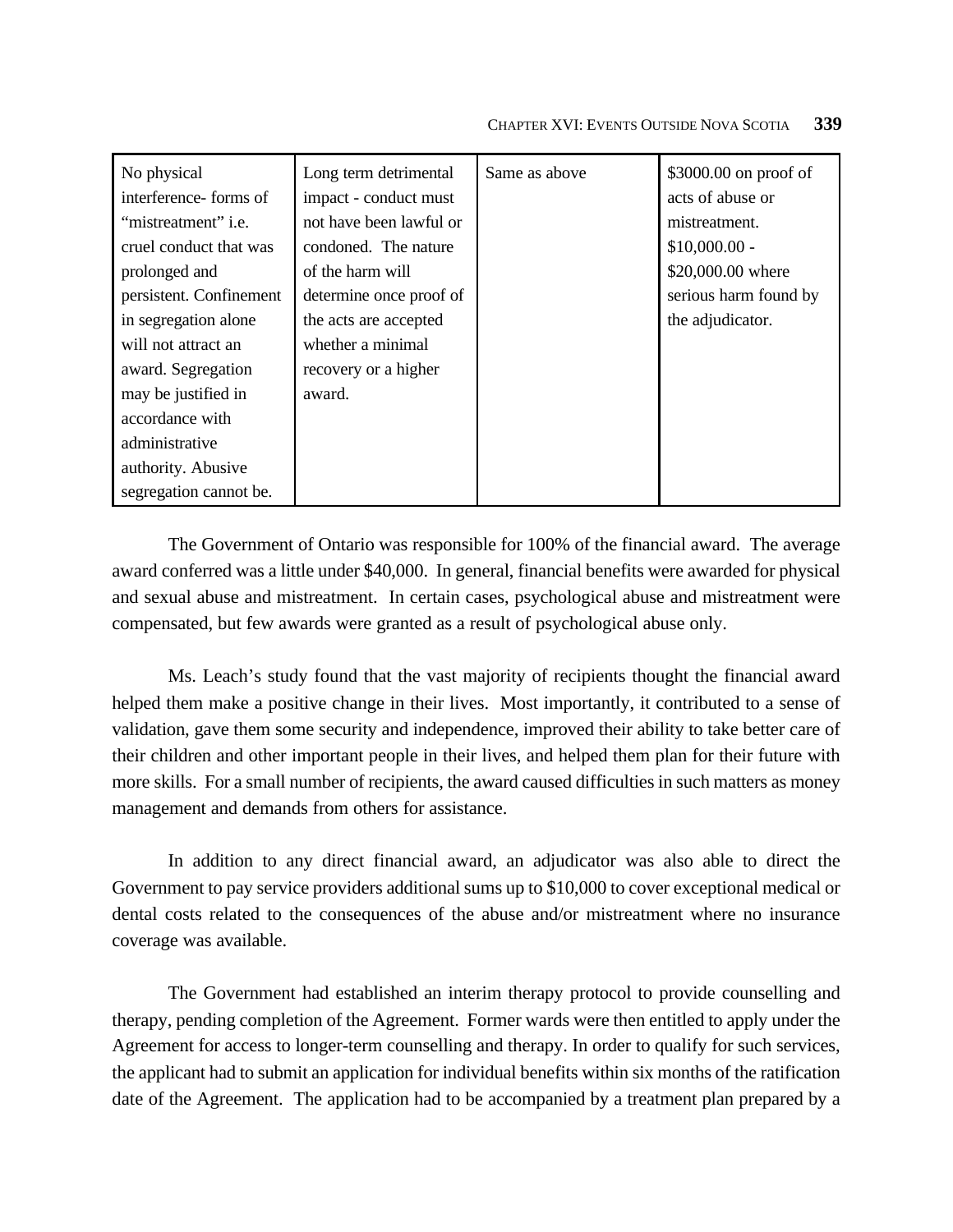therapist experienced in treating cases of abuse, and the therapist had to support the claimant's position that her experiences at Grandview likely caused or contributed to her present circumstances and that counselling was required. Alternatively, an applicant could request an assessment by a Government-approved counsellor.

All applications for counselling were reviewed by the Eligibility and Implementation Committee. Interim counselling services remained in effect pending the review. If a majority of the members of the EIC was satisfied that the requested counselling was appropriate, such services of a value not exceeding \$5,000 for a period of one year could be approved. This could occur in advance of validation of the claim, but was subject to confirmation by the adjudicator. Provision was also made for additional funding in appropriate situations. Disputes between the EIC and the applicant (or her treating therapist) were to be resolved by designated independent experts.

In exceptional circumstances, applicants could also obtain up to \$5,000 in funding for shortterm residential treatment programs. Appropriate evidence of need was required, as well as evidence of the unavailability of alternative private or public funding. Applicants could access individual counselling services following completion of the residential program.

The vast majority of women interviewed by Ms. Leach indicated that the therapy and counselling benefit made a significant difference to them. It helped them with improving their selfesteem, going through the Agreement process, coping with their tragedy, and moving on in life. At the same time, many women were concerned about the limits to the funding. Many were unaware of the limits, and said they would have used the funding differently if they had been aware. Some recommended that the cap on this benefit be eliminated.

The Agreement provided for access to educational or vocational training or upgrading. The Government agreed to pay the "basic costs" of education or vocation programs approved by the EIC. Basic costs were defined to include tuition, books, course materials, a transportation allowance and, where need was established, child care and computer costs. The Government also agreed to pay for psycho-educational assessments to assist applicants in determining a suitable program of study or training. The only conditions of the benefit were that the applicant attend all classes, fulfill all course requirements and successfully complete the course of study. Ms. Leach reported that many applicants thought this benefit was extremely important, especially since education was something stolen from them at Grandview.

Successful applicants could obtain free debt counselling and debt consolidation and budget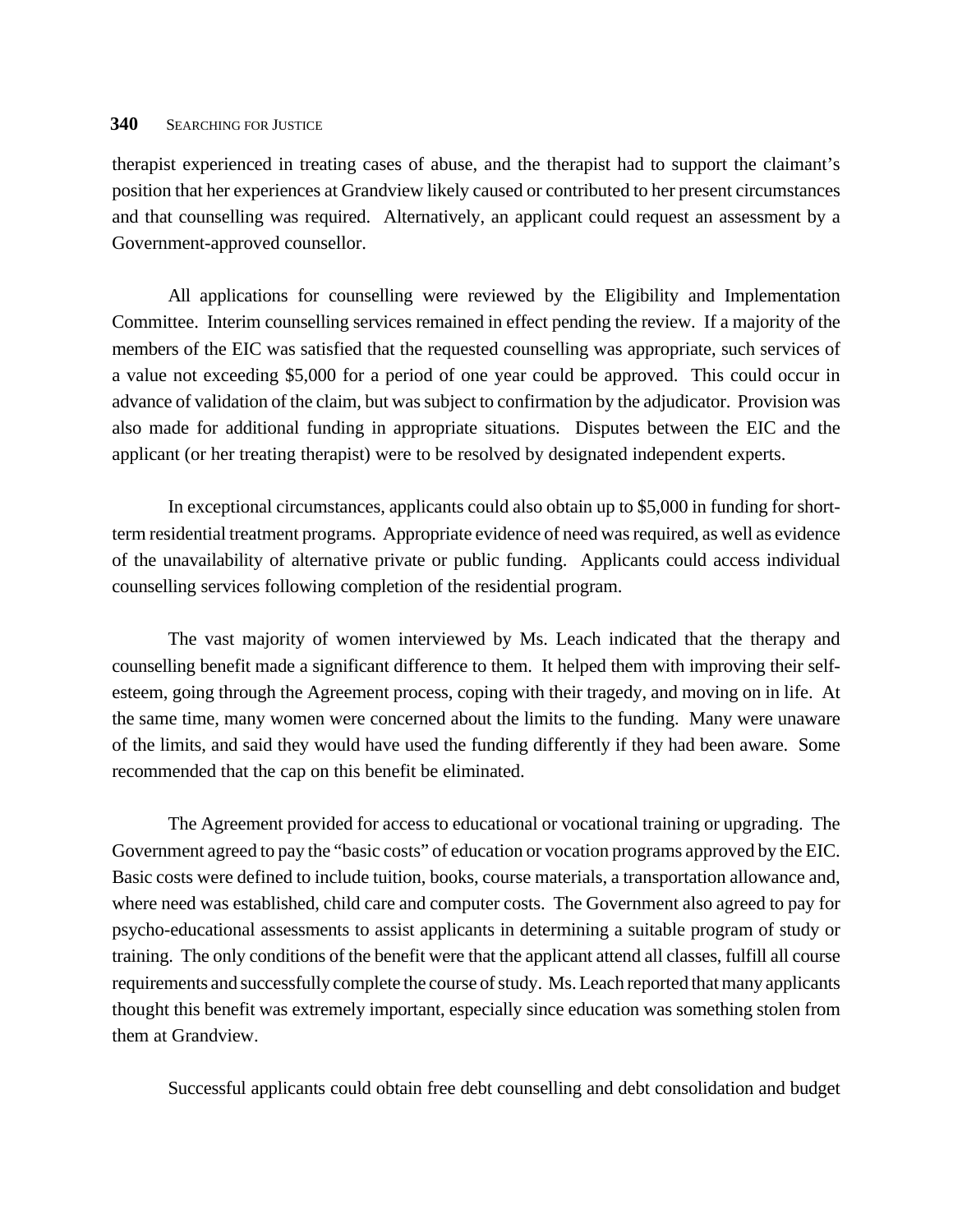assistance. Ms. Leach reported that the reactions of those who availed themselves of this benefit were mixed, some finding it helpful and others finding it shameful.

A contingency fund of \$3,000 per validated claim was set up. It was intended to cover expenses for the following matters not covered, or not covered sufficiently, by other benefits: medical and dental needs, child care and travel expenses incurred in relation to attending counselling sessions, books and other materials required for a course of study or therapy, and fees for attending workshops. Applications for specific expenses had to be submitted to and approved by the EIC, and need had to be established. Multiple applications could be submitted, but the money had to be used within two years of the date the Agreement was ratified. This was the most widely-used benefit. Most applicants used it for medical or dental purposes. All said it made at least some positive difference in their lives.

Finally, the Agreement provided that each successful claimant was entitled to receive an individual acknowledgement from the Government of the abuse or mistreatment, recognizing that each of the women was harmed and there could be no justification for the abuse. Delivery of these acknowledgements was delayed until the completion of all related criminal proceedings.

Reproduced below is a chart prepared by Goldie Shea for the Law Commission of Canada detailing the number of applicants who took advantage of the various available benefits as of October 1999.<sup>8</sup>

| <b>BENEFIT</b>                       | NUMBER OF WOMEN WHO<br><b>HAVE USED BENEFITS</b> | PERCENTAGE OF WOMEN<br>WHO HAVE USED BENEFITS |
|--------------------------------------|--------------------------------------------------|-----------------------------------------------|
| Therapy/counselling                  | 123                                              | 91.8                                          |
| <b>Tattoo/Scar Removal</b>           | 52                                               | 38.8                                          |
| Contingency Fund                     | 132                                              | 98.5                                          |
| Educational/Vocational<br>Assistance | 46                                               | 34.3                                          |
| Financial/Budget counselling         | 6                                                | 4.5                                           |

# **Grandview - Usage of Benefits**

<sup>8</sup>Shea, Goldie, "Redress Programs Relating to Institutional Child Abuse in Canada" (October 1999), p. 33.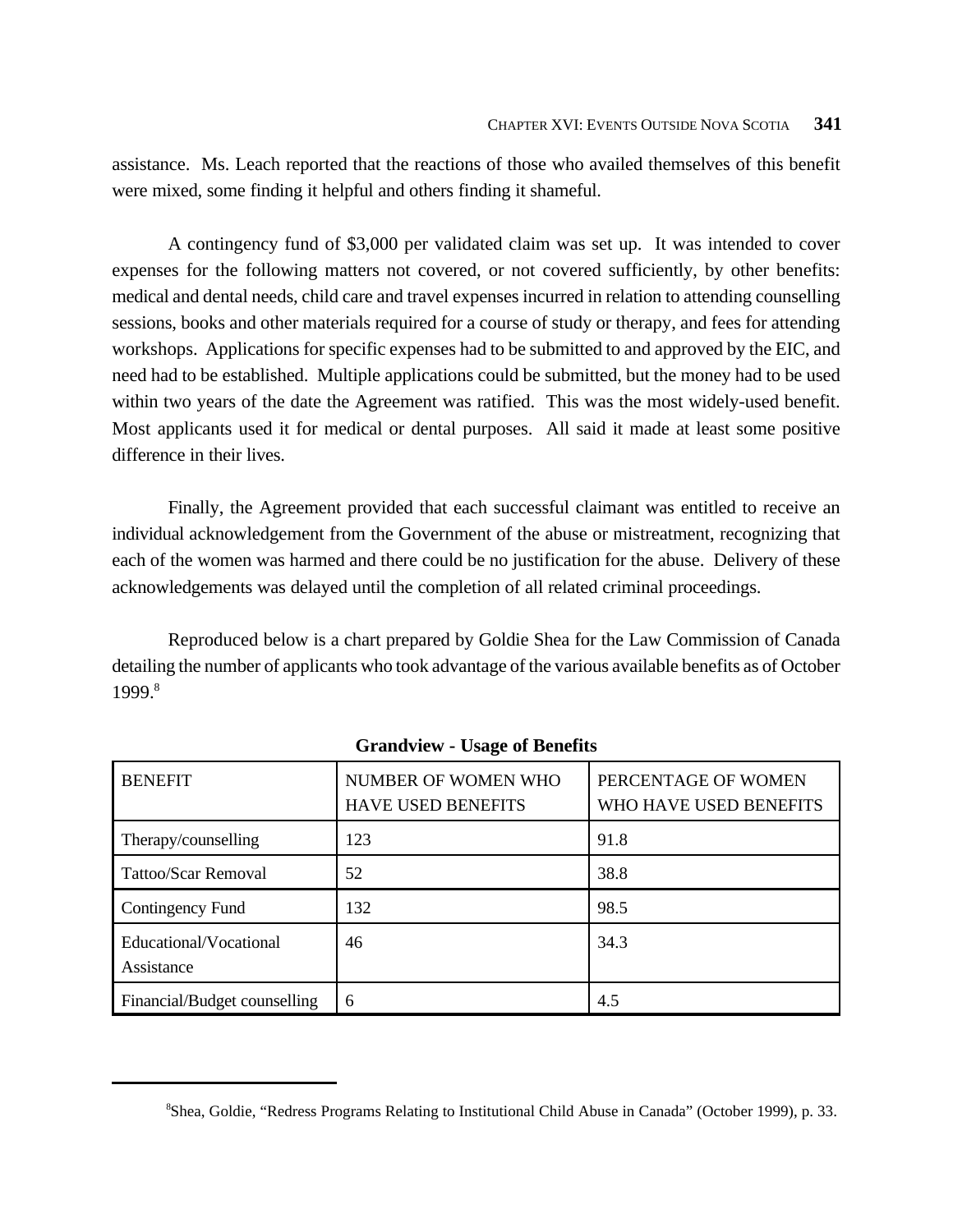| Total number of women who | 134 | 100 |
|---------------------------|-----|-----|
| used at least one of the  |     |     |
| Agreement benefits        |     |     |

### **(b) The Process**

As stated in the Report of the Grandview Adjudicators,<sup>9</sup> the adjudication process had multiple goals. First, it was a forum for the review and assessment of evidence relating to validation of claims and the assessment of damages. To this extent, the hearings were similar to other, more traditional, legal proceedings where judges review exhibits, listen to evidence, and make findings of fact based on legal standards and principles, including the onus of proof. Second, the Grandview hearings were intended to offer the applicants an opportunity to describe their experiences in their own words to someone with authority. Adjudication was to empower the survivors of institutional abuse to define the wrong that was done to them, to explain the repercussions on their lives, to demand accountability and the restitution of their dignity, and to claim official recognition of the injustice.

The procedure for validation of a claim was as follows. Applicants were restricted to former residents of Grandview or its predecessor, the Ontario School for Girls. Each applicant was required to complete an application outlining the abuse and consequent injuries she allegedly suffered. This had to be accompanied by a sworn statement as to the truth of the information given in the application, a statement releasing the Government from any further liability, and a declaration of having received independent legal advice.<sup>10</sup> The application could also be accompanied by supporting documentation gathered by the applicant.

Two investigators appointed by the Government reviewed the information and determined if and when the applicant had been a resident at Grandview. They also reviewed the Crown ward files of the applicants to determine whether there was evidence of corroboration, inconsistency or other information relevant to the application. The application and all related documentation were then submitted to an independent adjudicator for review, assessment and validation.

The adjudicators were all female professionals in the law jointly chosen by the GSSG and the

<sup>9</sup>*Report of the Grandview Adjudicators* (May 13, 1998), p. 10.

 $10$ The legal advice was to ensure that the applicant understood the terms of the Agreement and the legal implications of signing a release.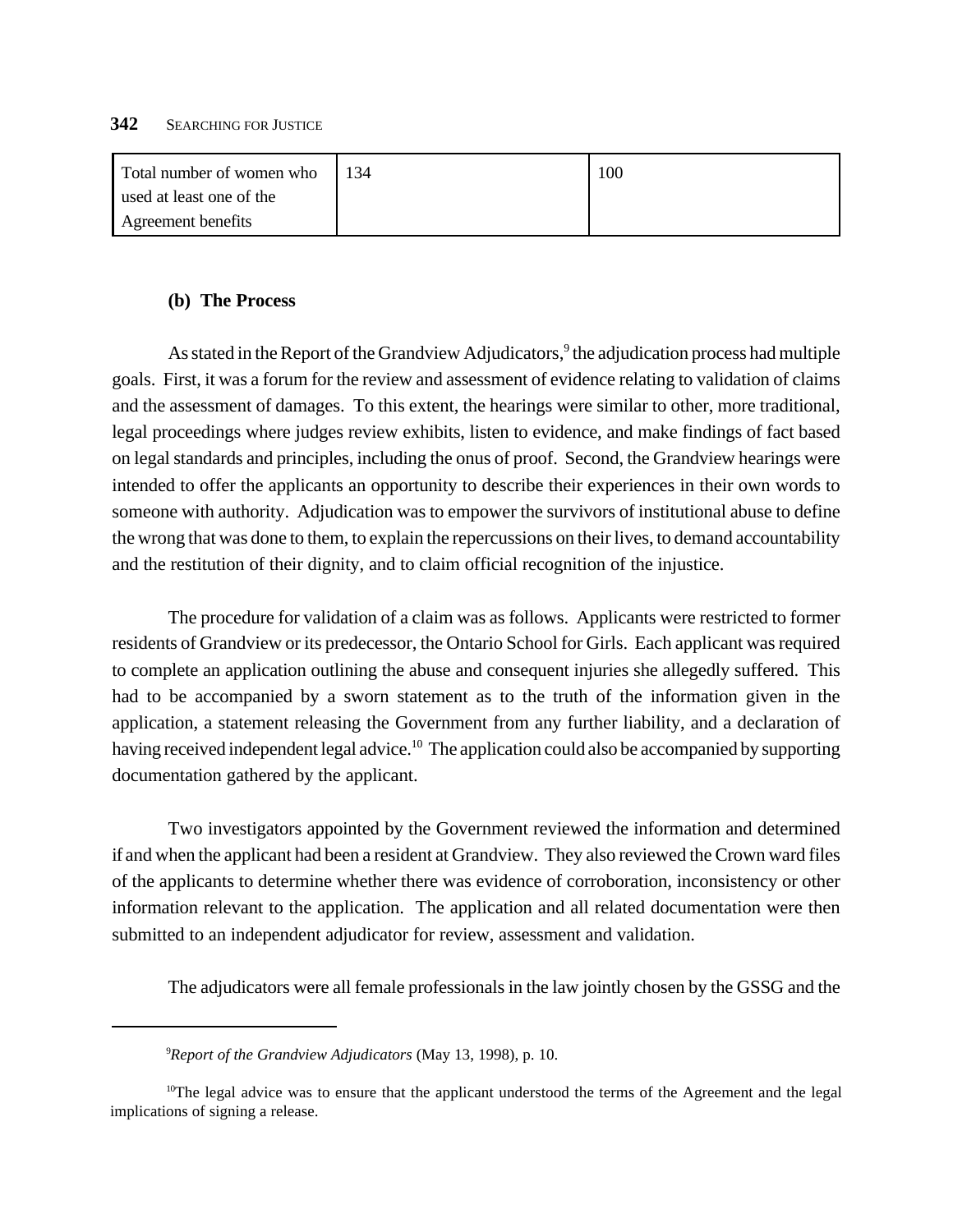Government. Six in total were appointed. As a group, they had expertise in human rights, feminist legal theory, tort law, criminal law, family law, constitutional law, property law, access to justice, health law, aboriginal legal rights, minority language rights and adjudication within administrative tribunals. Feedback from the applicants suggested that it was very important that the adjudicators were female, with many indicating that they would have been uncomfortable discussing the intimate details of their claims with a man. In addition, the fact that one of the adjudicators was a native woman who could appreciate the unique experiences of aboriginal claimants was noted as being very important. $^{11}$ 

Each applicant was entitled to an oral hearing before an adjudicator. The hearing was held in private and no transcript was maintained. The Government, the applicant and the GSSG were all parties to the proceeding and entitled to submit information to the adjudicator. The Government was entitled to attend the hearings and make representations, although no adverse inferences were to be drawn from the fact that the Government chose not to do so. The applicant was entitled to be represented by counsel. In practice, most hearings occurred without lawyers present.

The burden of proving the claim was on the applicant on a standard of a balance of probabilities. The applicant had to satisfy the adjudicator that the conduct complained of occurred, was not minor, and the injury sustained was substantial and prolonged. The decision of the adjudicator was final and not subject to appeal or other form of judicial review.

Hearings were held in various locations across the country. Efforts were made to select a venue that would accommodate the particular applicant's needs, and to provide as comfortable a setting as possible. As a result, hearings were sometimes held in an applicant's home or in an institution where an applicant was detained.

The hearings were designed to be informal and non-confrontational. Applicants were advised at the start how the hearing would proceed, and were given the opportunity to ask any questions they might have. Applicants were also informed that any notes taken during the proceeding would be private and confidential, and destroyed after a decision was rendered.

Applicants were asked at the outset to promise to tell the truth. The adjudicator then asked to hear about the applicant's experiences at Grandview, and any impact those experiences may have had. The adjudicators sought to give each applicant the chance to tell her own story. Follow-up

<sup>&</sup>lt;sup>11</sup>Report of the Grandview Adjudicators (May 13, 1998), pp. 5-6.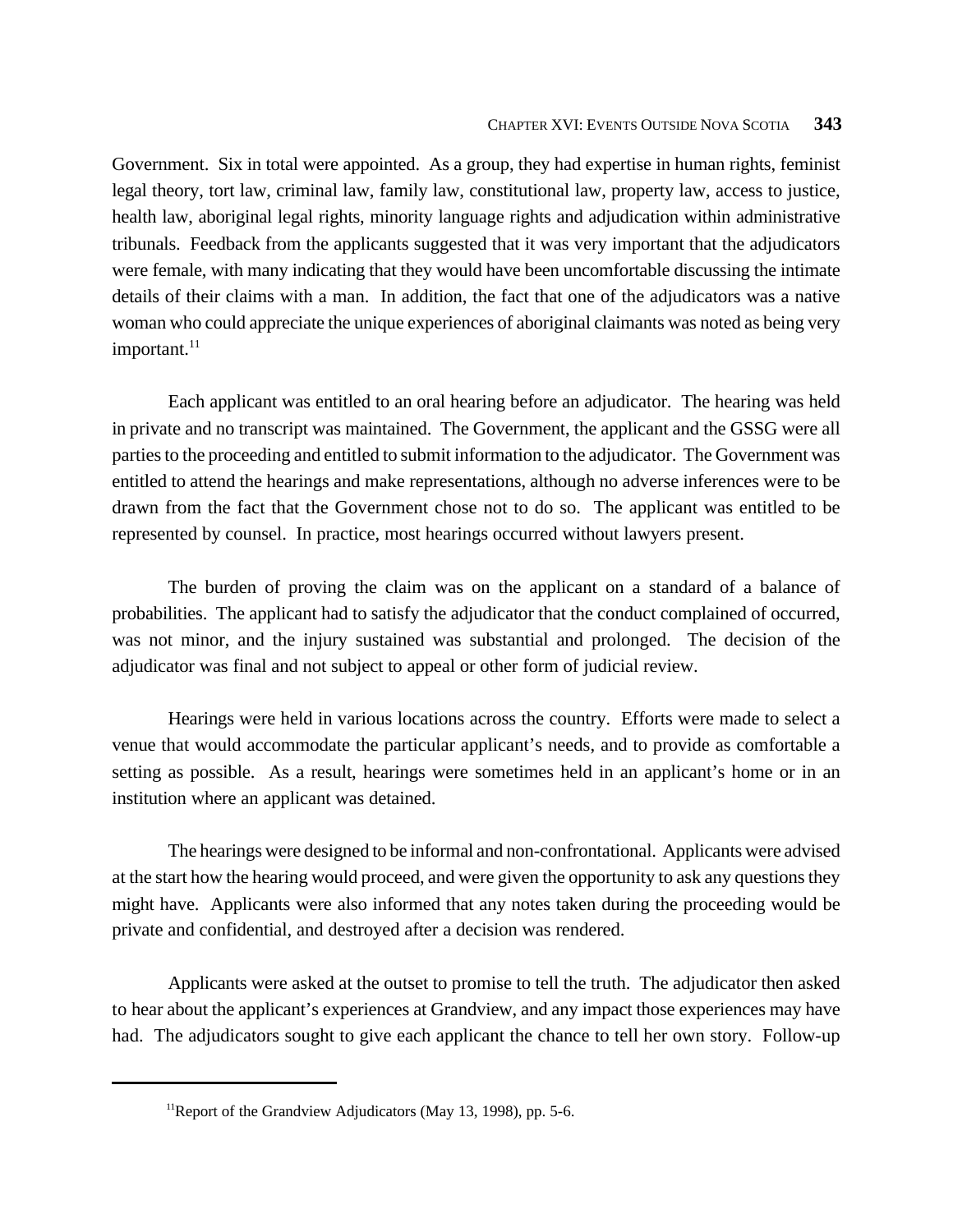questions were then asked to clarify confusing points and ensure that all the relevant issues were canvassed. Applicants were always given the opportunity to explain apparent inconsistencies.

According to section 4.2.5 of the Grandview Agreement, in assessing a claim, the adjudicator was obliged to consider the following:

(A) How long was the claimant in residence?

(B) What was the age of the applicant?

(C) Were complaints made and if so when?

(D) By whom were the acts committed? What was the relationship of the claimant to the person?

(E) What was the frequency of the abuse and mistreatment? Was it an isolated act or a series of acts?

(F) What was the nature and severity of the abuse and mistreatment?

(G) What was the impact on the claimant? What was/is the consequence of the abuse? What treatment has been received for the injuries identified?

(H) Were criminal charges laid; was there a conviction; was conduct criminal in nature? (It is understood that many of the hearings may be concluded before the on-going criminal investigations are concluded, and accordingly, no adverse inference should be made with respect to beneficiaries whose alleged perpetrators have not yet been charged or convicted. Furthermore, neither the laying of criminal charges nor a conviction are preconditions for certification and relief under this agreement.)

(I) Was the claimant a resident of Churchill House?

As suggested above, the types of material reviewed by the adjudicators included the following:

1) the applicant's written application outlining the abuse which she alleged that she experienced and describing the injuries suffered;

2) the applicant's sworn statement as to the truth of her application;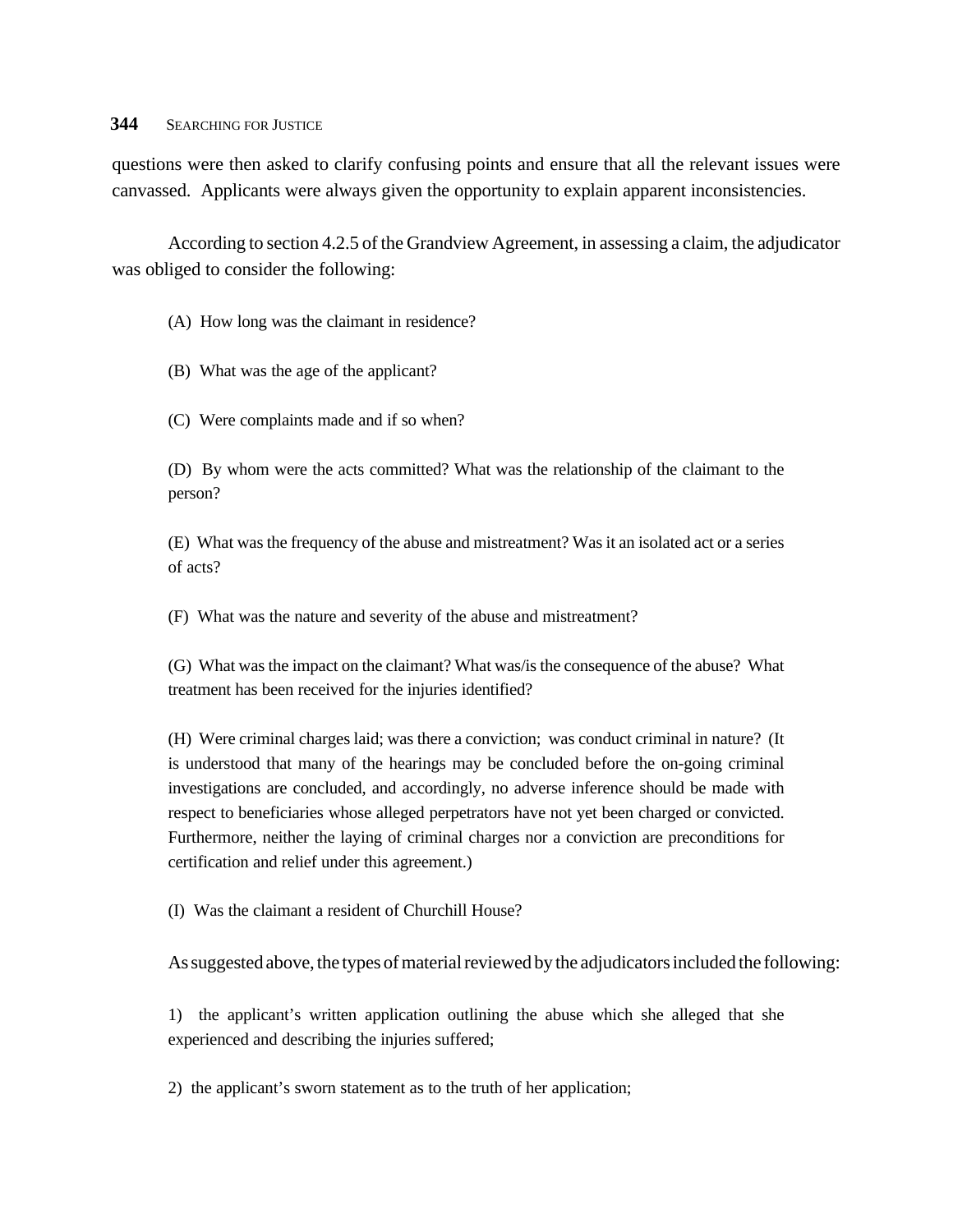3) a certificate demonstrating that the applicant received independent legal advice regarding her options;

4) a statement releasing the Government from further liability, signed by the applicant;

5) documentation from the applicant's Crown ward file relevant to her claim, such as medical and dental records, reports of discipline, reports from the staff regarding the applicant's behaviour and progress (collected and compiled by the investigator);

6) transcripts from interviews conducted with the applicant by police officers investigating criminal charges, if any existed; and

7) supporting documentation, such as therapists' reports or other medical reports submitted by the applicant.

In practice, the primary focus of the fact finding exercise rested upon the oral evidence given by the applicant herself. The adjudicator assessed the applicant's credibility by observing her demeanour and considering the content of her evidence and any previous statements she had made on the issues.<sup>12</sup> The adjudicators found that the Crown ward files sometimes provided useful information, but were concerned that these records were primarily compiled by the staff of the institution, and therefore might have been coloured by self-interest. As such, they did not always represent reliable accounts of what transpired. Supporting written materials submitted by the applicant (usually reports of therapists, psychiatrists and other medical personnel) were also of some use, but these documents were created long after the applicant's time at Grandview, and thus were not always cogent evidence about what actually happened to the applicant at the school.

Once an application had been validated, the applicant received a decision prepared by the adjudicator.<sup>13</sup> The Agreement stated that the reasons for the decisions were confidential and were not to be published by the parties. At the outset, the four original adjudicators deliberated as a group to establish a template that would be used to structure the reasons for the decisions. This template was developed after consultation with counsel from the Ministry of the Attorney General and counsel for the GSSG. The actual decisions generally conformed to the template, but adjudicators departed

 $12$ The adjudicators sought to account for factors which might affect an applicant's style of communication, such as culture, race, personality, and emotional and psychological state.

<sup>&</sup>lt;sup>13</sup>The applicant was also sent a package of information describing the benefits for which she could apply.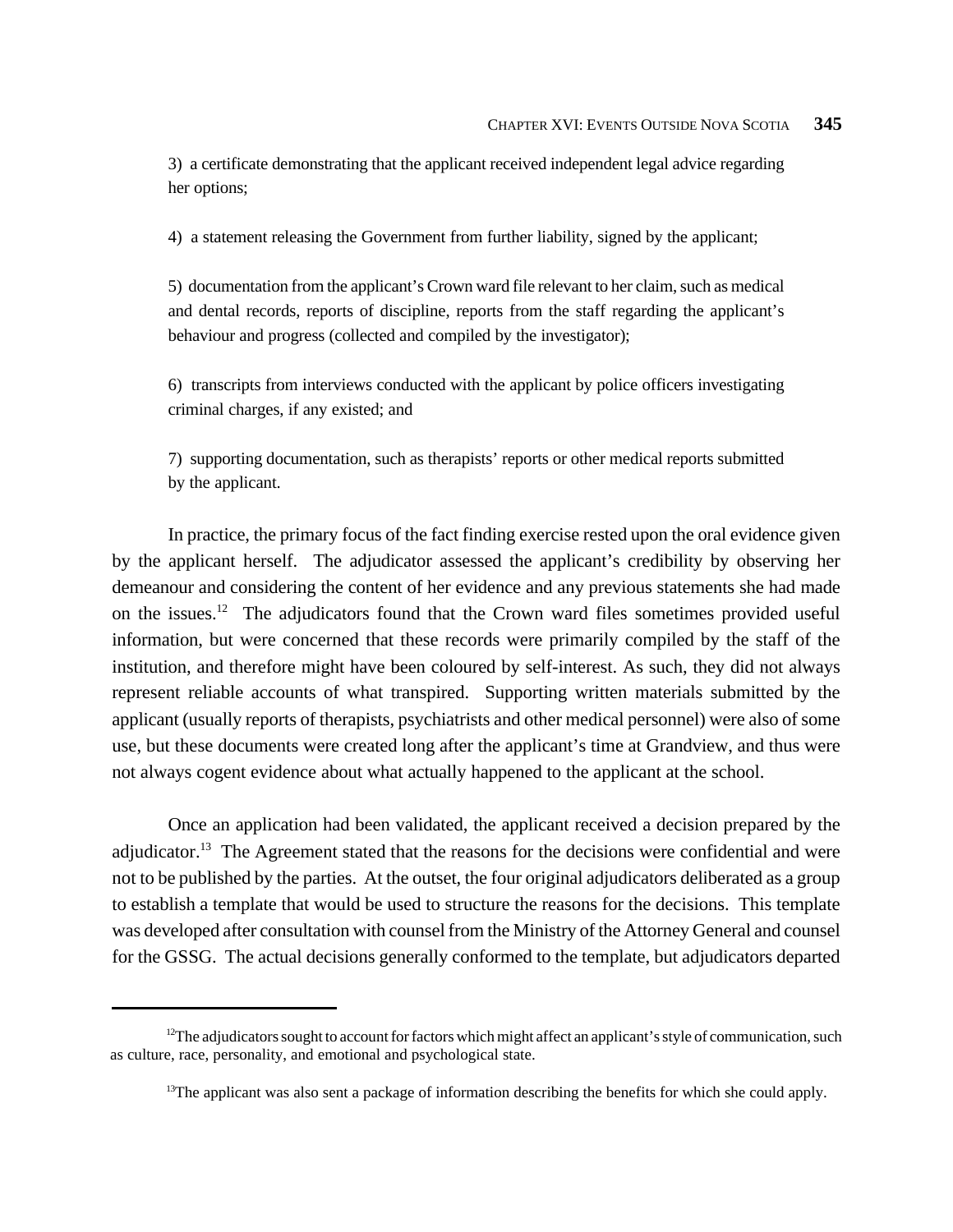from the standard format where particular cases so warranted. Most decisions were, therefore, uniform in structure, but unique in their description of the facts proven in the individual case.

The decisions included both a narrative account of the incidents of abuse and a description of the consequences of the abuse – the harm or injury experienced by the applicant and the effect of the abuse on her life. At the outset, the adjudicators agreed that the account of the incidents should be quite detailed so as to capture the extent and range of abuse and mistreatment that occurred at Grandview, using the applicant's own words to the greatest extent possible. In this way, each decision would create a detailed historical record of what transpired at the training school. By contrast, references in the decision to the detrimental effect of the abuse on the applicant's lives were deliberately left brief to avoid freezing the applicant's life in relation to the damage done, or labelling an applicant in stereotypical terminology. These practices were adopted in light of the goal of the Agreement to make the process one in which healing could take place.

The reasons for the decision were written primarily for the applicant, not for the other parties to the proceeding or as a precedent for other cases. The narrative was designed to recount what the adjudicator concluded had been proven on a balance of probabilities. In addition, the narrative sometimes mentioned an incident which was not compensable, but was a source of pain and frustration for the applicant. The decision thereby sought to provide justification for the adjudicator's findings and also served as a record of the applicant's perspective of wrongs suffered. Feedback from the applicants after receiving their decisions suggested that this aspect of the decisions was very important to them.

Although adjudicators sat individually, each decision was informally reviewed by a second adjudicator before release. Two adjudicators were responsible for reviewing each other's decisions for a defined period of time, with the pairs being changed every few months to ensure overall consistency. The review adjudicator made suggestions regarding changes to the draft decision, but the final determination remained with the adjudicator assigned to the case. Where a particular decision required special or difficult interpretation of the Agreement, drafts were circulated to all adjudicators for comment. The goal of this review process was consistency in the quantum of compensation and the interpretation of the language of the Agreement. In addition, it provided adjudicators with much wider knowledge and exposure to evidence being adduced during the hearings. Adjudicators also held group meetings regularly to review the procedures being used in the hearings and the decisions being rendered. The adjudicators found these meetings extremely useful and recommended that they be incorporated as an on-going and integral part of adjudicators' workload in future adjudicative processes.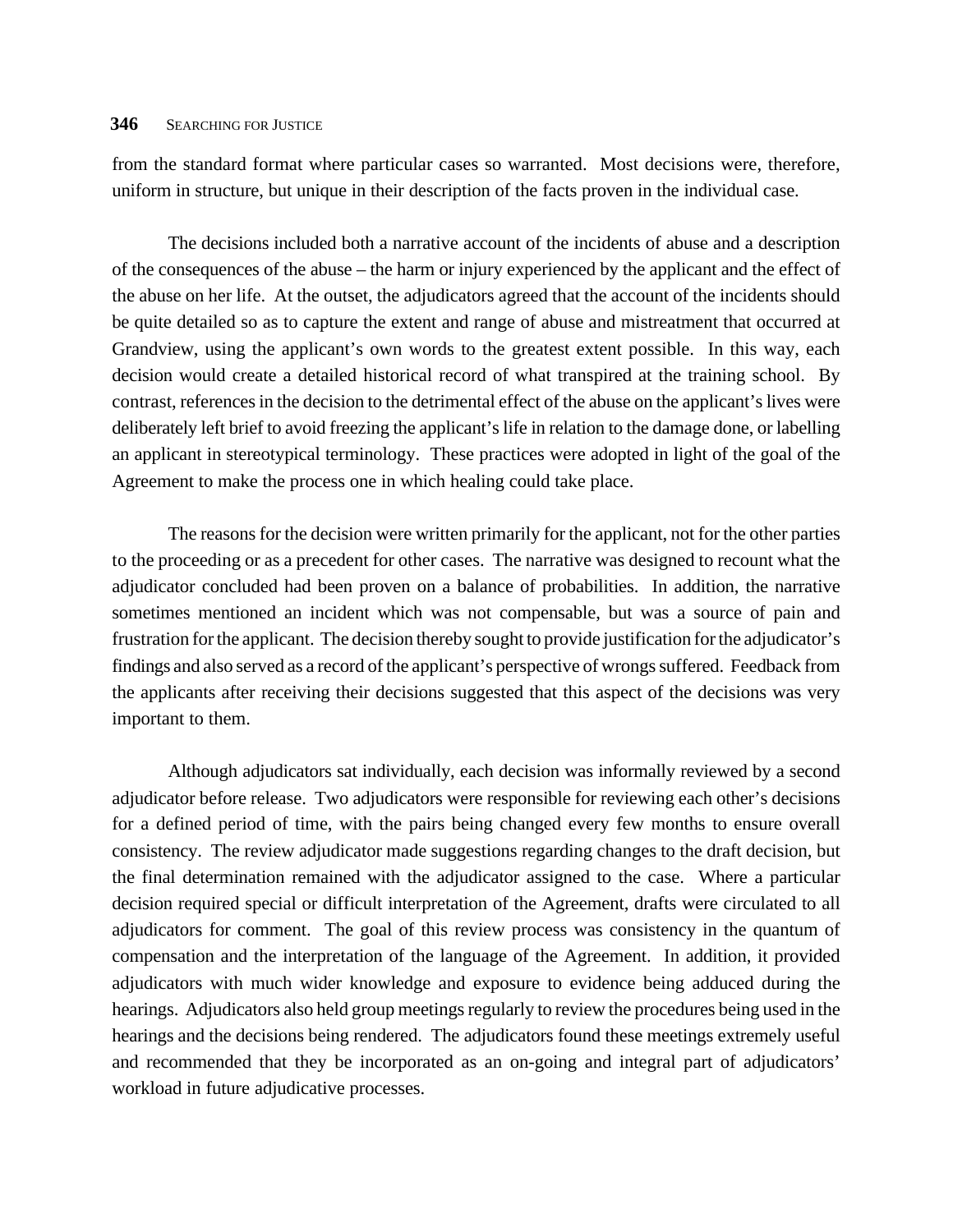In the end, 329 claims were resolved within two-and-a-half years. Most were validated. The adjudicators determined, on a balance of probabilities, that some former residents had been sexually, physically and/or psychologically abused and mistreated at Grandview. They also determined that the abusive treatment contributed to serious, prolonged and substantial harm.

In their Report on the process, the adjudicators suggested that the Agreement process allowed them to make reliable findings of fact, and that it may be preferable to evaluate evidence of institutional abuse without requiring all the elements of the adversarial model of litigation. In her evaluation, Ms. Leach found that applicants also viewed the adjudication process positively. In particular, they liked that the process offered the opportunity, in a relatively safe context, for women to tell their stories and have their experiences acknowledged. One notable area cited for improvement related to the use of more understandable (i.e., less legalistic and complex) literature for use by applicants to assess their rights and access benefits.

#### **3. ONTARIO - ST. JOHN'S AND ST. JOSEPH'S TRAINING SCHOOLS**

St. John's Training School was a training school for boys, located in Uxbridge. St. Joseph's Training School was another training school for boys, located in Alfred. Both were operated by the lay order of the Brothers of the Christian Schools under the supervision of the Government of Ontario. Residents at the schools included orphans, truants, Children's Aid Society referrals, juvenile delinquents (as they were then known), physically and perceptually challenged children, "incorrigibles" from reservation schools, and children of broken or poor homes which could not adequately support them. St. Joseph's was closed in the 1970s. St. John's continues to operate as a youth detention centre, under a different name, but it no longer has any association with the Brothers of the Christian Schools.

Allegations of abuse at St. John's and St. Joseph's surfaced publicly in 1990. Following the Winter Commission's inquiry into sexual abuse at church-run institutions in Newfoundland,<sup>14</sup> former residents of both schools came forward with allegations of physical and sexual abuse at the two Ontario schools. This abuse had occurred mainly between 1930 and 1974, with some isolated cases in the 1980s. The Ontario Provincial Police began a extensive investigation in the early 1990s and eventually laid charges against 28 Christian Brothers from both Schools and one employee from St.

<sup>14</sup>Winter, G.A., *Report of the Archdiocesan Commission of Enquiry into the Sexual Abuse of Children by Members of the Clergy*, Submitted to the Most Reverend A. L. Penney, D.D., Archbishop of the Archdiocese of St. John's (St. John's, Nfld.: Archdiocese of St. John's, June 1990).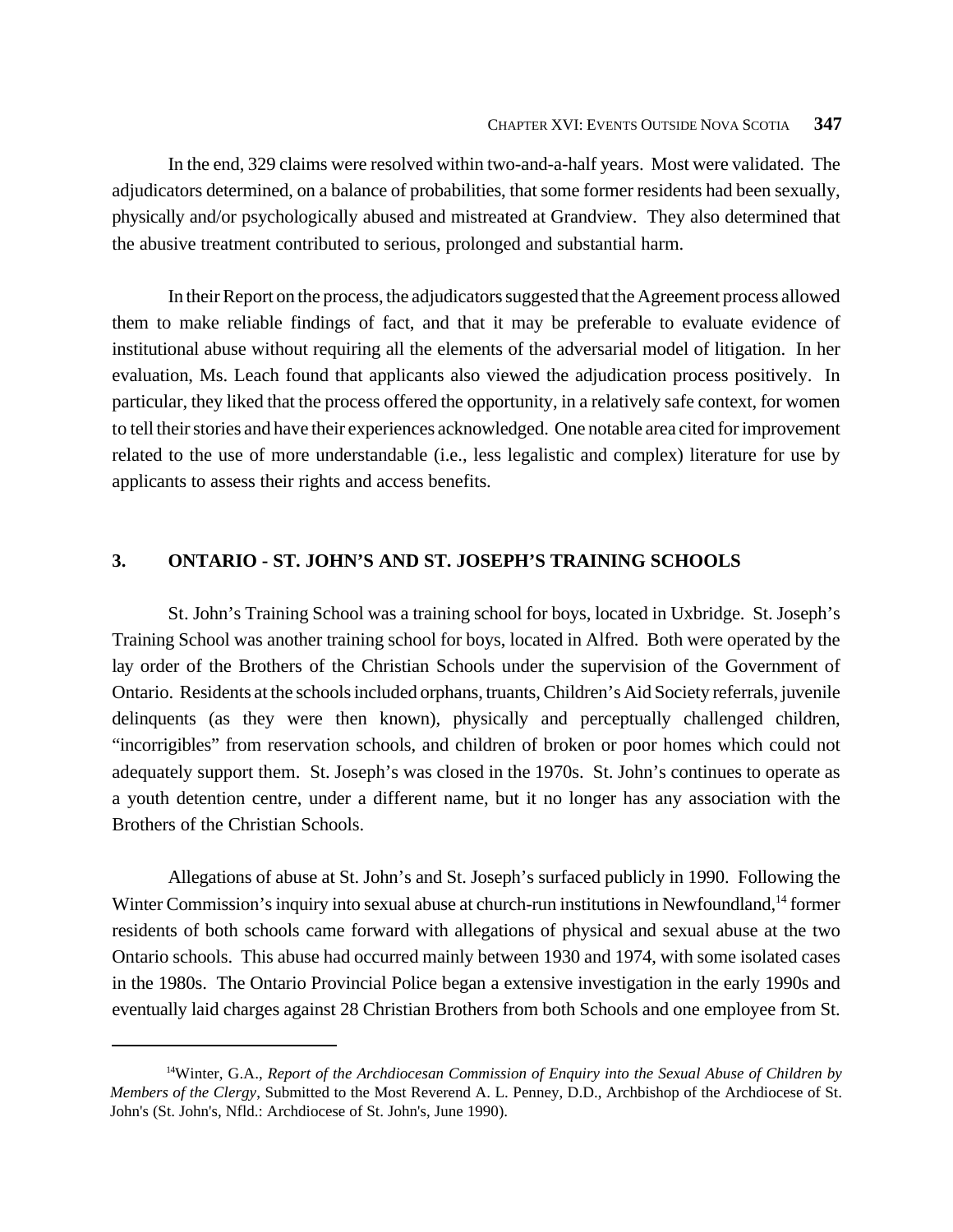Joseph's. The charges covered almost 200 counts of abuse, ranging from assault causing bodily harm to indecent assault and sodomy. Some of the accused were ultimately convicted.

Recognizing a commonality of interest, the former residents who had come forward in 1990 decided to form an unincorporated association in order to seek some kind of redress. They named the association Helpline. By December 1990, Helpline had about 300 members.

Helpline proposed that an alternative dispute resolution model be negotiated amongst the Toronto District of the Brothers of the Christian Schools (which ran St. John's), the Ottawa District of the Brothers of the Christian Schools (which ran St. Joseph's), the Government of Ontario and the Roman Catholic Archdioceses of Toronto and Ottawa (the two Archdioceses in which the Schools were located). All parties except the Toronto Brothers agreed to participate, and negotiations began in early 1991. The Toronto Brothers occasionally sat in on the negotiations, but never became an active participant. They also never joined the redress program that was ultimately negotiated.<sup>15</sup>

The negotiation process involved the use of a Convenor acceptable to all parties, as well as the assistance of an expert in alternative dispute resolution. Funding for Helpline was paid by the other negotiating parties (except the Toronto Brothers) on the basis of a cost-sharing agreement arrived at in June 1991. Interim counselling services were offered to Helpline members.

After more than one and a half years of intense negotiations, an Agreement was reached in August 1992. Helpline, the Ottawa Brothers, the Archdioceses of Ottawa and Toronto and the Ontario Government were all "participants" in the Agreement. This Agreement was later ratified by 95.3% of the membership of Helpline,<sup>16</sup> each of whom signed a release waiving any right to sue the participants in civil proceedings. (The waivers did not prevent them from suing the actual perpetrators.) Implementation of the Agreement began in January 1993.

The Agreement entitled former residents of the schools who had been abused to financial compensation as well as access to various other benefits. Specifically, the Agreement stated that the

<sup>&</sup>lt;sup>15</sup>Legal action was later commenced against the Toronto Brothers by several Helpline members. The Toronto Brothers began making financial offers to the former students, some of whom accepted and some of whom did not. Details of the settlement agreements are not available because they are considered private agreements between the former students and the Catholic Church.

 $16$ For purposes of the vote, the membership of Helpline was defined as the members of Helpline "with whom it was in active contact, which in the opinion of the Chair [were] representative of the overall profile of Helpline members."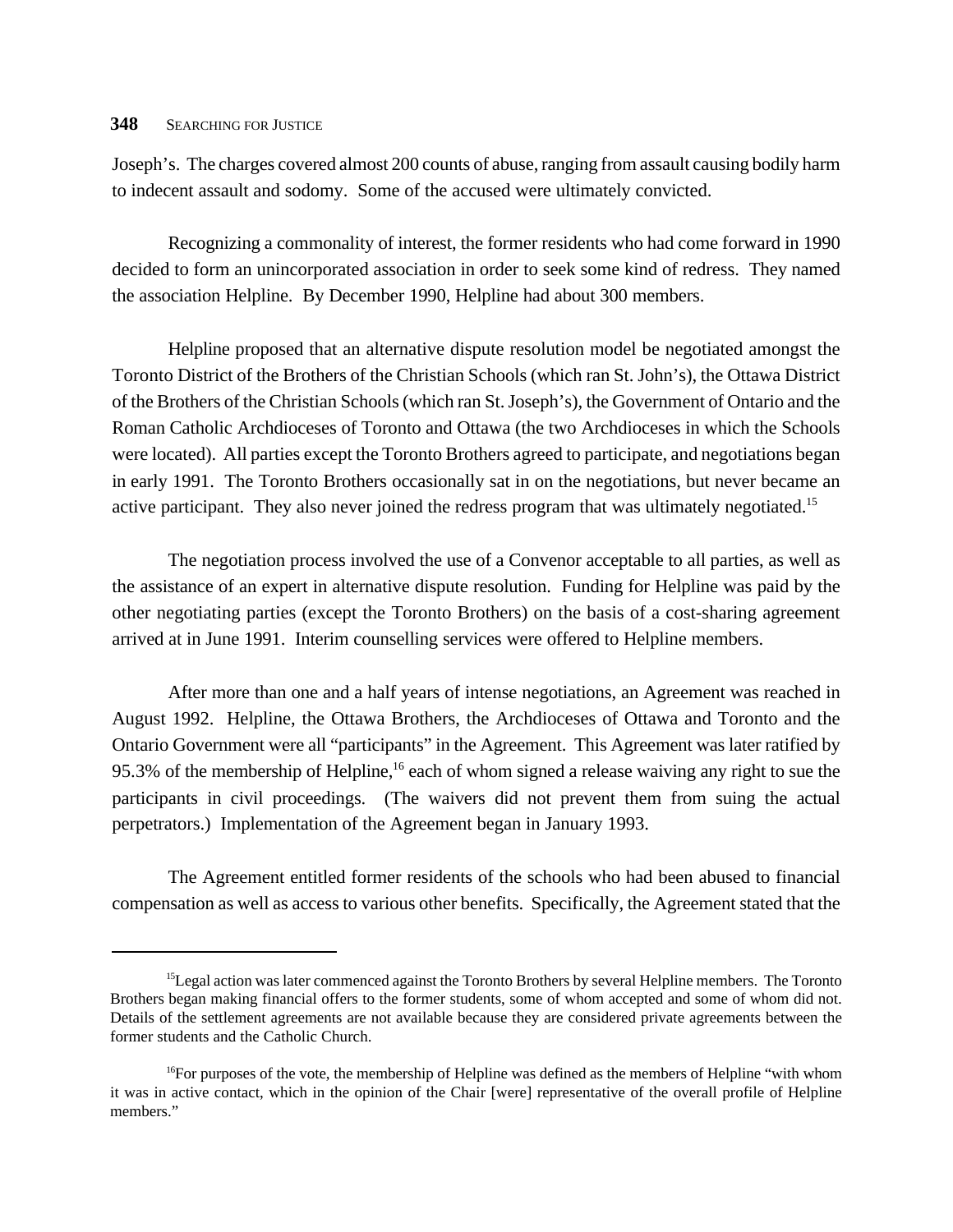objective of the package was to meet the participants' "collective moral responsibility to work to heal the impact of abuse in those cases validated through access to the opportunities contained in [the] Agreement and to help restore lost trust in the spiritual and secular institutions of ... society." A commitment to help eradicate abuse generally and its underlying causes was said to transcend the Agreement.

In the end, the total number of Helpline claimants was 1,025. All the claims have now been resolved. The costs of the Agreement, including the implementation costs and the operating expenses of Helpline,<sup>17</sup> were borne by the Government, the Ottawa Brothers and the two Archdioceses.

#### **(a) The Process**

All former students of St. John's and St. Joseph's were eligible to apply for benefits. Claimants were processed in three groups. Group I consisted of 354 former students who were members of Helpline or who had made a statement to the police as of June 24, 1992.<sup>18</sup> Group II consisted of 241 former students who had joined Helpline or made a statement to the police after June 24, 1992, but before April 1, 1993.<sup>19</sup> A third group, known as post-Group II, consisted of both former students on a list submitted by Helpline on March 3, 1995, and any individuals who came forward after that date. As explained below, the process and available benefits for claimants from post-Group II varied somewhat from that for claimants from the first two groups.<sup>20</sup>

Each claimant had to fill out a sworn Application for Compensation detailing, among other things, the nature of the abuse experienced, the injuries suffered, any treatment received, and the particulars of any report made to the police about the abuse.<sup>21</sup> The claimant was also required to sign an Authorization for Release of Information, consenting to the release of information from treating doctors, employers, insurance and pension companies, and various public bodies. Supporting

<sup>&</sup>lt;sup>17</sup>A maximum of \$120,000 was designated for Helpline's operating expenses.

 $18$ Spouses of these individuals who had become widowed after January 1, 1990, were also eligible to apply.

 $19$ Again, spouses of these individuals who had become widowed after January 1, 1990, were also eligible to apply.

<sup>&</sup>lt;sup>20</sup>The dates defining the various groups were of no particular significance. Cut-off dates were simply required for budgeting purposes, and to allow the participants to decide whether to continue the program.

<sup>&</sup>lt;sup>21</sup>If the claimant had not made a report to the police, he was asked to explain why he had not.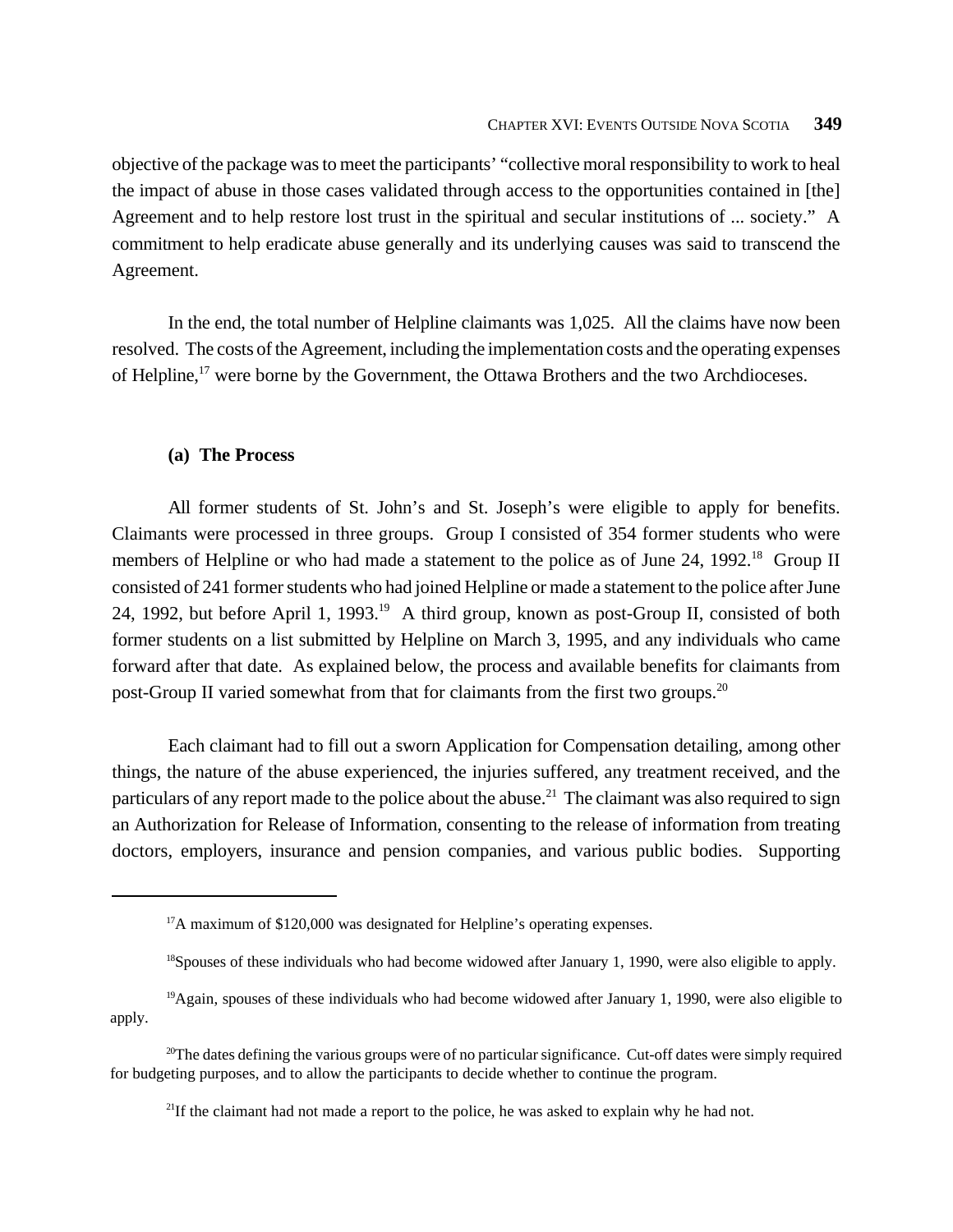documentation could be given along with the application. Collectively, all this information was called the Claim Form.

A Reconciliation Process Implementation Committee ("RPIC") was established to help implement the Agreement. RPIC was composed of two representatives of Helpline, one representative of each of the other participants, and an independent third party who sat as Chair.<sup>22</sup>

Within two weeks of receipt, RPIC would review each Claim Form and make any comments it considered appropriate.<sup>23</sup> It would then forward the materials to a member of the Ontario Criminal Injuries Compensation Board who had been designated to hear claims under the Agreement ("CICBdesignate"). RPIC would also forward any records that it thought might support or undermine any part of the claim.

RPIC had the right not to forward claims that it deemed to be unfounded. These claims were rejected, without prejudice to the claimant's right to reapply. A claim could only be rejected if all the members of RPIC agreed that it was unfounded. In the absence of consensus, the Chair determined whether the claim would be forwarded to the CICB-designate without qualification or with the recommendation that it be closely scrutinized. In practice, some claims were returned to the claimants, together with the releases they had signed. They were told that they were free to pursue civil actions, if they saw fit.

The CICB-designate determined whether the claimant was entitled to an award for pain and suffering from abuse suffered at one of the schools. Abuse was defined as an injury (as defined in the Compensation for Victims of Crime Act)<sup>24</sup> resulting from a criminal act. In making the determination, the CICB-designate was directed to consider the Claim Form, the comments of RPIC, and any evidence and information from the claimant. The burden to prove the abuse rested with the claimant on a balance of probabilities.

Each claimant was entitled to a hearing before the CICB-designate. The hearings were private

 $^{24}$ R.S.O 1990, c. C-24.

 $^{22}$ Douglas Roche, now Senator Roche, who had acted as Convenor during the negotiations, was named in the Agreement as Chair. There is no doubt that Mr. Roche, a prominent Catholic and former ambassador, brought a great deal of credibility to the process; his involvement greatly facilitated the negotiations that led to agreement.

 $^{23}$ If the claim was not complete, RPIC would assist the claimant in perfecting it.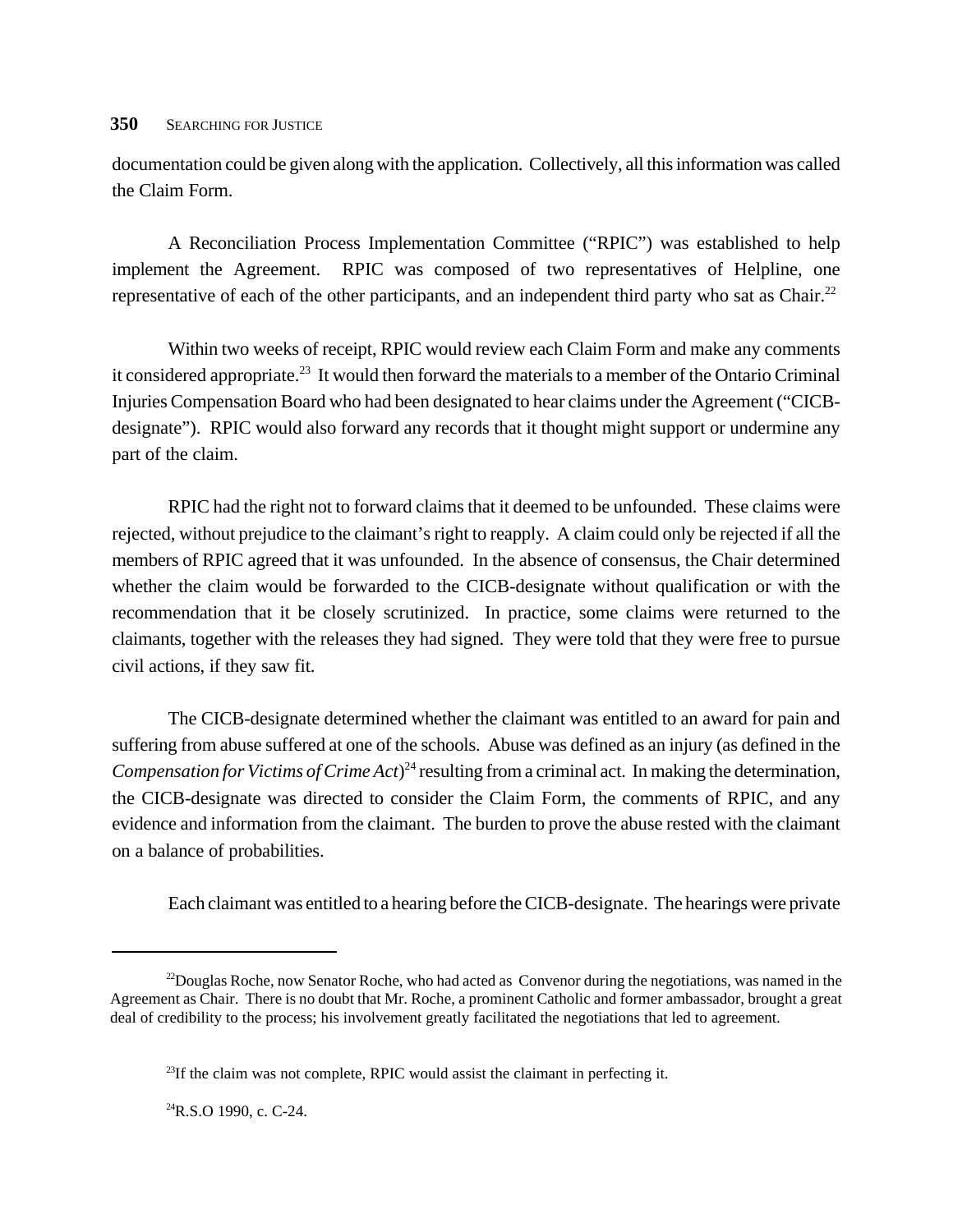and claimants were directed not to discuss evidence revealed at the hearing with anyone until all the hearings had been completed. The claimant, his family, legal or other advisor, and counsellor were entitled to attend the hearing, as were RPIC and the Recorder (a person designated to make a record of the events which occurred at the schools). The claimant was also entitled to request the assistance of legal counsel. If RPIC considered the request reasonable, it would make efforts to ensure that counsel was made available through (what was then called) the Ontario Legal Aid Plan.

At the hearing, the claimant would tell the CICB-designate his story of what happened. The evidence was given under oath, and the claimant was advised of the seriousness of not telling the truth. The CICB-designate evaluated the credibility of the claimant's evidence.

A claimant could waive an oral hearing if RPIC determined that the claim was complete and supportable without a hearing, and the CICB-designate concurred that the determination may be made without a hearing.

For claimants in Group II, a provision was added that allowed participants not satisfied with an application to subject the claimant to videotaped testimony prior to the hearing. This option was exercised for 15 claimants, none of whose claims were denied by the CICB-designate. Later on, a system of documentary hearings was initiated for Group II claimants, for which a personal appearance by the claimant was not required, $25$  although claimants retained the right to a second, personal appearance if they so desired.

Once a determination was made that the claimant suffered abuse, the CICB-designate would make an award for pain and suffering. In making the award, the CICB-designate was directed to consider the Claim Form, any information from the claimant, as well as "such materials as it (sic) deems appropriate." For claimants resident in Ontario, the CICB-designate would also make a determination, based on "appropriate material," of the counselling costs for the benefit of the claimant and his or her family. No appeal was available from any of the CICB-designate's decisions.

The total number of Group I and II claims considered was 595. Of these, 580 (97.5%) were validated. Only 15 were denied. Douglas Roche, the former Convenor and Chair of RPIC, said later that the process proved to be victim-friendly.26

 $25$ This could only occur with the consent of all the participants to the Agreement.

<sup>26</sup>Roche, Douglas, *Reconciliation: An Ongoing Process. RPIC Chairman's Personal Report*, p.7.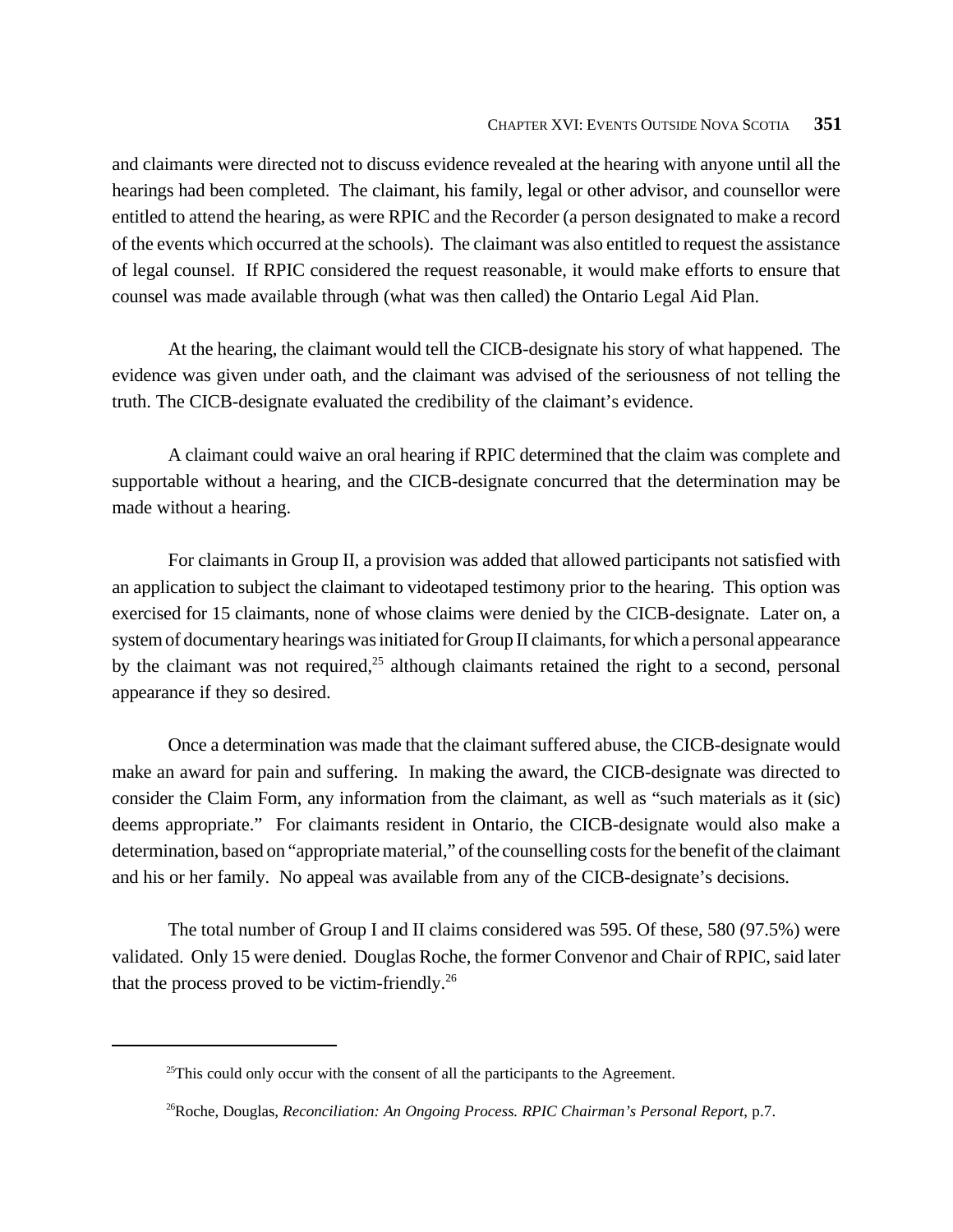For post-Group II claimants, a new Memorandum of Understanding was signed by the Government of Ontario, the Ottawa Brothers of the Christian Schools and the Archdioceses of Toronto and Ottawa. The Memorandum indicated that the participants wished to conduct the process in an accelerated manner. The RPIC administrative process was abandoned, and claims were sent directly to the Abuse in Provincial Institution Office of Ontario. The participants wrote to each claimant by March 31, 1996, and provided them with background information, a release form, an application and other pertinent information. A claimant had until July 1, 1996, to send in his application.

Each application was processed by a CICB-designate by either a documentary or oral hearing, although any of the participants or the claimant could insist upon an oral hearing. A participant was entitled to submit comments on the application. Any such comments were sent to all the other participants and the claimant. To enable the claimant to respond to comments of a legal nature, legal services up to a maximum of \$450 were provided.

After reviewing all the information, the CICB-designate decided whether abuse took place and harm resulted. If so, an appropriate award for pain and suffering was granted. No appeal was available.

#### **(b) Details of the Compensation Package**

Both financial and non-financial benefits were available under the Agreement to validated claimants. The details of the various benefits available to Group I and II claimants are outlined below. The available benefits differed slightly for post-Group II claimants. Details of those benefits are outlined at the end of this section.

As indicated above, each claimant whose claim of abuse was validated was entitled to an award for pain and suffering. The Agreement contemplated that an average award would be \$10,000.00. As it turned out, the average award was \$10,258 for Group I claimants and \$8,129 for Group II claimants.

The Government of Ontario was responsible for covering the cost of the awards. The Agreement stipulated that the Government was to pay the award to RPIC within 30 days of validation or eight months of ratification of the Agreement, whichever was later. RPIC was then responsible for disbursing the funds to the claimant. A claimant could receive the award as a lump-sum payment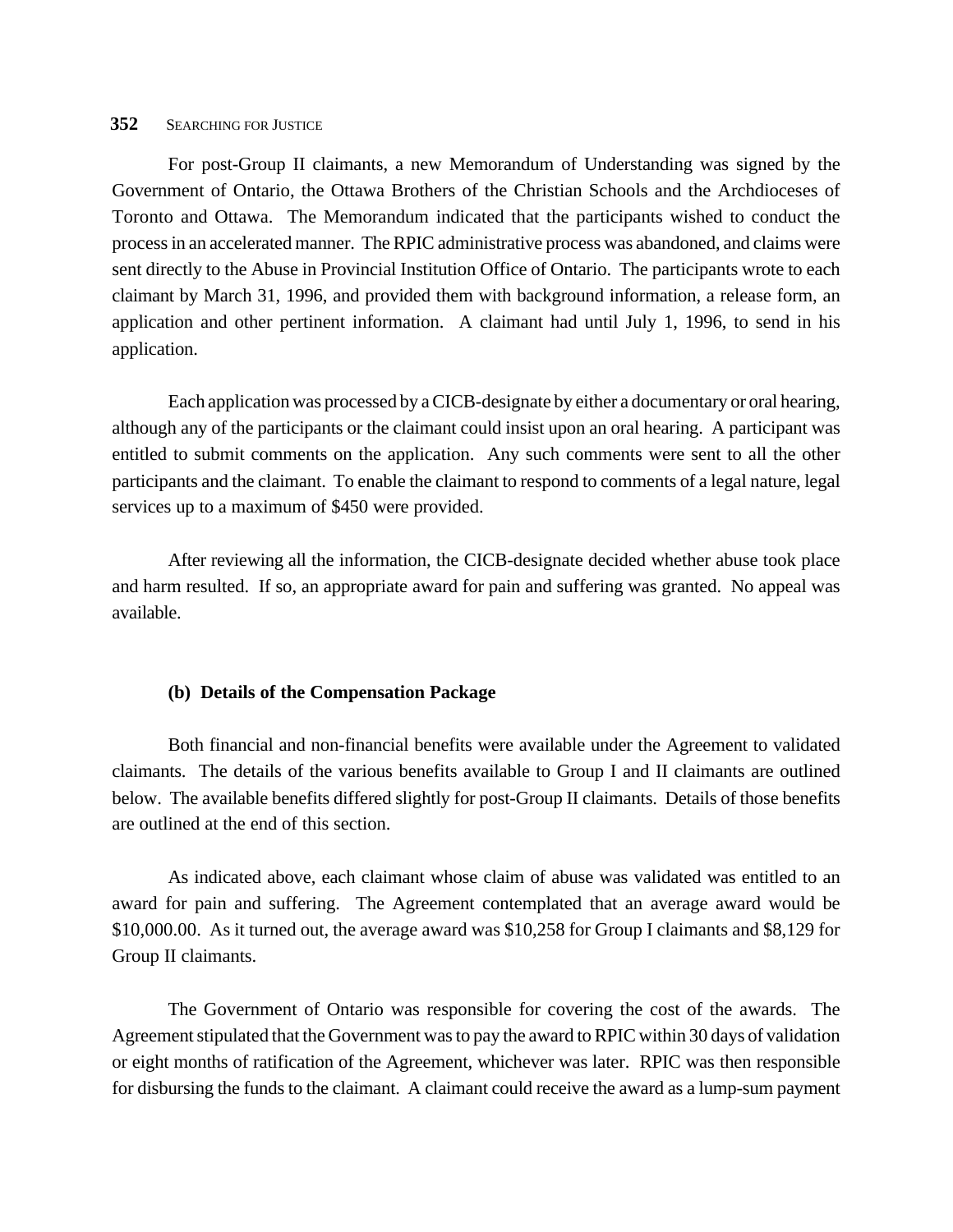or request that all or a portion of the award be paid as a structured settlement over a number of years. A claimant could also request investment counselling advice.

For each validated claimant from St. Joseph's, Additional Compensation for Pain and Suffering equal to 1.6 times the CICB-designate award was made by the Ottawa Brothers of the Christian Schools. Where a claimant was abused at both St. John's and St. Joseph's, the Ottawa Brothers contributed according to the proportion of time the claimant spent at St. Joseph's. The funds were disbursed through RPIC, and were to be paid within 30 days of the award or 18 months of ratification. A total of \$5,708,000 was disbursed to Group I and II claimants under this heading.

The Ottawa Brothers also contributed as Discretionary Compensation a further 25% of the award they granted as Additional Compensation for Pain and Suffering. These funds were distributed as directed by the CICB-designate on a pro rata basis. A total of \$1,427,000 was disbursed to Group I and II claimants under this heading. The money was distributed after all the Group I and II claims had been considered.

During negotiations leading to the Agreement, it was always hoped that the Toronto Brothers of the Christian Schools would sign on to the Agreement. Mr. Roche has indicated that when that did not occur, Helpline found itself in a dilemma. The organization wanted to maintain solidarity among its members, irrespective of which school they attended, but the former St. John's students could not expect to receive the Additional and Discretionary Compensation that would have come from the Toronto Brothers. In order to resolve this situation, and to raise funds to launch legal action against the Toronto Brothers, Helpline devised an Internal Sharing Agreement, whereby former St. Joseph's students would share their extra compensation with their St. John's colleagues, with a certain amount dedicated for anticipated legal expenses. Additional and Discretionary Compensation funds were thereafter paid not to individual claimants, but to a holding company that allocated the funds accordingly. Mr. Roche has noted further that when the Toronto Brothers managed to settle claims with some former students of St. John's, difficulties arose when the St. Joseph's members did not receive back the monies advanced under the Sharing Agreement.<sup>27</sup>

Each of the participants other than Helpline jointly contributed \$3,000 per successful claimant to an Opportunity Fund. This was a fund intended to assist claimants with medical and dental needs, vocational rehabilitation, educational upgrading, and literacy training. A validated claimant (or a member of his family) was eligible for such assistance when the claimant expressed such a need, it

<sup>27</sup>*Ibid*., pp. 9-10.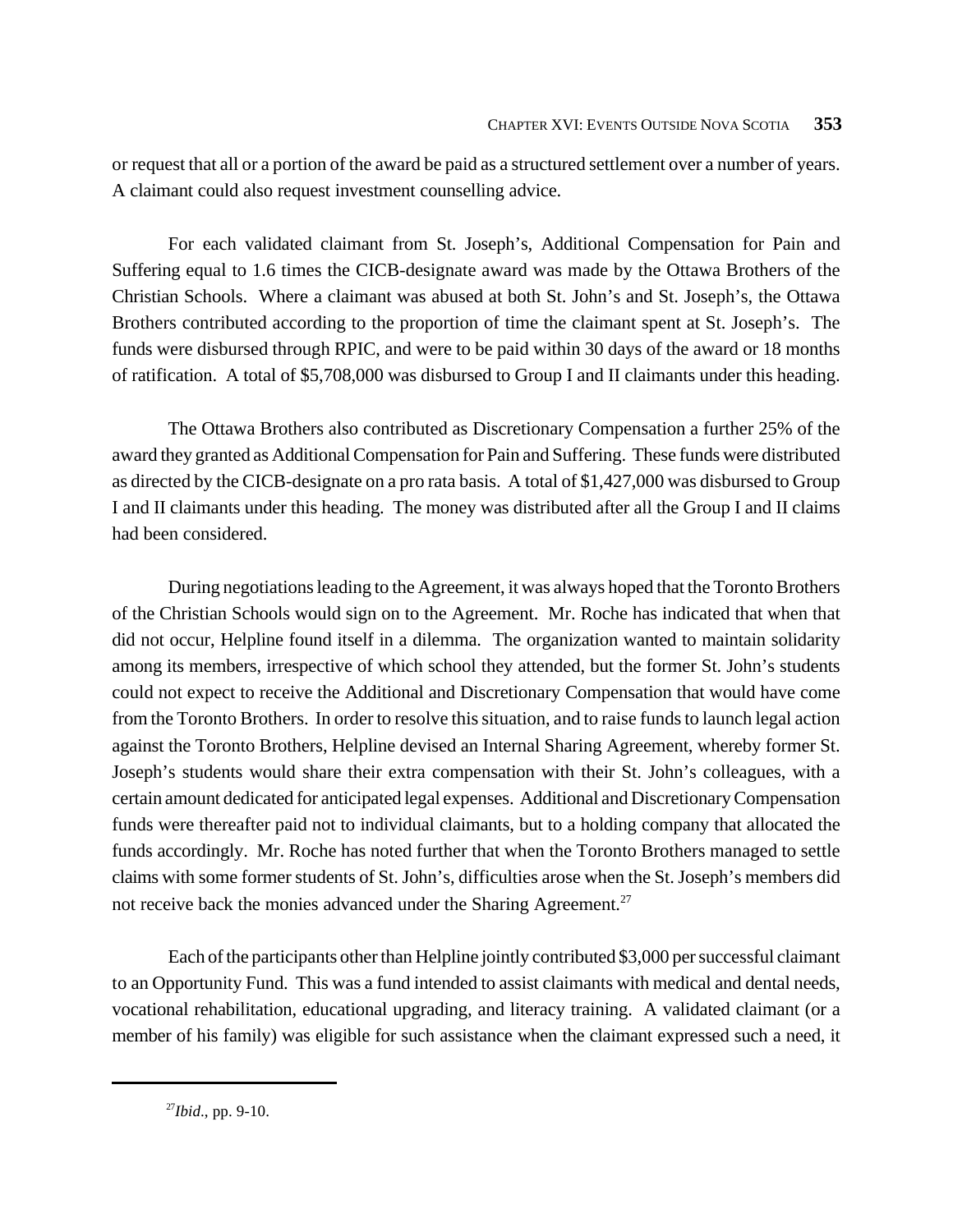appeared that the need was realistic and that the claimant might be expected to benefit, and the need could not readily be met by other private or public programs. The assistance was available as of 12 months after the date of ratification. The amount of assistance was determined by RPIC, but could not exceed \$3,000 per claimant until 12 months had passed since the last claim was dealt with by RPIC. After that date, the funds were disbursed until exhausted on a first come first served basis. As of June 30, 1996, 547 validated claimants had been paid a total of \$643,271 out of the fund.

A concern was expressed during the negotiations by some members of Helpline that they had not been paid for menial and farm labour performed during their stays at St. John's and/or St. Joseph's. The Ottawa Brothers denied owing any such wages, but as a gesture of good faith contributed money towards wage loss. The money was paid six months after ratification and distributed according to a formula worked out by Helpline. The total funds disbursed for Groups I and II amounted to \$283,500.

Successful claimants were entitled to assistance with counselling costs for both themselves and their families. As noted above, for residents of Ontario the CICB-designate would make a determination of counselling costs at the same time as making an award for pain and suffering. These counselling costs were borne by the Ontario Government, which entered into an agreement with the Family Service Centre of Ottawa-Carleton. The Centre determined the needs of claimants and approved service providers. Once a treatment plan was in place, the Government disbursed the funds. Counselling requests were only entertained for a maximum of five years, unless the Government authorized an extension.

The counselling costs of those claimants and claimants' families who resided outside of Ontario were paid by the Ottawa Brothers and the Archdioceses of Toronto and Ontario. Each participant contributed \$250,000 to a fund administered by RPIC.

Four hundred and sixty-eight individuals in Groups I and II took advantage of the counselling assistance, for a total cost of \$1,570,561. In-province counselling paid for by the Ontario Government accounted for approximately 80% of these costs. Out-of-province counselling covered by the other parties accounted for the rest.

The importance of collective and individual apologies was recognized in the Agreement. However, there was no specific provision for the giving of apologies; the participants simply agreed to develop criteria to address the issues of entitlement, content and timing of apologies. This was done so as not to prejudice any related criminal proceedings. The participants later signed a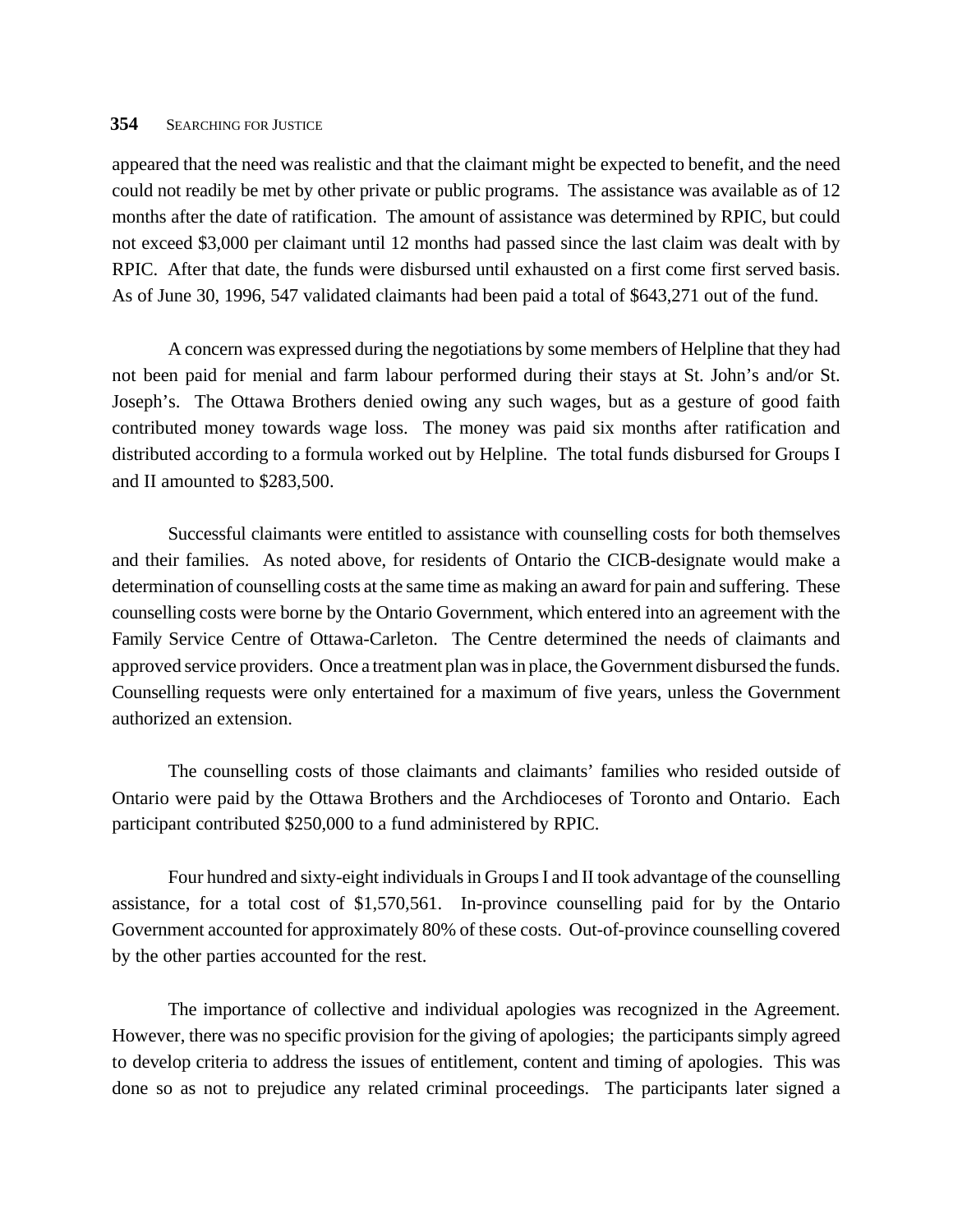confidential Companion Agreement. That Agreement entitled all validated claimants to request a personal apology "by a particular individual or representative of the participant making the apology." One hundred and nineteen claimants requested such apologies. The Government of Ontario and the Archdioceses of Toronto and Ottawa also delivered separate public apologies.

The participants to the Agreement stipulated that they were committed to ongoing research and public education with respect to the prevention of child abuse. In that regard, the Agreement spelled out measures already taken by the Ottawa Brothers and the Archdioceses of Toronto and Ottawa in response to the St. John's and St. Joseph's experience. Among other things, the groups had adopted new policies on how to respond to allegations of child abuse, and had funded educational programs about such abuse. The Government of Ontario also committed itself to developing and improving policies and strategies directed at the prevention and early identification of child abuse. The Ministry of the Solicitor General and Correctional Services subsequently adopted several different initiatives in pursuit of those goals.

The last element of the Agreement was provision for a Recorder. The Recorder's task was to record the experiences of each person who attended or worked at either school and who wished to be heard. The participants believed that the abuse should be memorialized so that lessons could be learned and similar events prevented through public education. The Recorder was also required to prepare a report containing an outline of the relevant history of the schools and recommendations designed to assist in the prevention of abuse in institutional settings. This Report was submitted to RPIC on September 30, 1995.

A total of \$14,500,000 in cash benefits was awarded to validated claimants in Groups I and II. The highest amount paid to one claimant was \$107,944, the lowest \$2,500. An average of \$33,700 per claimant was paid out in awards, benefits and support costs.

As noted above, a separate Memorandum of Understanding was signed to deal with post-Group II claims. In many respects, the benefits available under the Memorandum were the same as under the earlier Agreement. However, there were some differences. Discretionary Compensation was no longer available. Money for lost wages was no longer given to claimants. Instead, the Ottawa Brothers agreed to donate \$200 in the name of each validated claimant to the Family Service Centre of Ottawa-Carleton to further public education in societal response to child abuse. Counselling both in and out of Ontario was still available, but only for one year (absent demonstrated need for an extension). The maximum amount available for counselling was \$10,000 per validated claimant. The claimant's immediate family was only entitled to short-term counselling based on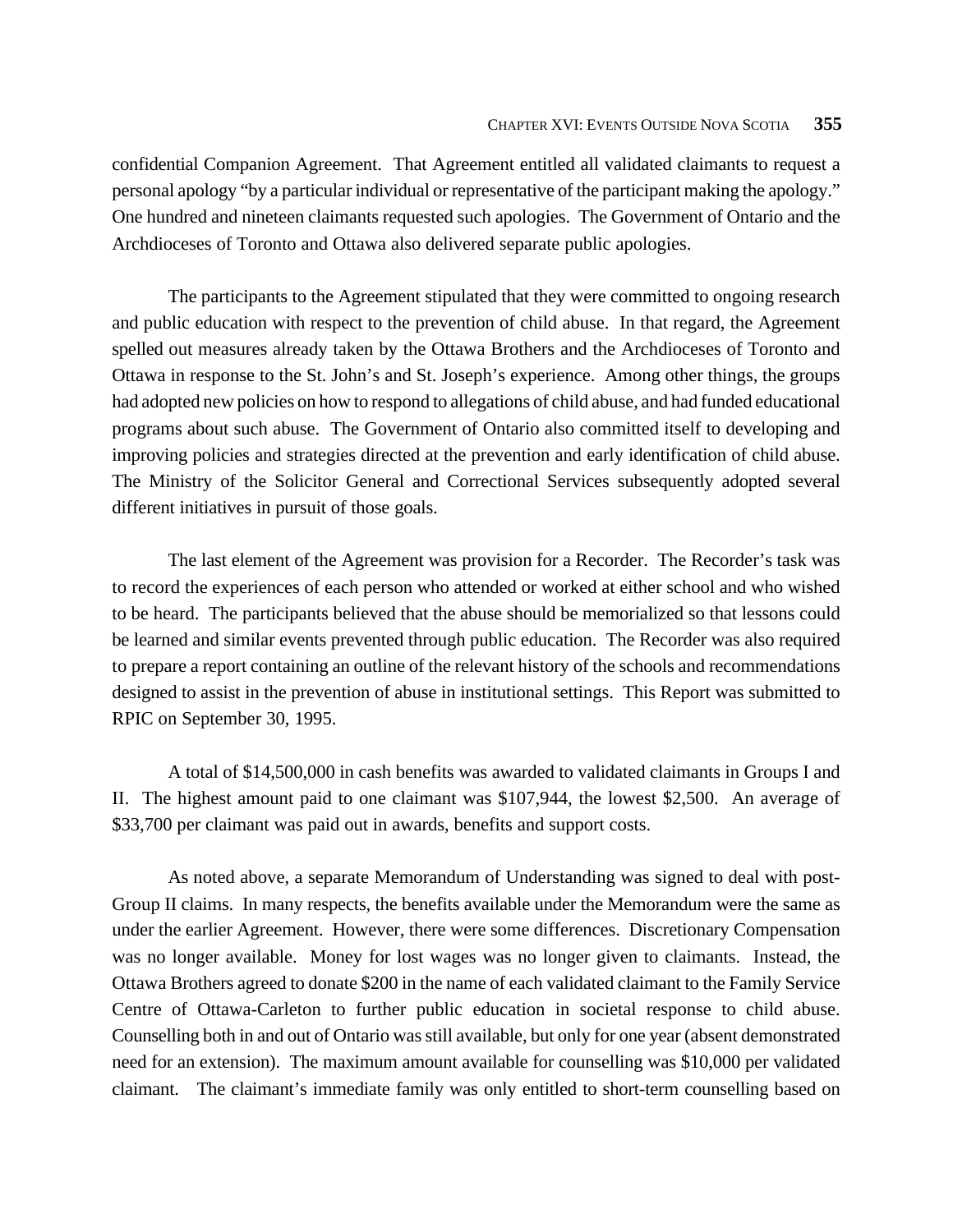clinical need. Finally, money was no longer contributed to an Opportunity Fund. Instead, the Archdiocese of Ottawa and the Ontario Government agreed to pay each St. Joseph's validated claimant \$3,000 to use for educational and medical purposes. The Archdiocese of Toronto agreed to pay the same amount to St. John's validated claimants.

#### **4. ADDITIONAL OBSERVATIONS ON ONTARIO INSTITUTIONS**

There are differences between the approaches agreed upon by the Ontario Government for responding to the Grandview claimants as opposed to the St. John's and St. Joseph's claimants. Although this is explained, in part, by distinctions between the two situations and the negotiations that accompanied each, it also reflects the fact that the Helpline agreement predated Grandview. Lessons learned were incorporated into the more detailed Grandview agreement.

As described earlier in this Report, the Nova Scotia Government invited Tom Marshall, Q.C., one of the architects of both Ontario programs and a senior official with the Ontario Ministry of the Attorney General, to explain the Ontario approach to Cabinet and other officials. Mr. Marshall also met with my staff on several occasions, for which I am grateful, to outline some of the nuances of the Ontario programs not necessarily captured in the documents. I wish to highlight several here.

In both Ontario programs, the formation of a claimant or survivor advocacy group was regarded as fundamental to the creation and implementation of the agreements. These groups provided a single point of access to claimants. They gave those claimants ownership of the programs in a way that multiple lawyers, each representing one or more claimants at a negotiating table, might not. The direct involvement of the advocacy groups with the Government promoted a degree of trust, and facilitated reconciliation, healing and a sense of empowerment on the part of claimants. Marshall was also of the view that the advocacy groups recognized the detrimental effect that false claims would have on the overall credibility and success of the program and, as a result, engaged in some self-regulation or screening of claims brought forward, as did counsel on their behalf. Indeed, he felt that the legal profession must assume some ethical responsibility in this regard, and not just take a story and put it forward without any scrutiny or introspection as to its truth.

Although the lawyers for each of the advocacy groups played an important role in the development of the agreements, they ultimately had a much diminished part in the implementation of the agreements. Most claimants chose to be unrepresented by counsel during the fact finding process.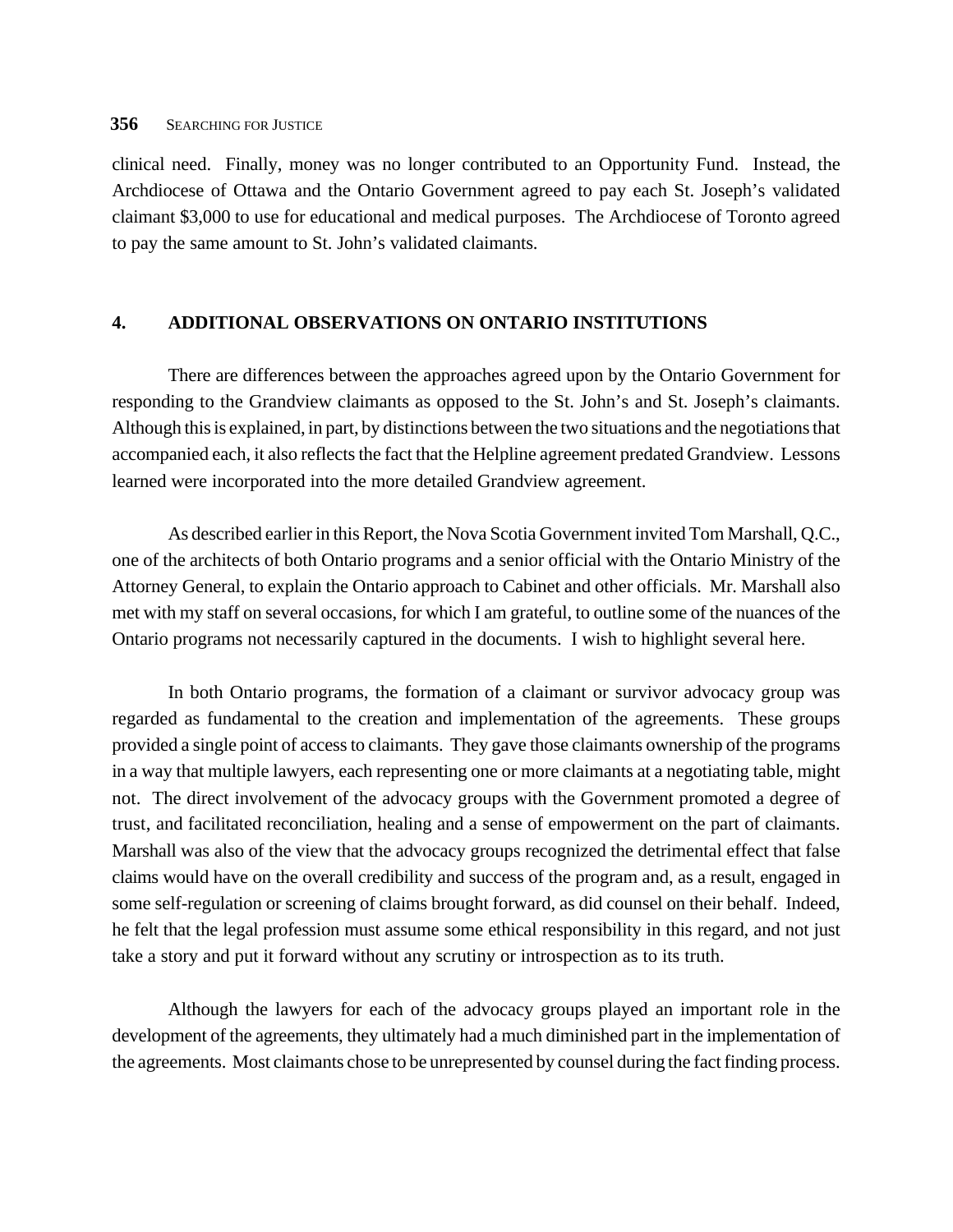Like the Nova Scotia Compensation Program, both Ontario programs ran concurrently with extensive police investigations. Indeed, a number of criminal prosecutions also took place. Mr. Marshall advised that the programs recognized the importance of not interfering with or harming ongoing criminal investigations or prosecutions. Claimants were not assured that their claims for compensation would be kept confidential. On the contrary, they had to be prepared to disclose to the police. Indeed, many claimants who alleged serious abuse were directed to the police who took their formal statements.

The programs recognized that compensation could be awarded prior to the conclusion of any related criminal proceedings. Nonetheless, in practice, a number of claims were deferred until the completion of the criminal process. As well, the police shared information with the programs as to the product of their investigations and the veracity of individual claimants. This information was utilized in evaluating the merits of the claims.

Neither Ontario program had to contend with multiple claims of abuse directed against current staff members. Mr. Marshall recognized that this represents a significant distinction between the Ontario and Nova Scotia situations. In his view, this factor might well compel a redress program to defer processing an application for compensation until any existing criminal proceedings against a current employee are completed. (Indeed, this is generally the way in which this issue was dealt with when it arose in connection with alleged abuse at the Sir James Whitney School for the Deaf in Belleville, Ontario.) As well, Mr. Marshall felt that a mechanism would have to exist to permit such employees to be heard before the completion of the criminal process.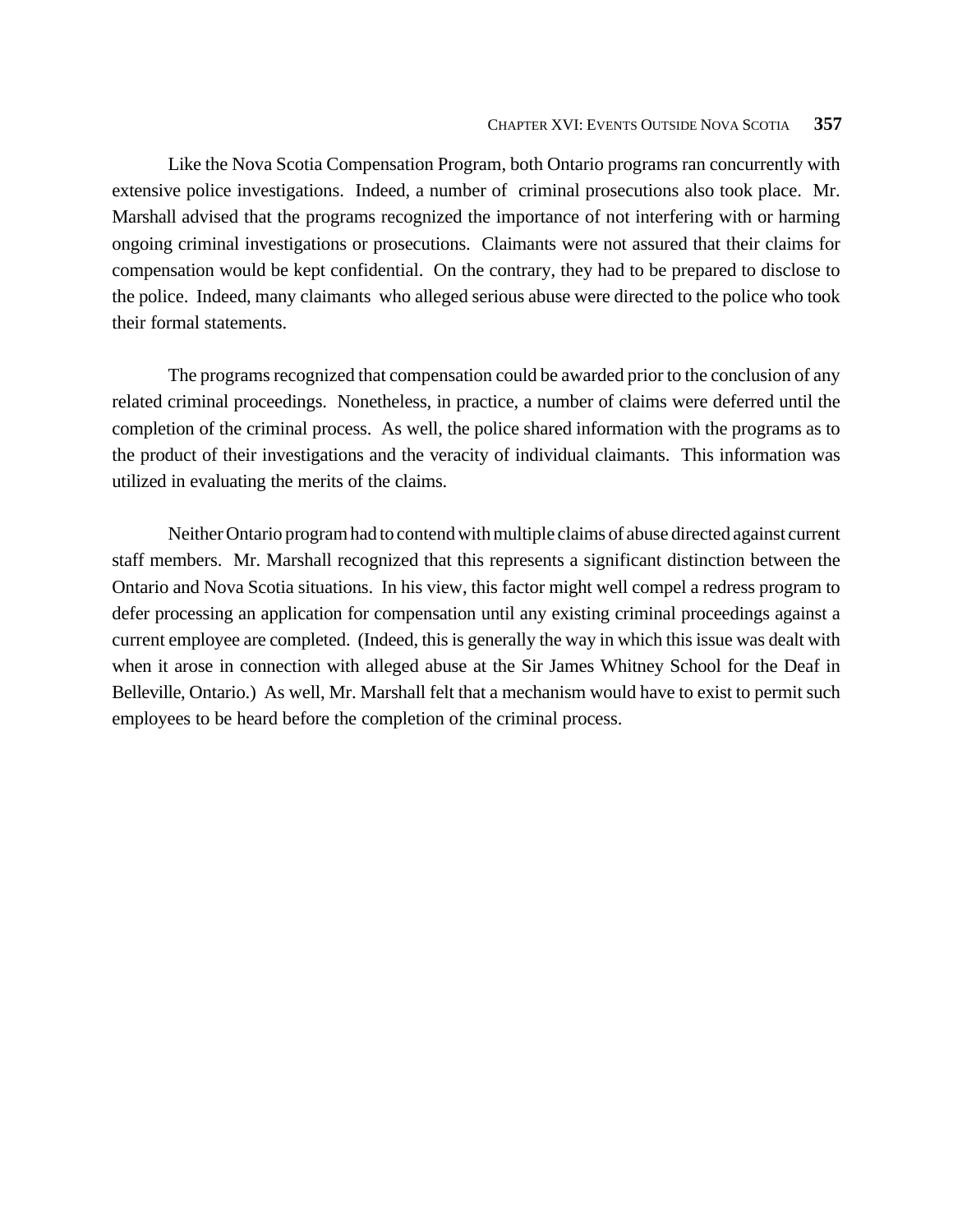# **5. ONTARIO - GEORGE EPOCH**

Father George Epoch was a Roman Catholic priest and a member of the brotherhood of Jesuit Fathers of Upper Canada ("the Jesuits"). He served the native communities on the Saugeen and Cape Croker reserves between 1969 and 1983. He was then transferred to Holy Cross Mission in Wikwemikong, where he stayed until his death in 1986.

Father Epoch sexually abused a number of the male and female residents of the reserves during his tenure. After his death, the community of Cape Crocker began to demand that the Jesuits acknowledge the abuse and compensate the victims. Twenty-two lawsuits were also filed by residents of the Cape Crocker reserve.

The Jesuits responded to the claims by conducting an investigation into Father Epoch's actions. It uncovered an extensive history of sexual abuse by the late priest. The Jesuits accepted moral but not legal responsibility for the abuse, and attempted to help the victims by providing financial assistance through an informal program known as "Appropriate Assistance." The program was not a success. Funds were distributed somewhat arbitrarily – some victims obtained compensation while others did not – and no provision was made for counselling or other benefits. In 1993, after spending approximately \$2,000,000, the Jesuits abandoned the program, believing that few concrete results had been achieved.

On August 30, 1992, the Ontario Jesuit community issued a public apology for the abuse. Some informal meetings followed between a small group of victims and the Jesuits. Both parties wanted to achieve reconciliation, and formal negotiations began in 1993 towards an alternative to traditional civil litigation. Legal counsel on behalf of the victims and the Jesuits conducted the negotiations, assisted and advised by a neutral third party who had experience in such matters. Funding for the negotiations was provided by the Jesuits.

The negotiations were ultimately successful. On October 31, 1994, the Reconciliation Agreement between the Primary Victims of George Epoch and the Jesuit Fathers of Upper Canada was ratified. The "primary victims" were a number of women and men who alleged that they had been abused by Father Epoch on the reserves. Additional primary victims ratified the Agreement over time. In the end, a total of 97 ratified the Agreement.<sup>28</sup>

 $28$ Eleven individuals who claimed they were abused but did not ratify the Agreement instituted civil proceedings against the Jesuits and the Diocese of Hamilton for the abuse. As of July 24, 2001, the Jesuits had settled with each of the litigants. Proceedings against the Diocese of Hamilton were still ongoing.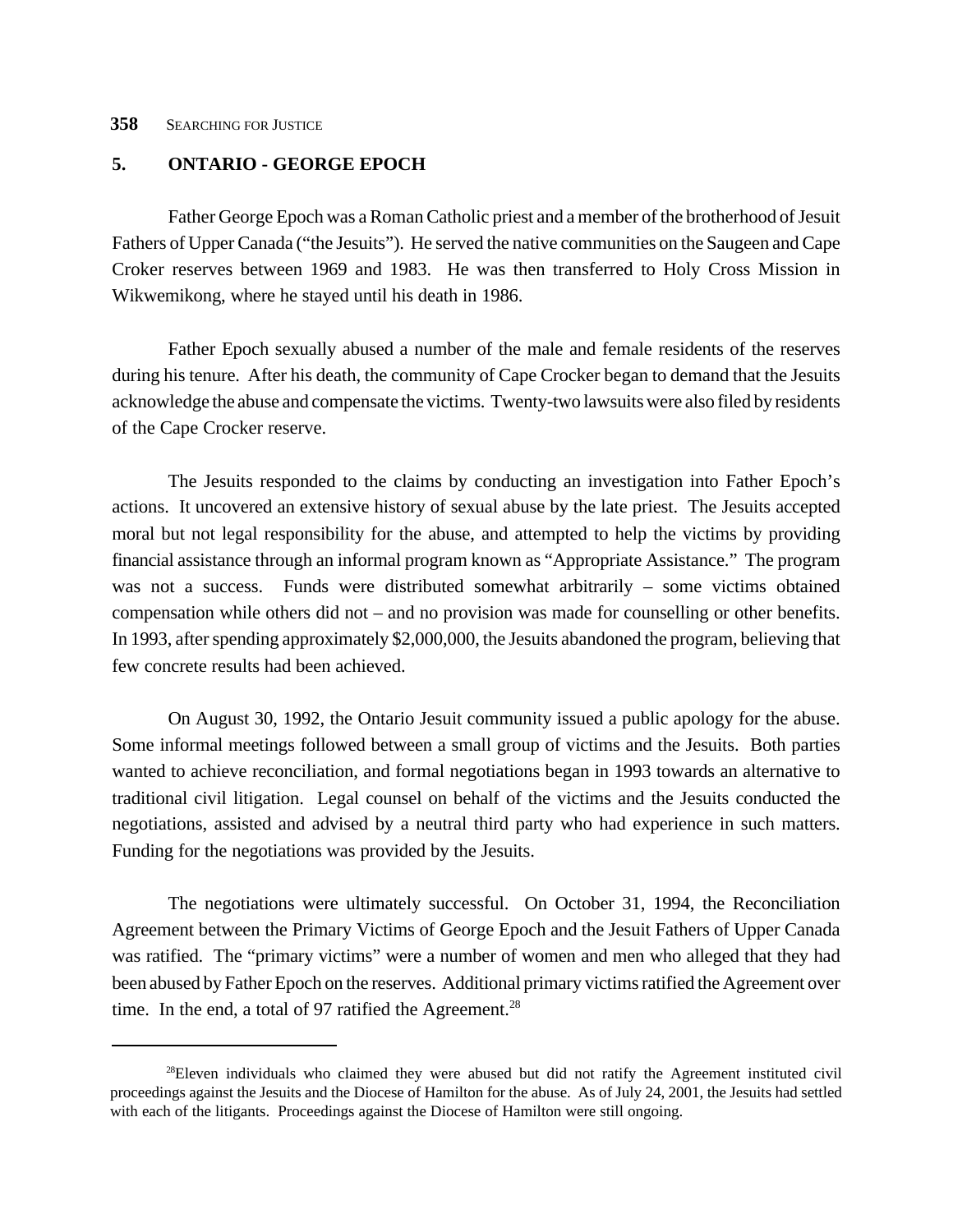The spirit and objective of the Agreement were reflected in its Overview:

The Participants have agreed that the healing of all those who were abused by George Epoch is most likely to occur through a process of reconciliation. Thus this Agreement represents the best alternative for those who were abused. The Jesuits wish to provide benefits that are accessible, fair and just, to those victims whose claims of abuse are validated. Moreover, the reconciliation process also benefits the Jesuit community. For the Jesuit Order recognizes that it has a moral responsibility to work to heal the impact of abuse on the victims, and to help restore lost trust in the spiritual and secular institutions of our society.

Applications for benefits under the Agreement were accepted until May 1, 1995. The program closed at the end of 1998.<sup>29</sup>

#### **(a) The Process**

All persons who had been subject to "physical sexual abuse" were entitled to apply for benefits under the Agreement. The Agreement did not provide a definition of physical sexual abuse. A condition of every application was that the claimant release the Jesuits, the estate of Father Epoch and the Diocese of Hamilton from any further claims for compensation arising out of the abuse.

A claimant began an application for benefits by completing a Claimant Information Form and Request for Apology. The Form sought information as to the particulars of the claimant, as well as the details of the claimant's past and present medical treatment. The claimant was also required to complete a Story of Abuse, outlining the details of the abuse committed by Father Epoch, the psychological injuries suffered as a result, and the particulars of any previous reports of the abuse made by the claimant to any person in authority. If the claimant had not reported the abuse, he or she was asked to explain why. Claimants were assisted in completing these forms by the Assessor, the person responsible for deciding whether to validate the claim.

The application forms were received by the Reconciliation Implementation Committee ("the Committee"). The Committee was composed of one representative of the primary victims, one representative of the Jesuits, and an "independent and impartial" Chair. It was responsible for

<sup>&</sup>lt;sup>29</sup>Some primary victims who ratified the Agreement subsequently instituted civil proceedings against the Jesuits and the Diocese of Hamilton, claiming that they did not agree to the compensation program with full knowledge and awareness of the consequences. As of July 24, 2001, the Jesuits had settled with all the litigants. Proceedings against the Diocese of Hamilton were still ongoing.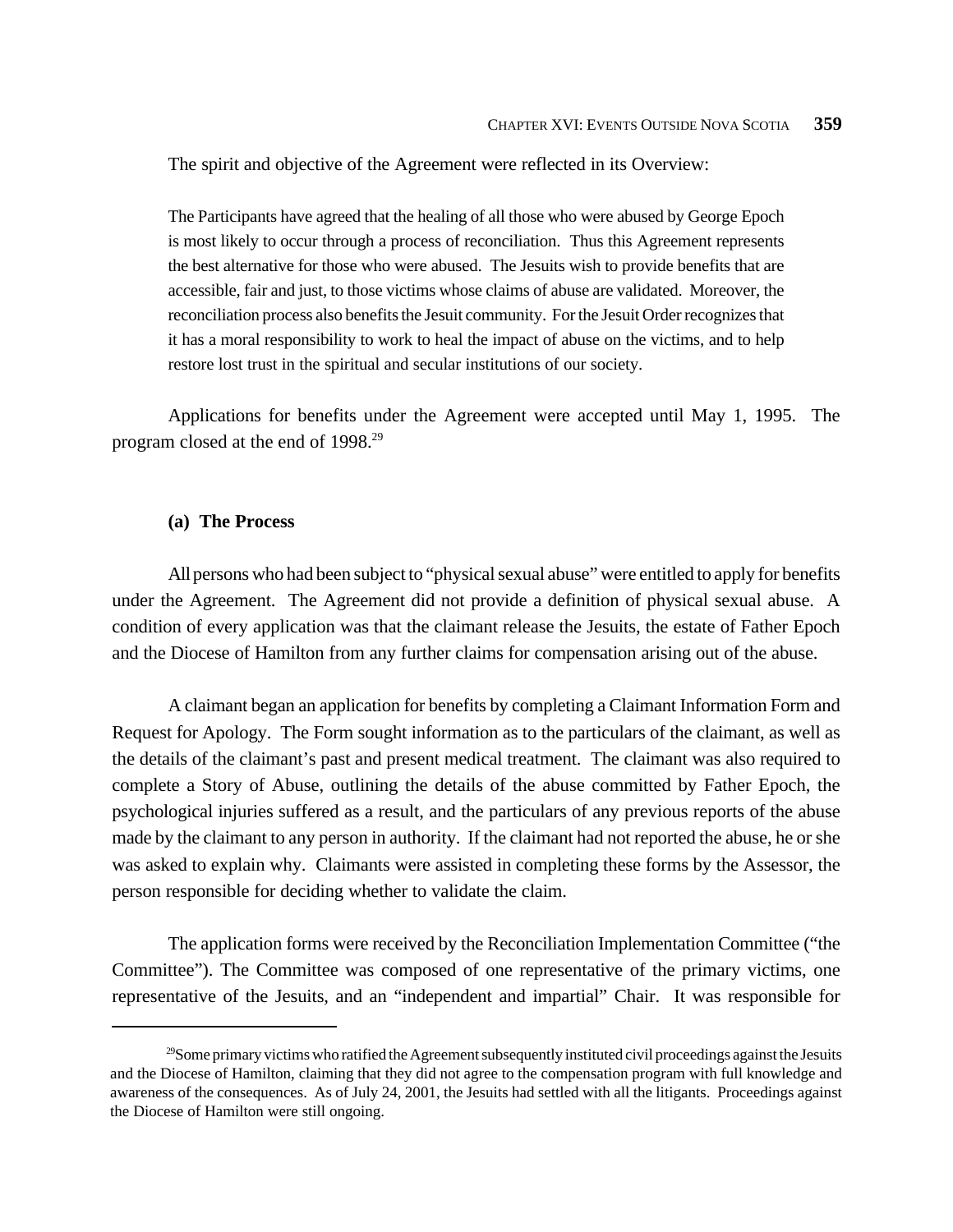ensuring the proper implementation of the Agreement. It also appointed the Assessors. It did not review or evaluate the applications for benefits. One hundred and fifty thousand dollars was set aside for its work.

The Assessors were responsible for conducting the validation process. Two Assessors were appointed. Both were aboriginal with a community or social work background. Neither had legal training.

The Assessor reviewed the application completed by the claimant, as well as any supporting documentation provided. The Assessor also conducted one or more private interviews with the claimant "in order to encourage a spontaneous, detailed statement." All information was received in confidence.

In evaluating the claim, the Assessor was entitled to consider the statement-validity analysis developed by John Yuille of the University of British Columbia. Yuille was a professor of psychology who had developed a method for determining the validity of a claim, based on "the presence or absence of certain characteristics, which are typical of how humans recall and describe remembered events, particularly in the area of sexual abuse."

The Assessor determined a claim on a balance of probabilities. If the Assessor found that the claimant was physically sexually abused by Father Epoch, then the claim was validated, and there was no appeal. If the claim was not validated, the claimant was entitled to repeat the application process with the second Assessor, who was available on a standby basis. The second Assessor could either validate the claim or reject it. In either case, there was no further appeal. In the end, 83 of 97 claims were validated.

The Jesuits paid for the costs of the validation process. The Agreement stipulated that the costs were not to exceed \$40,000.

#### **(b) Details of the Compensation Package**

Each validated claimant was paid \$25,000 as financial compensation for the abuse. The money was paid by the Jesuits and delivered to the claimant within 30 days of validation. However, each claimant had the option of receiving payment periodically over time or of placing the money in a trust fund for the benefit of the claimant and his or her family. The Agreement stipulated that the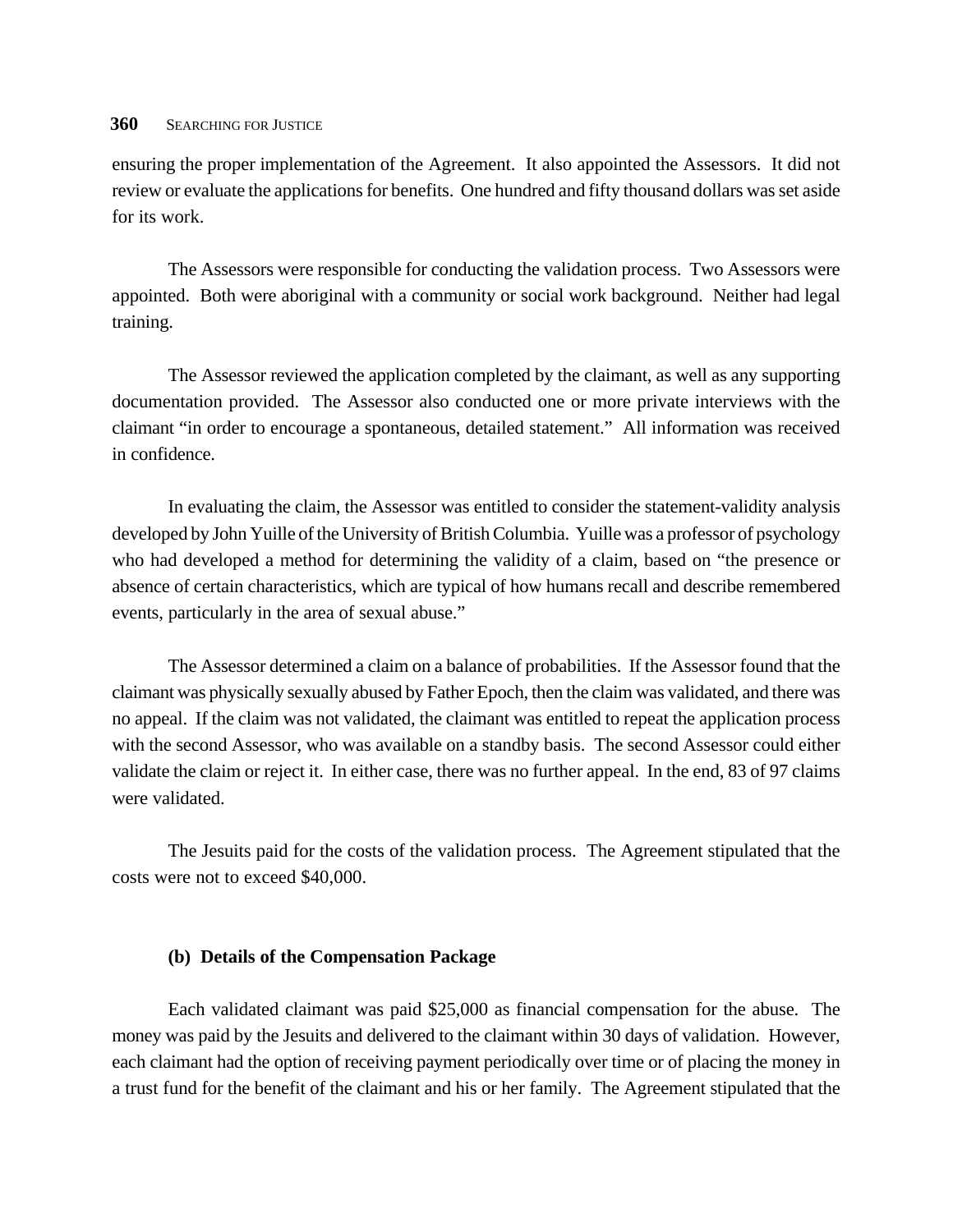compensation was deemed to be an award for pain and suffering, and thus it was generally not subject to income tax. It was also excluded from income for purposes of determining eligibility for social assistance payments.

The Jesuits also agreed to pay up to \$25,000 for the services of a financial consultant. The consultant was named by the Committee, and offered financial counselling to validated claimants.

Within 30 days of validation, each claimant was sent an application form for seeking payments from a Vocational Opportunity Fund. This was a fund dedicated to providing assistance to the claimant and his or her family for educational upgrading, vocational training, and medical and dental treatment. The maximum available award (for claimant and family) was \$4,000. No additional money was set aside for the fund. Instead, payments came out of the \$150,000 allocated to the Committee for its fees and expenses. Applications for payments were reviewed by the Committee, and all payments were made as directed by the Committee. The Agreement stipulated that the Committee was to make awards based on the best interests of the validated claimant.

Every validated claimant received an individual written apology from the Jesuits, delivered within 30 days of validation. Claimants submitted a request for an apology along with their application for benefits. They were entitled to outline what they wished the apology to contain, and the Jesuits agreed to comply with any reasonable requests in that regard. If the Jesuits did not consider a request to be reasonable, they were entitled to seek the opinion of the Chair of the Committee. The Chair's decision as to whether the request was reasonable was binding.

The Jesuits also agreed to publish an institutional apology, in which they expressed their "sorrow, regret and humility" for Father Epoch's acts. The apology was sent to the Chiefs of the Band Councils at Cape Crocker, Saugeen and Wikwemikong, with a request that it be printed in Band newsletters. It was also sent to the principal newspapers serving each of those communities, again with a request that it be published. A model homily based on the institutional apology was sent to the parishes where Father Epoch served, to be delivered by parish priests at a Mass dedicated to victims of child abuse. All claimants were notified by mail of the dates and locations of these Masses.

All claimants were entitled to receive counselling services of various types (including individual and family counselling, group counselling, self-help support teams, and telephone crisis intervention). Eligibility was not dependent on validation of a claim, but simply upon submission of a claim. Family members of claimants were also eligible for counselling services, although priority was given to those who were actually physically sexually abused by Father Epoch.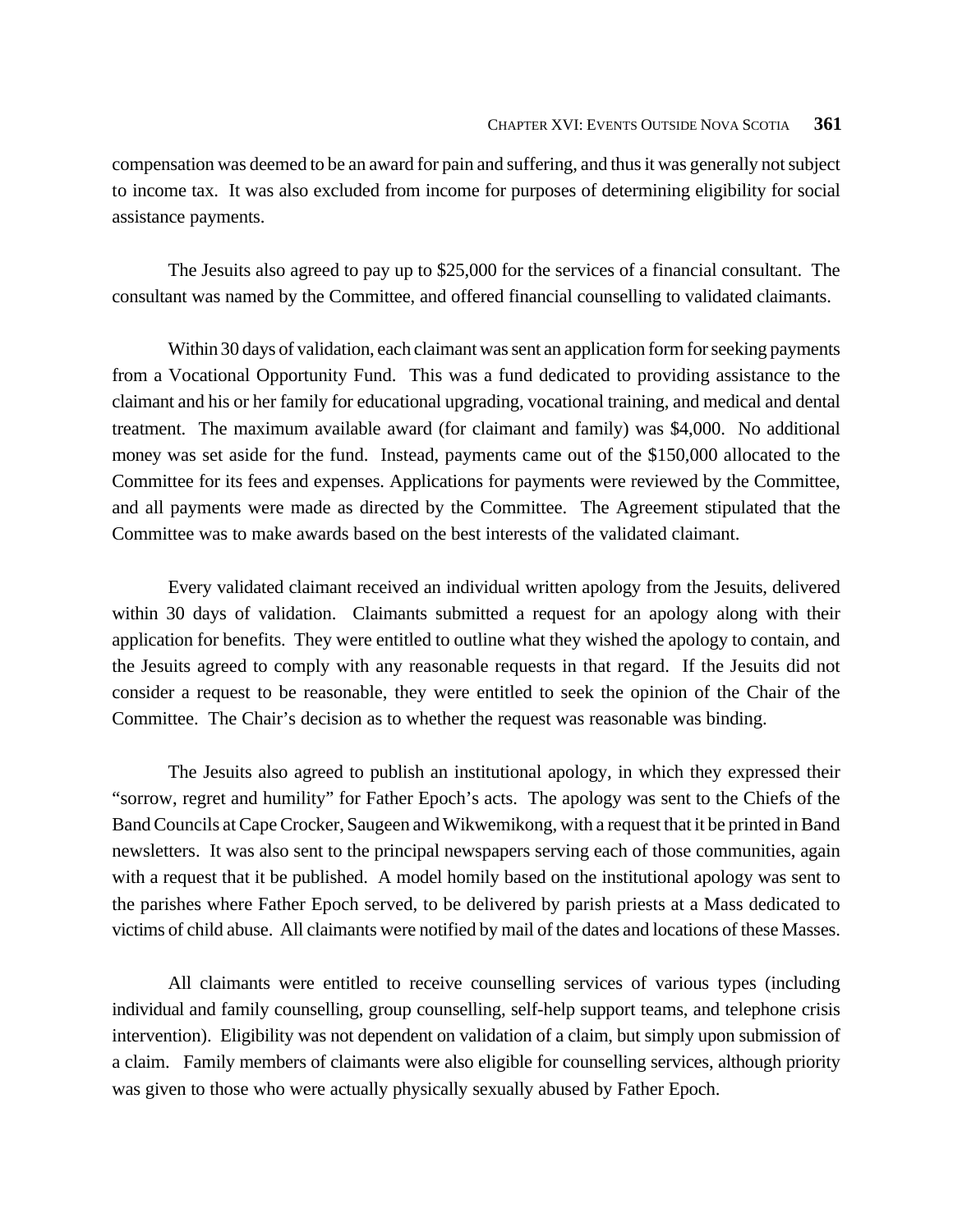The Jesuits contributed \$400,000 towards the establishment of a multi-faceted counselling program. This was a program in which various therapists and support personnel were specifically contracted to provide individual and family counselling services to claimants and their families. It lasted for three years, and was established and supervised by a Counselling Advisory Group ("the CAG"), made up of one representative of each of the Jesuits, the primary victims and the "applicable Chiefs and Council." The CAG was accountable to the Committee. A Co-ordinating Therapist was hired to supervise and direct the contract therapists.

The Jesuits also contributed an additional \$100,000 for discretionary counselling. This money was used to permit primary victims to seek counselling outside of the established counselling program. The victim's choice of therapist for discretionary counselling was subject to the approval of the CAG.<sup>30</sup>

The frequency and length of counselling for particular claimants was determined at the discretion of the therapists providing direct clinical services, subject only to the financial limitations of the program and the overriding discretion of the Co-ordinating Therapist, the CAG and the Committee. Efforts were made to make the counselling services geographically accessible to the claimants. The CAG was also directed to maximize the available counselling services by applying for access to cost-shared counselling programs funded by one or both of the federal and Ontario Governments.

A Recorder was appointed by the Committee for the purpose of memorializing the history of abuse by Father Epoch. The Recorder afforded a private interview to any claimant who wished one, as well as to anyone else who had relevant information and who wished to be heard. He outlined the abuse in a Report to the Committee, and also made observations and recommendations designed to assist in the prevention of future abuse in institutional settings. A copy of the Report was sent to all validated claimants.

The total cost of the Agreement was approximately \$2,500,000. All expenses were borne by the Jesuits. The amount allotted for counselling was not all spent, and the remainder was released for use in education programs for the prevention of sexual abuse.

<sup>&</sup>lt;sup>30</sup>The CAG was entitled to consider the qualifications of the therapist, the prospective benefit of the proposed therapy to the victim, and "any other criteria which the Committee deem[ed] to be reasonable."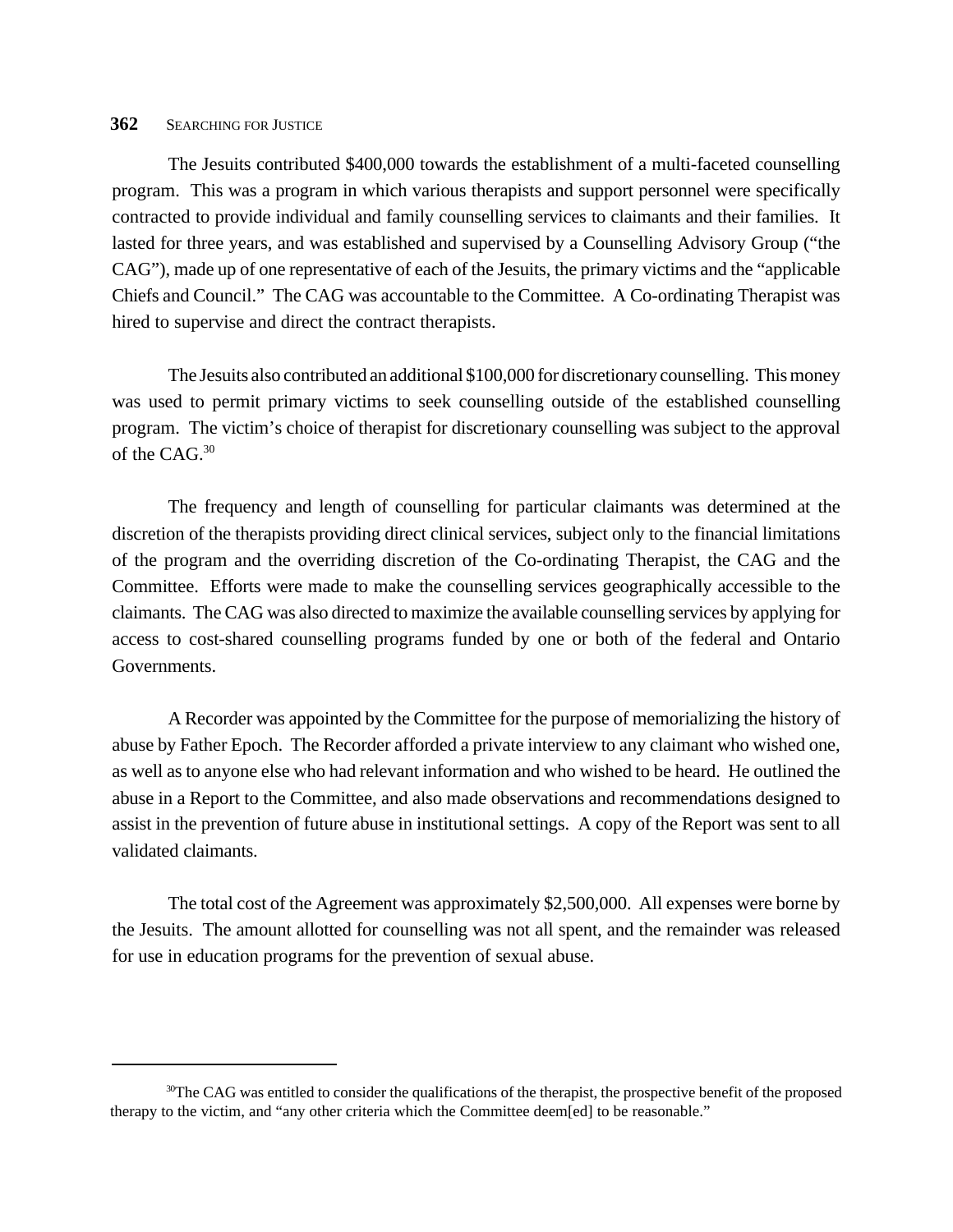# **6. NEW BRUNSWICK**

In December 1992, a former employee of the New Brunswick Training School at Kingsclear, Karl Toft, was convicted of having sexually assaulted a number of former students at the school. This brought to public attention the issue of institutional abuse in New Brunswick. A Commission of Inquiry was subsequently held, and a compensation program established in an attempt to provide redress to those who were victimized while under the care of the Province.

The New Brunswick Training School at Kingsclear was an institution operated by the Ministry of the Solicitor General. It was home to minors who had committed delinquencies, as well as to children who had committed no crimes, but who were wards of the state awaiting placement in foster care.

In 1985, a counsellor at the school reported an incident of sexual molestation involving Mr. Toft and a male student. Toft was transferred as a result of the report, but no other action was taken. A few years later, a colleague and three other male students filed further complaints of sexual assault against Toft. The regional police and the RCMP investigated the complaints, but no charges were laid. Toft was later rehired at the school to work at a summer camp.

Toft was finally arrested in September 1991 and charged with 27 counts of sexual assault. Twelve additional charges were laid in 1992. He ultimately pleaded guilty to 34 counts of sexual assault and was sentenced to 13 years in prison.

Two more individuals have since been convicted of abusing child residents of New Brunswick institutions. Another was charged but not convicted. A fifth has been charged and will be tried in the near future.

On the same date that Toft was sentenced, the New Brunswick Government set up a Commission of Inquiry headed by the Honourable Richard L. Miller, a former Justice of the New Brunswick Court of Queen's Bench. The Inquiry investigated allegations of physical and sexual abuse at three provincial institutions: the New Brunswick Training School at Kingsclear, the Boy's Industrial Home in Saint John and the Dr. William F. Roberts Hospital School.<sup>31</sup> The Boy's Industrial Home was the predecessor institution to the School at Kingsclear. The Roberts Hospital School was a facility operated by the New Brunswick Department of Health for mentally challenged minors and

<sup>&</sup>lt;sup>31</sup>The Miller Report paid special attention to how the Toft case was handled by the authorities.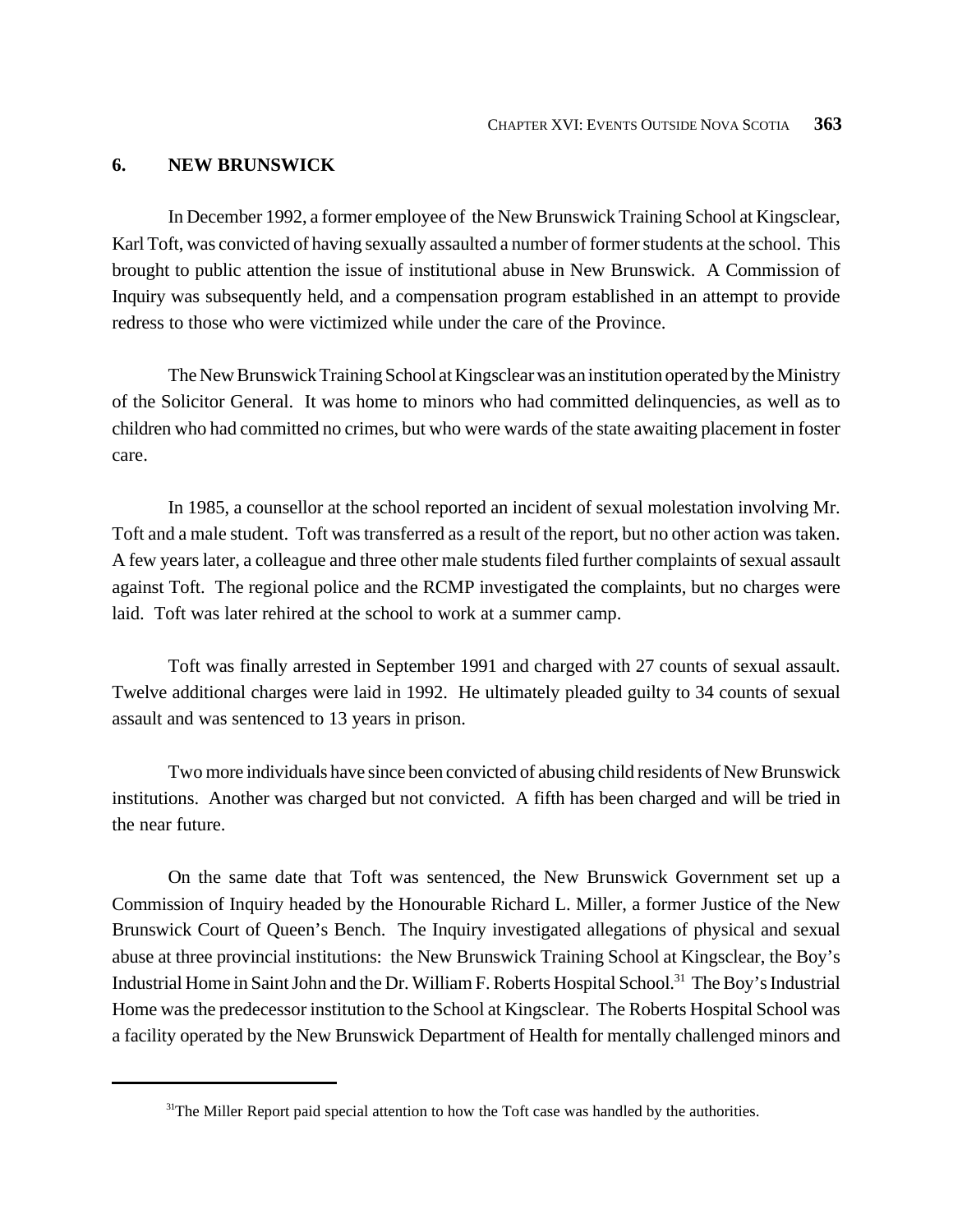other wards of the state.

Mr. Miller released his Report in February 1995. Included amongst his recommendations was one for the creation of a compensation program. In June 1995, the Government responded to this recommendation by establishing the Compensation for Victims of Institutional Sexual Abuse Program.

The stated objective of the program was "to allow for the orderly, appropriate, timely resolution of claims, made against the Province, by persons who indicate they were sexually abused, by employees of the Province" at one of the three institutions examined during the Miller Inquiry. Lawyers from the New Brunswick Department of Justice and those representing the victims had established a process through which settlements could be negotiated. It was hoped that this would provide an opportunity to address legitimate claims outside of the court system.

The program commenced on June 8, 1995. On August 29, 1996, the Department of Justice announced that the Program would end the following day. In a press release, the Minister of Justice, the Honourable Paul Duffie, explained the reasons for the termination:

[T]his package has been in effect for 15 months, and now I believe that it's time to bring closure to the process ... I believe that at this point, the majority of claims have been filed and are currently being investigated and processed.

Claims received after August 30, 1996, were initially treated as ordinary civil court actions, but on August 19, 1999 the Government re-opened the program and extended the deadline to November 19, 1999. This was done to accommodate claimants who had been unable to file a claim within the initial claim period. $32$ 

By June 15, 2001, a total of 413 claims had been received. Two hundred and eighty-four of them had been settled, resulting in a payout of \$10,159,744.66.

#### **(a) The Process**

All persons who had been sexually abused by an employee of the Province at one of the three

<sup>32</sup>Any claim made under the renewed program was subject to the terms of the New Brunswick *Limitations of Actions Act*, S.N.B., c. L-8. The Government had agreed not to plead limitations in the initial process.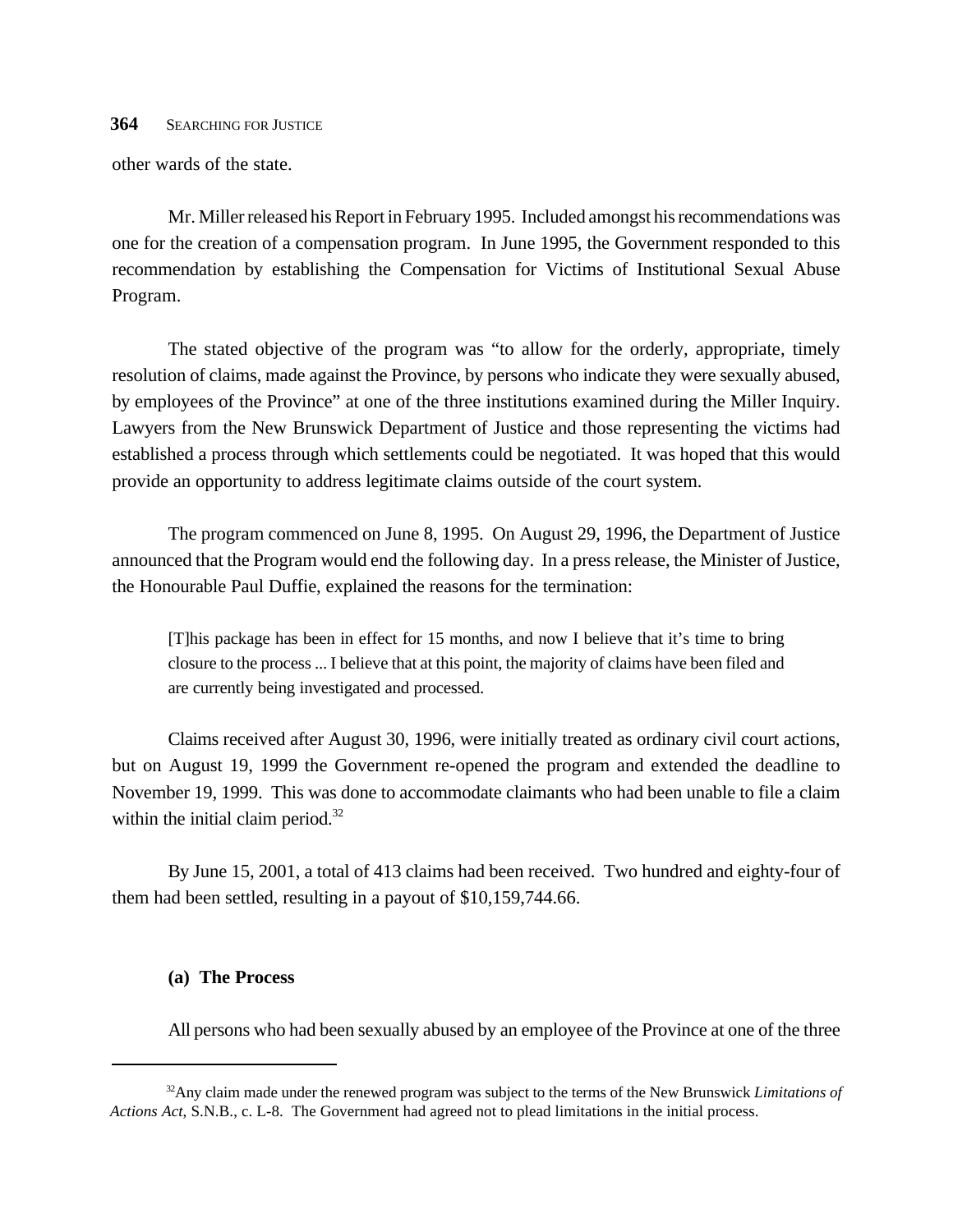institutions were eligible for compensation. Physical abuse was not compensable under the program.

There was no formal organization representing claimants in the process. They were encouraged to retain the services of counsel, but they were free to proceed without one. As it turned out, about 20 different lawyers represented all the claimants. Counsel were not permitted to charge a fee greater than 20% of the total compensation paid to a claimant. Legal fees were paid by the claimants.

Claimants commenced an application for compensation by filling out a statement of claim describing the actions of the alleged perpetrator. This statement was delivered to the Legal Services Branch of the Department of Justice, where it was reviewed by lawyers employed by the Province. Claimants were eligible for benefits when the Government was satisfied it was likely the claimant had suffered the harm alleged.

In order to arrive at an opinion, the Government usually requested authorization to review the contents of the claimant's medical files, psychological reports, young offender files, and the like. A claimant was also asked to consent to the release of all information relating to him or her which was obtained in the course of the investigation and conduct of the Miller Inquiry. None of this information was released to the public.

The claimant was interviewed by a lawyer from the Department of Justice and asked to recount in detail the actions that were committed against him. The Government had the right to ask that the claimant be sworn and the testimony transcribed. The Government could also ask that the claimant be psychologically tested, although no testing could occur without the claimant's consent.

Whenever a name was provided by the claimant, the alleged abuser was contacted by the Government to obtain his or her side of the story. If he or she was still employed by the Province, the relevant department was also contacted.

After reviewing all of the available information, the Government chose whether to accept or reject the claim:

! If it appeared that the claimant did in fact not suffer sexual abuse, as claimed, while in the care of the Province, the claim was refused. The claimant could then decide to either withdraw the claim (and possibly sue the Government instead) or avail himself or herself of the adjudication process described below.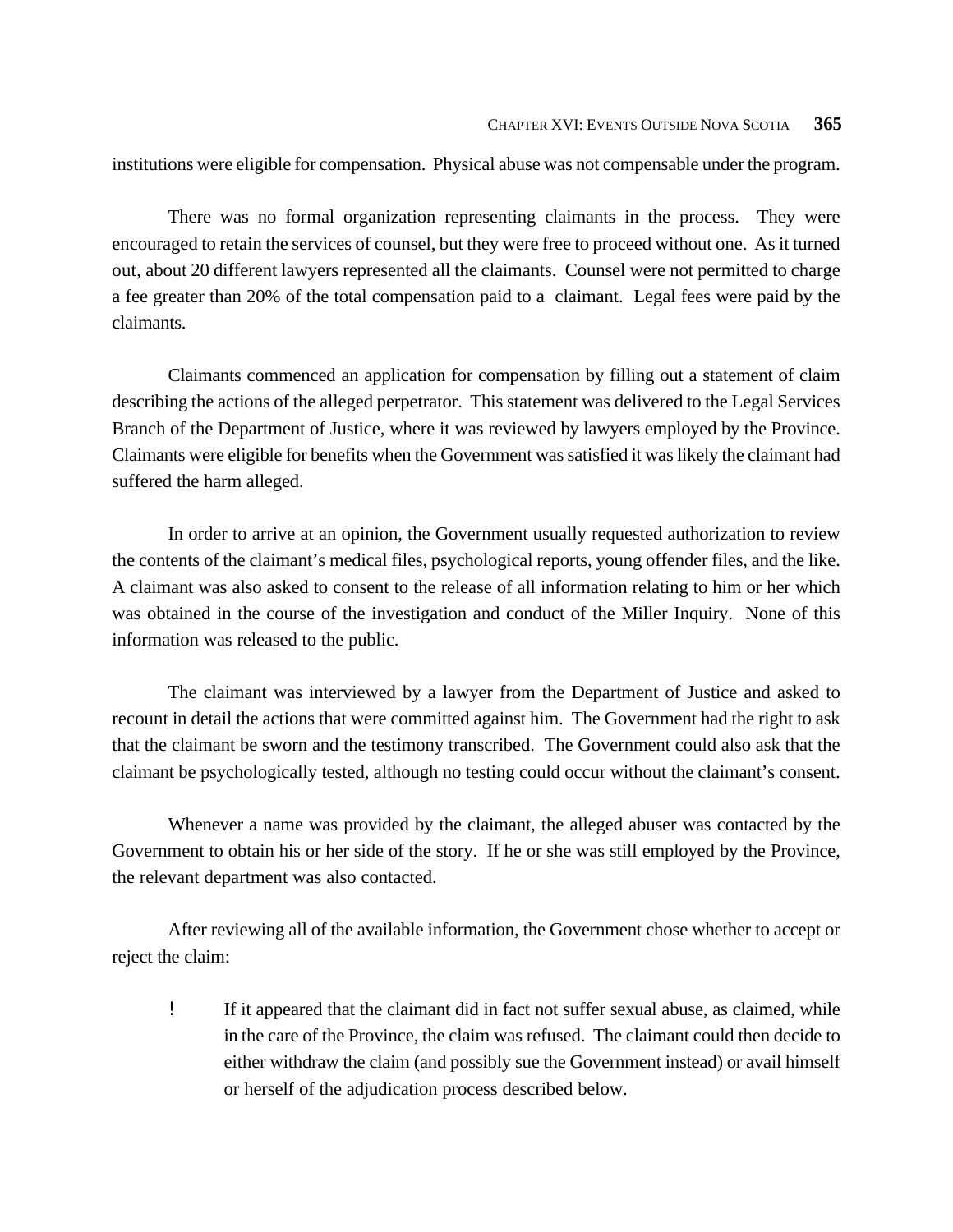! If it was deemed "likely that harm was done to the claimant," a determination of the severity of the harm was made and an offer, in keeping with the amounts offered to other claimants who suffered similar harm, was made to counsel for the claimant.<sup>33</sup> If it was accepted, it was processed as outlined below. If it was not accepted, the amount could be negotiated. If an agreement could not be reached after a reasonable effort at negotiation, the claimant was permitted to refer determination of the award to an arbitrator. Alternatively, the claimant could decide to opt out of the program and proceed with legal action in the normal course.

In the end, only allegations against the five employees who were charged criminally were considered credible by the Government.

As indicated above, in cases where the Government and the claimant did not agree on the veracity of the claim and/or the quantum of damages, the matter could be referred to an independent arbitrator.<sup>34</sup> The procedure for the arbitration hearing was based on the New Brunswick *Arbitration* Act of 1973<sup>35</sup> (although the parties could agree to dispense with some features of the Act). It was an informal proceeding in which the rules of evidence were relaxed. Evidence could be presented by the Province and the claimant, but no witness could be forced to testify. Damages were proven in the same manner as in a civil case.

The arbitrator decided on the veracity of the claim being presented and, if necessary, the quantum of damages. The decision was binding and not subject to appeal. Judicial review could be sought, however, pursuant to the normal rules of court for such matters. In total, 14 cases went to adjudication. Ten were decided in favour of the Province and four were decided in favour of the claimant.

In cases where the Government and claimant agreed on both the veracity of the claim and the quantum of damages, the settlement recommendation was forwarded to various other departments of the Government for approval and verification:

<sup>35</sup>R.S.N.B. 1973, c. A-10.

<sup>&</sup>lt;sup>33</sup>The amount of the offer was based upon an award grid developed by the Solicitor General's office in light of past compensation awards and the nature of the abuse suffered. The grid was never made public.

<sup>&</sup>lt;sup>34</sup>The same arbitrator was used for all cases to ensure consistency.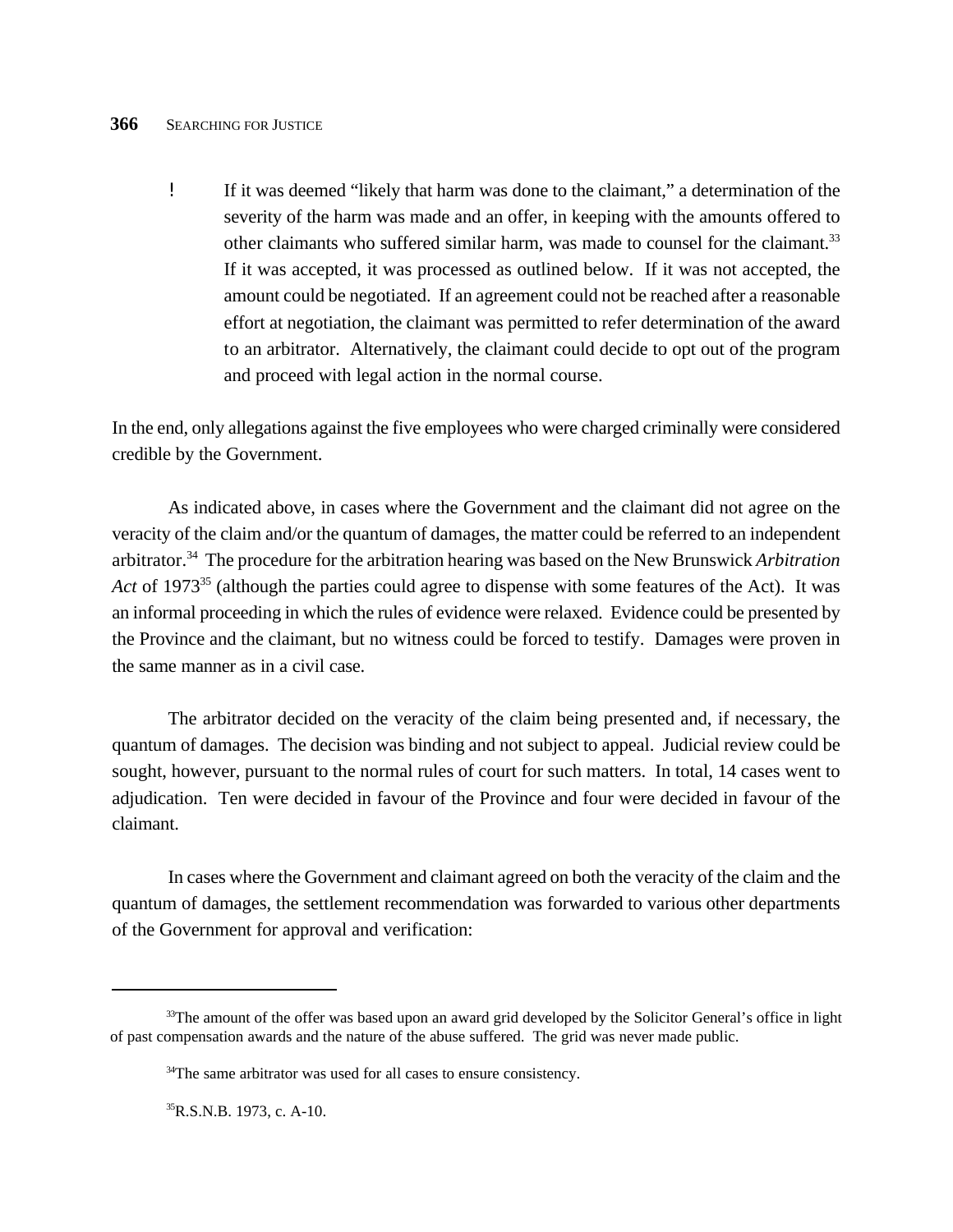- ! The recommendation was first sent to a policy advisor at the Department of the Solicitor General. The advisor would examine the facts of the case and determine whether the amount appeared to fall within the guidelines of the compensation program and the normal parameters for claims of a similar nature. If it did, the advisor would forward the recommendation to the Director of Policy Planning and Public Affairs.
- ! The Director of Policy Planning and Public Affairs would determine whether the recommendation was "satisfactory." If it was, the Director would order the Director of Financial Services to prepare a cheque for the amount suggested.
- ! The Director of Financial Services would determine if he was "in accord." If he was, a cheque in the appropriate amount would be prepared and sent to the Department of Justice lawyer in charge of the case.
- ! The Department of Justice lawyer would examine the cheque and determine if it was satisfactory. If it was, he or she would deliver it to counsel for the claimant.

This multifaceted approval process was not required for damage awards ordered by the arbitrator. Instead, a cheque would simply be issued by the Director of Financial Services and given to counsel for the claimant. In all cases, funds would only be disbursed after the claimant had released the Province from further liability in relation to the claim.

Information received from claimants in the course of the compensation program was not referred to the police. Claimants were told that it was their choice whether or not to go to the police.

#### **(b) Details of the Compensation Package**

A variety of financial and non-financial benefits were available under the compensation program. In all cases, however, the total value of compensation (including non-financial benefits) could not exceed \$120,000, excluding any costs for counselling.

Validated claimants were eligible for a financial award. This award was normally given in one lump sum payment, but in exceptional circumstances (determined by counsel for the Province) a claimant could be provided with a small interim payment as part of his or her overall settlement.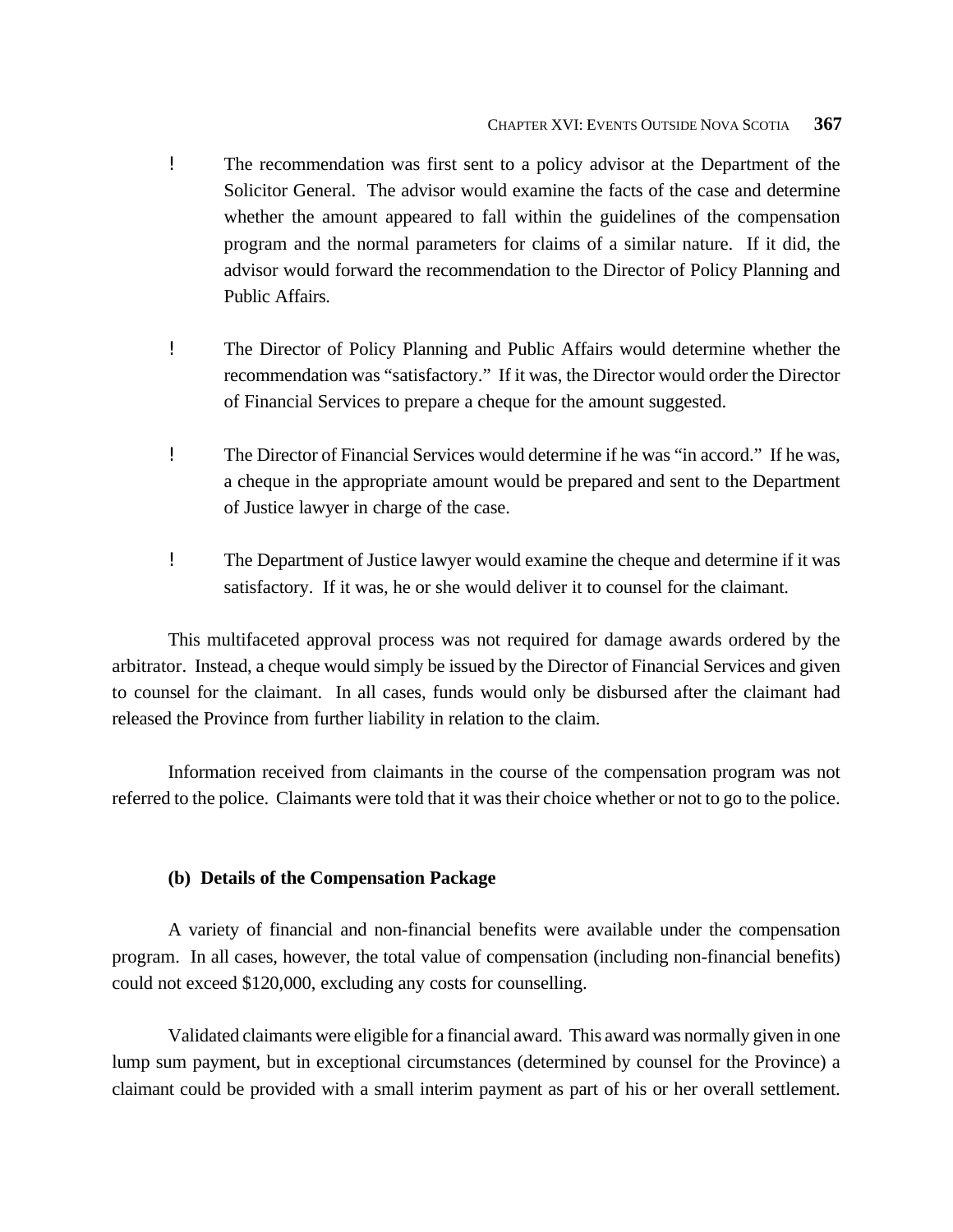Claimants also had the option of receiving their compensation, in whole or in part, through a structured settlement.<sup>36</sup> Claimants who received awards of less than \$50,000 did not have to include the money as income for the purpose of determining eligibility for social assistance.<sup>37</sup>

Financial counselling was offered to assist successful claimants in managing the investment of their awards. The Province established a contact person to facilitate the provision of those services and generally assist the victims with inquiries.

Vocational training was made available through New Brunswick Community Colleges. The Province agreed to pay the \$800 fee for tuition and reimburse claimants for the cost of books and materials. In addition, where possible, claimants were given priority for placement in programs of their choice. The usual admission criteria for the programs still applied, but the Province agreed to waive the \$100 admission fee for academic upgrading. Claimants could also avail themselves of free assessment and counselling to determine their academic level and to discuss career options and community college programs that might be of interest or benefit.

Claimants were entitled to receive psychological counselling either through Community Mental Health Clinics or private counsellors. This benefit was available to anyone who submitted a claim; eligibility did not depend on validation of the claim. A fund of \$5,000 was set up for each claimant. When that amount was exhausted, a claimant could apply to the Director of the Mental Health Commission for an additional year, or \$5,000 worth, of counselling. Approval would only be given if the Director received a satisfactory opinion from a private counsellor as to the progress of the claimant which established the need for treatment and set forth an appropriate plan. There was no limit to the number of times that a claimant could apply for additional counselling, but the compensation program policy stated that psychological counselling should be viewed as relatively short-term.

Apologies were not originally part of the program. However, the Minister of Justice later decided to issue apologies on behalf of the Departments of Justice and Solicitor General and the Province of New Brunswick. According to one representative of the Solicitor General, the apologies

<sup>&</sup>lt;sup>36</sup>Some claimants who were incarcerated had their lawyers manage the money until their release.

<sup>&</sup>lt;sup>37</sup>The onus to report income was on the recipient of social assistance benefits. However, when an award exceeding \$50,000 was made to a New Brunswick resident, the Department of Justice advised the Human Resources Department of the amount of the award.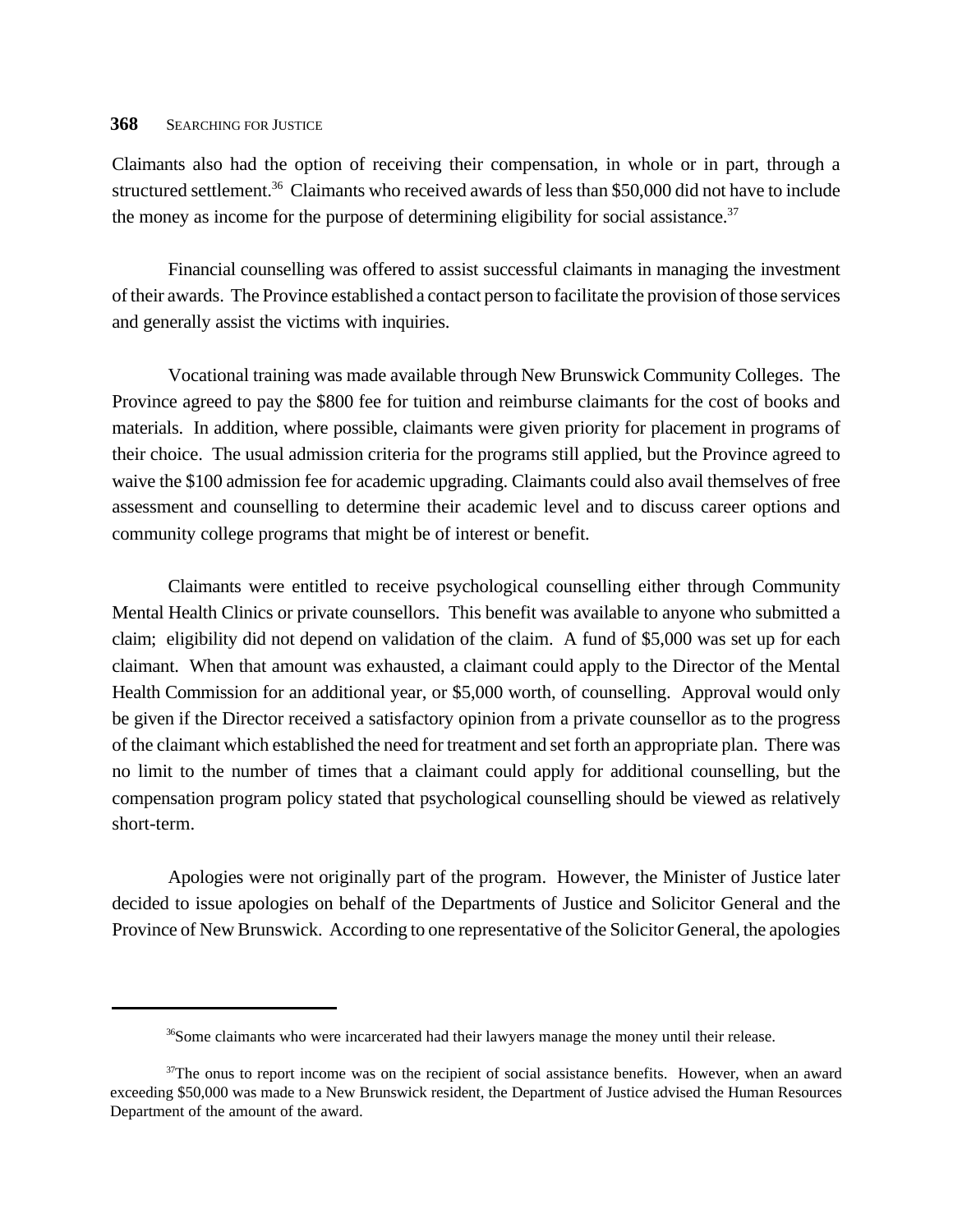were extremely helpful for all victims.<sup>38</sup>

# **7. NEWFOUNDLAND**

Mount Cashel Orphanage was an orphanage in St. John's, Newfoundland. It was run by the Christian Brothers of Ireland and their Canadian counterparts, the Christian Brothers of Ireland in Canada. The Province began placing children who had become wards of the state into the institution in 1966, although it had provided funding to the institution prior to that time.

A number of children were physically and sexually abused while at Mount Cashel. Allegations have been made of incidents of abuse dating from as early as the 1950s to as late as 1982. Several Brothers have been convicted of criminal offences in relation to their conduct at the orphanage. Others are currently facing charges.

The police investigated complaints of abuse at Mount Cashel in the mid-1970s. Two reports were prepared (in 1975 and 1976), but no charges were laid.

In 1989, the Province set up a Royal Commission to inquire into the conduct and outcome of the police investigation, as well as the past and current policies and practices for handling allegations of child abuse. The Honourable Samuel Hughes, Q.C., a former Justice of the Ontario High Court of Justice, was appointed as Commissioner.

Mr. Hughes produced his Report in 1991. Although most of the Report dealt with issues other than compensation, Mr. Hughes did recommend that the Province establish some sort of arbitration scheme whereby victims of abuse could obtain redress for their injuries. The relevant portion of the Report is reproduced, in part, below:

I have already mentioned that my terms of reference contain no explicit direction as to this commission's mandate on the question of compensating those who make claims against the government as victims of sexual abuse at the hands of persons at Mount Cashel entrusted with their care by the Director of Child Welfare and I was careful not to consider any evidence relevant to the issue. However, Mr. John Harris, acting as counsel for some, if not all, of the alleged sufferers made an eloquent plea in his final argument for recommendations on it. ... After prolonged reflection I am of the opinion that the question becomes relevant under the

<sup>38</sup>Jakubec, A. and C. Loewen, *Summaries of Institutional Abuse Models: New Brunswick's Compensation Summary for Victims of Sexual Abuse* (June 27, 1997), p. 4.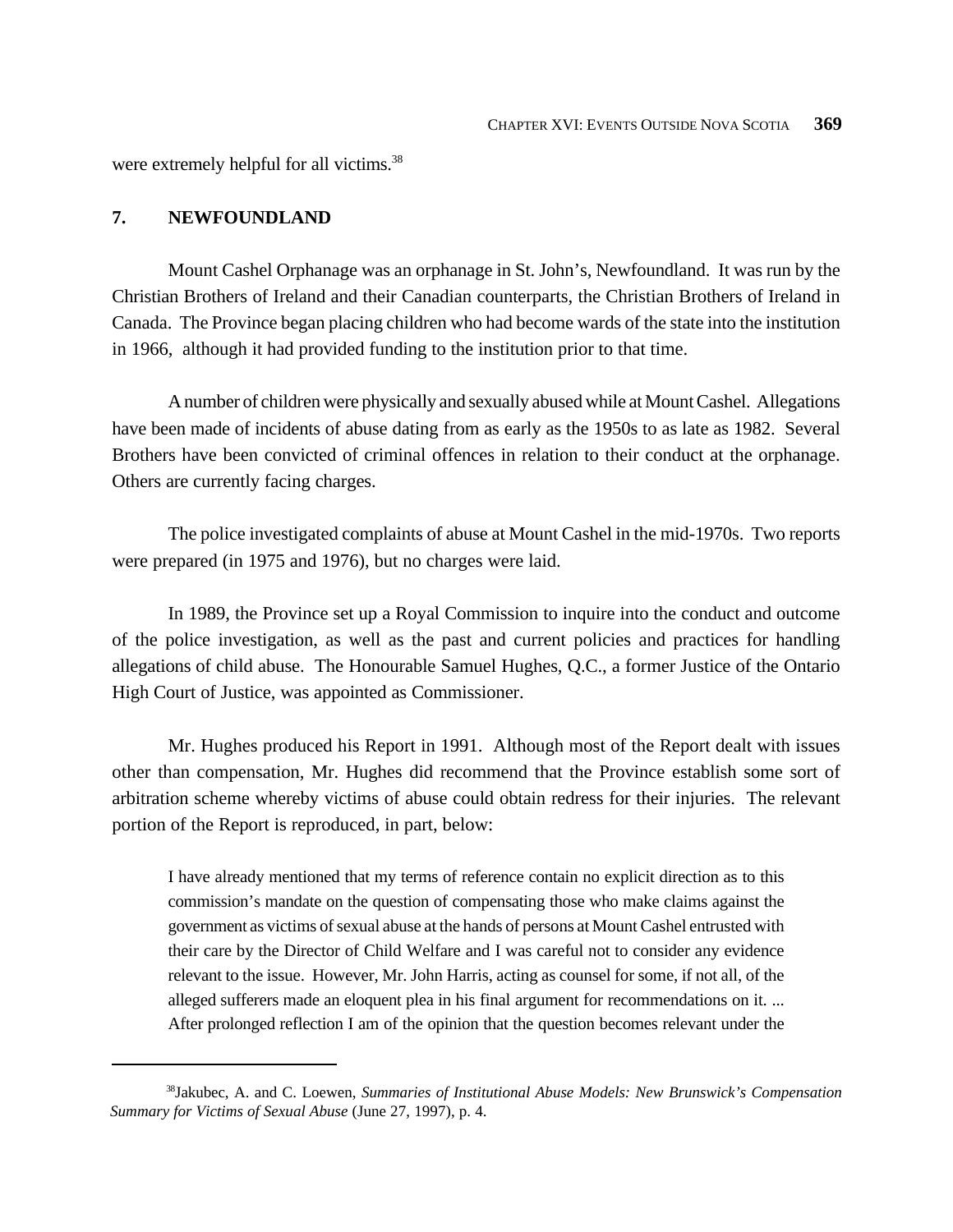general authorization to make recommendations for the "furtherance of the administration of justice" and that to ignore it on the grounds that it was once explicitly provided for and subsequently abandoned would not be in the public interest.

Further inducement to make an extended comment and a recommendation on the subject of compensation has been provided by the Minister of Justice who made a public statement suggesting that the principle of compensation might be favourably considered by the government, subject to some qualifications as to a determination of liability by the courts which appeared to postpone any out-of-court assessment of damages to a time perceivably far in the future. If the mechanism of settlement by arbitration is decided upon the process should be prompt and contrast favourably with proceeding by way of civil litigation. The arbitration should be consensual and based upon the assumption without the admission that the government is liable to the complainants as victims of sexual abuse while wards of the director of child welfare during a designated period, and confined to those who have already made complaints to the police or this commission or both.

It is suggested that submission to arbitration should be voluntary, and that no attempt should be made to make arbitration conditional upon all the claimants submitting to it, but those who do must provide the government with a release of all claims relating to their complaints in consideration of receiving the compensation awarded by arbitration. All claimants submitting to arbitration should be on equal footing including those whose claims would otherwise be statute-barred. Those who reject arbitration and choose to pursue their causes in the courts should not, it is suggested, be given the latter consideration by a government however benevolent which has the interest of taxpayers in mind.

If the government decides to allocate a "global" sum within the confines of which the arbitrator would assess the compensation payable to each claimant, with consequential abatement if the sum set aside proves less than the sum of the individual amounts as at first calculated, such a limitation on assessment would emphasize the *ex gratia* nature of the resulting payments as contrasted with compensation based upon a confession of liability or a finding of such by a court. It is also desirable as being in keeping with normal constitutional practice in estimating expenditures and informing the public through the House Assembly of their place in the public accounts. The course of arbitration should be expeditious, particularly if the arbitrator selected is generally familiar with the evidence before this commission and the nature of the police investigation. To require an arbitrator to begin afresh, viewing all the evidence accumulated over the last eighteen months with an inexperienced staff, would be to ensure substantial delay.

Recommendation 33: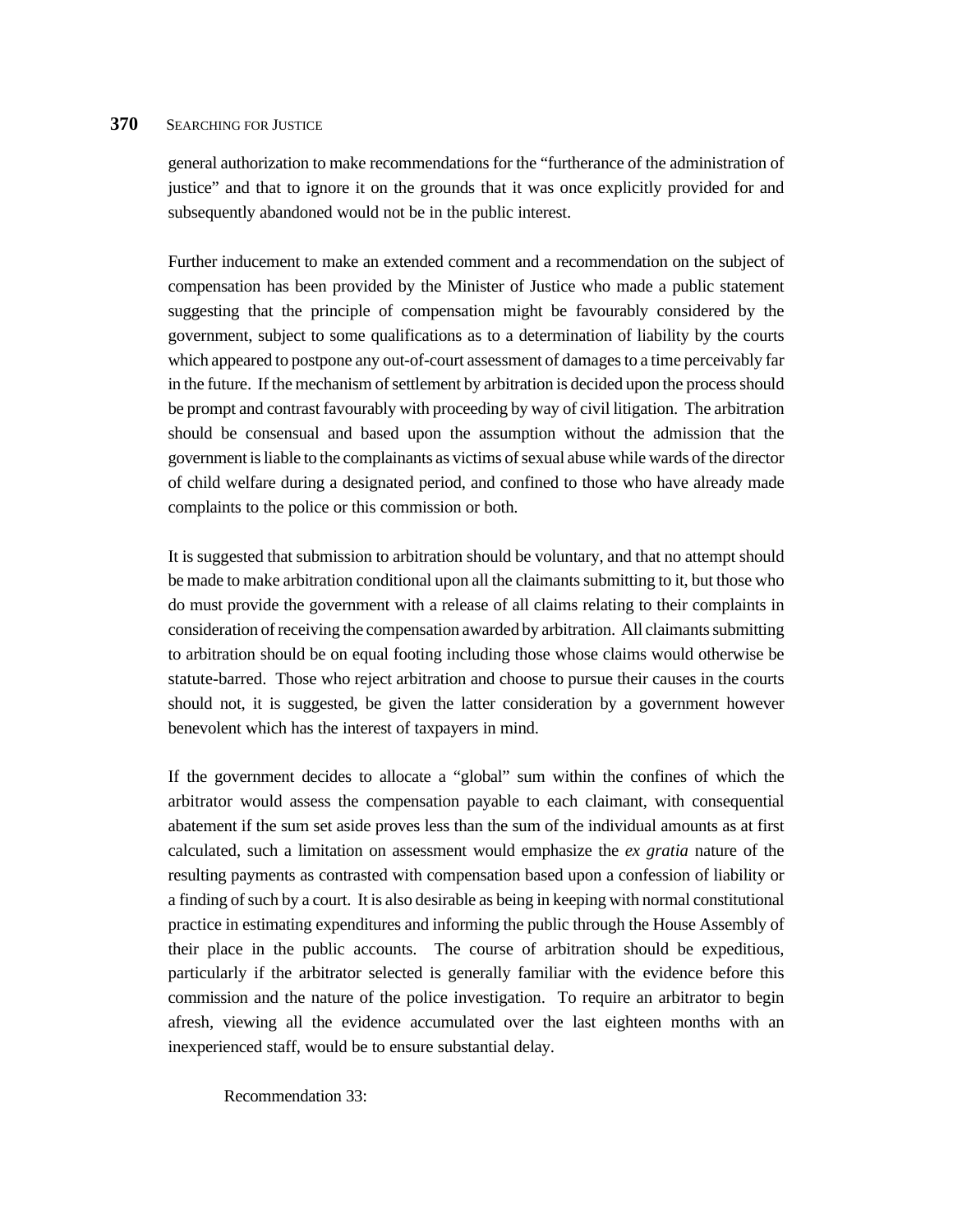#### CHAPTER XVI: EVENTS OUTSIDE NOVA SCOTIA **371**

That the Government of Newfoundland and Labrador invite all claimants against it for compensation on the grounds of having suffered sexual abuse at the hands of persons entrusted with their care at Mount Cashel Boy's Home and Training School as wards of the Director of Child Welfare pursuant to the provisions of the *Child Welfare Act, 1972* with respect to all complaints made in good faith during a designated period to consensual arbitration, on the assumption, but without an admission, that it is liable to the said claimants.

Recommendation 34:

The Government of Newfoundland and Labrador set aside a sum of money within which the arbitrator may assess the amounts payable by it to each of the claimants referred to in recommendation 33 submitting to arbitration.

Recommendation 35:

That the provisions of the *Limitation of Actions (Personal) and Guarantees Act,* R.S.N. 1970, c. 206 as amended be inoperative as against those claimants who submit to arbitration without prejudice to the position of the Government of Newfoundland and Labrador in defending an action in court.

The Government of Newfoundland did not act upon the recommendations of Mr. Hughes. It was facing a number of lawsuits from former residents of Mount Cashel at the time,<sup>39</sup> and it decided to respond to claims through the court system in the traditional manner. More lawsuits were launched against the Government as time went by.

In December 1996, the Government announced that it had reached a settlement with 39 of the civil claimants.<sup>40</sup> Four further claims were settled shortly thereafter. The Christian Brothers of Ireland in Canada were involved in two of the settlements before being ordered to wind up under the Winding Up and Restructuring Act.<sup>41</sup> The Government is currently trying to obtain reimbursement for its costs from the Roman Catholic Church.

 $^{41}$ R.S.C. 1985, c. W-11.

<sup>&</sup>lt;sup>39</sup>The Christian Brothers of Ireland in Canada and the individual alleged perpetrators were also commonly named as defendants in the lawsuits.

<sup>&</sup>lt;sup>40</sup>The Government refused to consider compensation for individuals abused before 1966, the year when the Province first began to place children at Mount Cashel.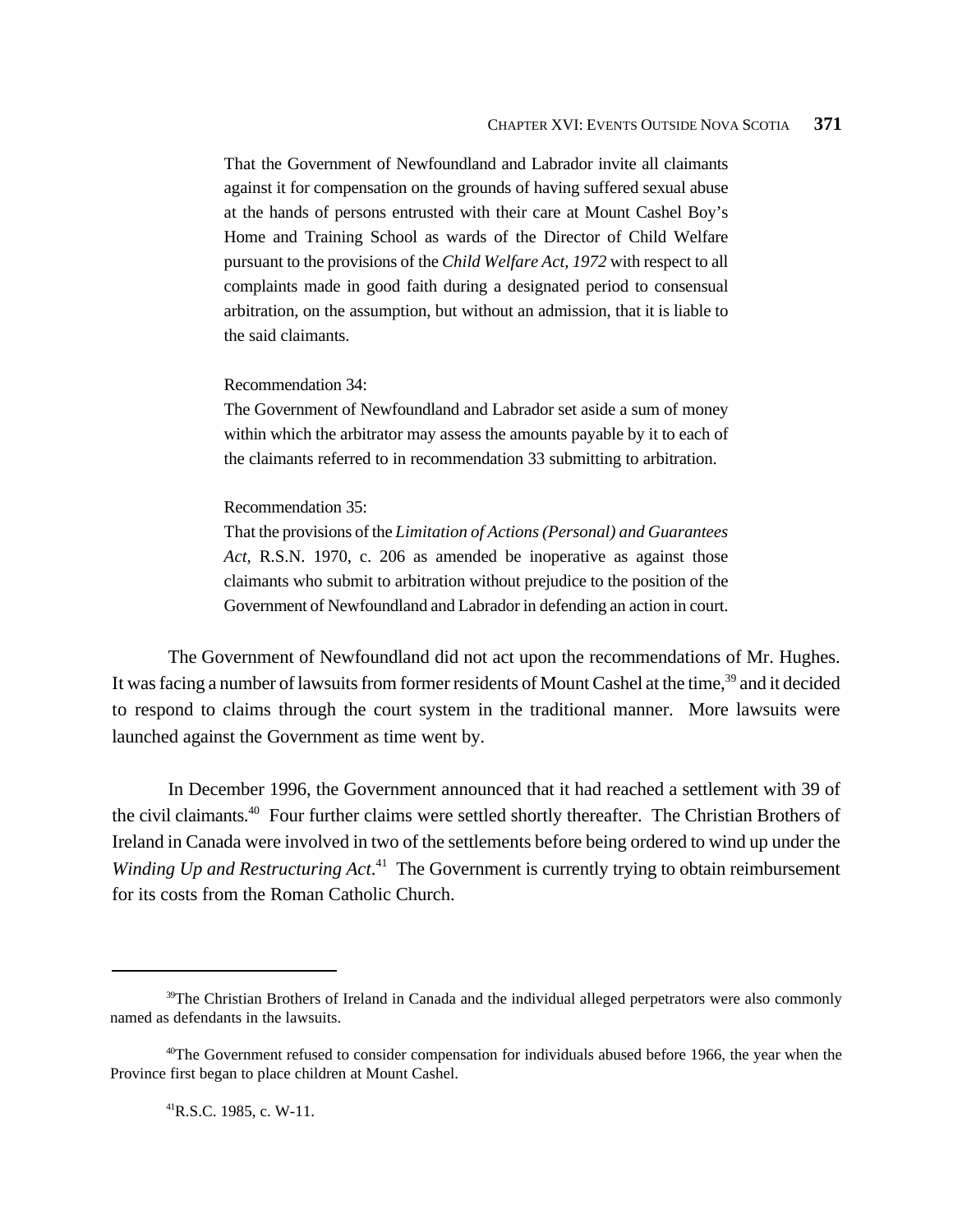The process undertaken in Newfoundland to address the claims of child abuse at Mount Cashel cannot truly be characterized as a compensation scheme or program. It is more accurately described as an out-of-court settlement with several individuals who had commenced civil proceedings against the Province. All settlements were negotiated on an individual basis, and no formal process for validation or review was ever established. However, the informal process adopted bore some resemblance to the schemes employed in other provinces, and for that reason is briefly summarized here. Very few details of the settlements have been released to date.

Lawyers for the Government assessed the claims underlying the lawsuits by examining materials that were available from various sources. Testimony given before the Hughes Inquiry and during the criminal trials of the Brothers charged in connection with the abuse was reviewed. RCMP records were examined; the police had investigated 27 complaints in 1975, and had conducted another investigation concurrent with the Hughes Inquiry in 1989. Church and Provincial records were also consulted. The Government often determined that such sources provided enough detail to validate claims.

The size of the financial settlements varied depending on the nature of the abuse suffered. No formal compensation matrix was ever developed, although near the end of the process an informal grid of damages was produced to ensure consistency. In the end, individual settlements ranged from \$50,000 to \$250,000. Most of the money was awarded for pain and suffering, although some money was designated for counselling and healing.

The Government provided financial counselling to claimants who desired it. It also negotiated with insurance companies to provide services for payment of awards in structured settlements, the costs of which were borne by the Province. Money awarded in financial settlements was not excluded from income for purposes of determining eligibility for social assistance.

No counselling services were offered to claimants. As indicated above, some of the money awarded was designated for counselling and healing, but the Government had no way of ensuring that this money was used in any particular way. Paying for the costs of counselling was the responsibility of the claimant.

The Roman Catholic Archdiocese of St. John's, facing civil claims for abuse at Mount Cashel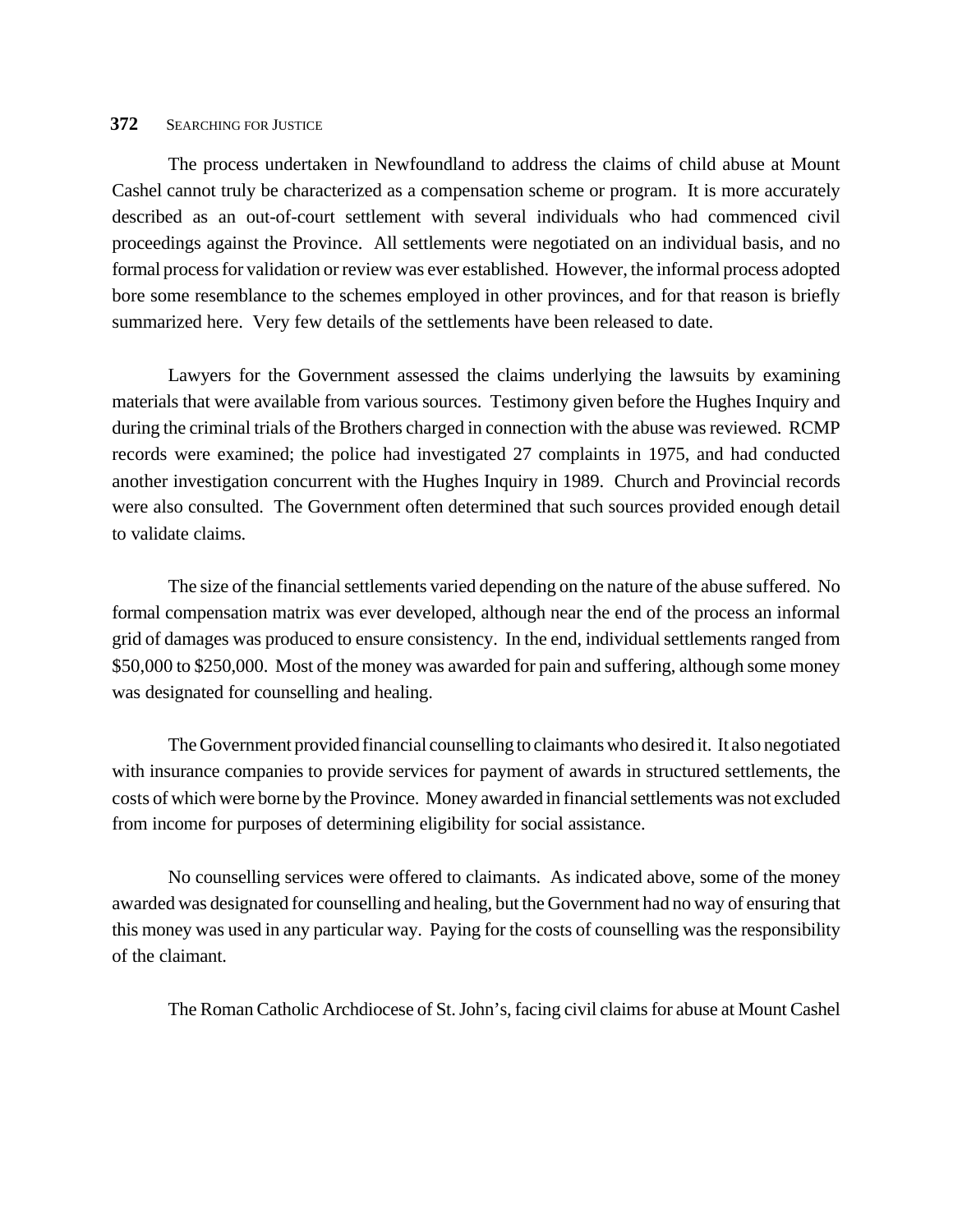and other institutions, established a counselling program for the victims of sexual abuse.<sup>42</sup> The program is still ongoing. Counselling services are extended to anyone who claims to be a victim of sexual abuse, as well as members of his or her family. Travel costs to and from counselling are covered in some circumstances. If an individual is already in therapy and/or wishes to obtain services from a private counsellor or clinic, the Archdiocese will pay for the costs of those services.

The Archdiocese also took other steps in response to the incidents of child abuse. In 1992, it established a Chair in Child Protection at Memorial University, the purpose of which was to institute a program of study into how society deals with child abuse. The Catholic Church has committed \$1,000,000 over 10 years to fund the Chair. The Archdiocese also provides approximately \$30,000 to \$40,000 a year in bursaries for educational upgrading by social workers who work with victims and perpetrators of sexual abuse.

The Government did not provide claimants with any kind of apology. Instead, the Minister of Justice expressed regret in a statement to the Provincial legislature in December 1996. The Christian Brothers issued an apology to the residents of Mount Cashel Orphanage, and in 1990 former Archbishop A.L. Penney of the Roman Catholic church tendered an apology for the abuse and the pain that it caused.

# **8. BRITISH COLUMBIA**

For many years the British Columbia Ministry of Education operated the Jericho Hill School in Vancouver to provide education for deaf children. Prior to 1979, blind children were also enrolled in the school. The school offered classes from kindergarten to grade 12. Students ranged in age from five to 20. Some were day students and some were in residence. Until 1987, many of the students in residence were at the school seven days a week because their parents could not afford to bring them home for weekends. After 1987, the Province paid for transportation home every weekend and major holiday. In 1993, the school was moved to Burnaby, and re-established as a "school within a school" at South Slope Elementary School and Burnaby South Secondary School.

In 1982 and 1987, allegations of sexual abuse of children in residence at Jericho were made

<sup>42</sup>It also commissioned its own inquiry into abuse within the Church: Winter, G.A., *Report of the Archdiocesan Commission of Enquiry into the Sexual Abuse of Children by Members of the Clergy*, submitted to the Most Reverend A. L. Penney, D.D., Archbishop of the Archdiocese of St. John's (St. John's, Nfld.: Archdiocese of St. John's, June 1990).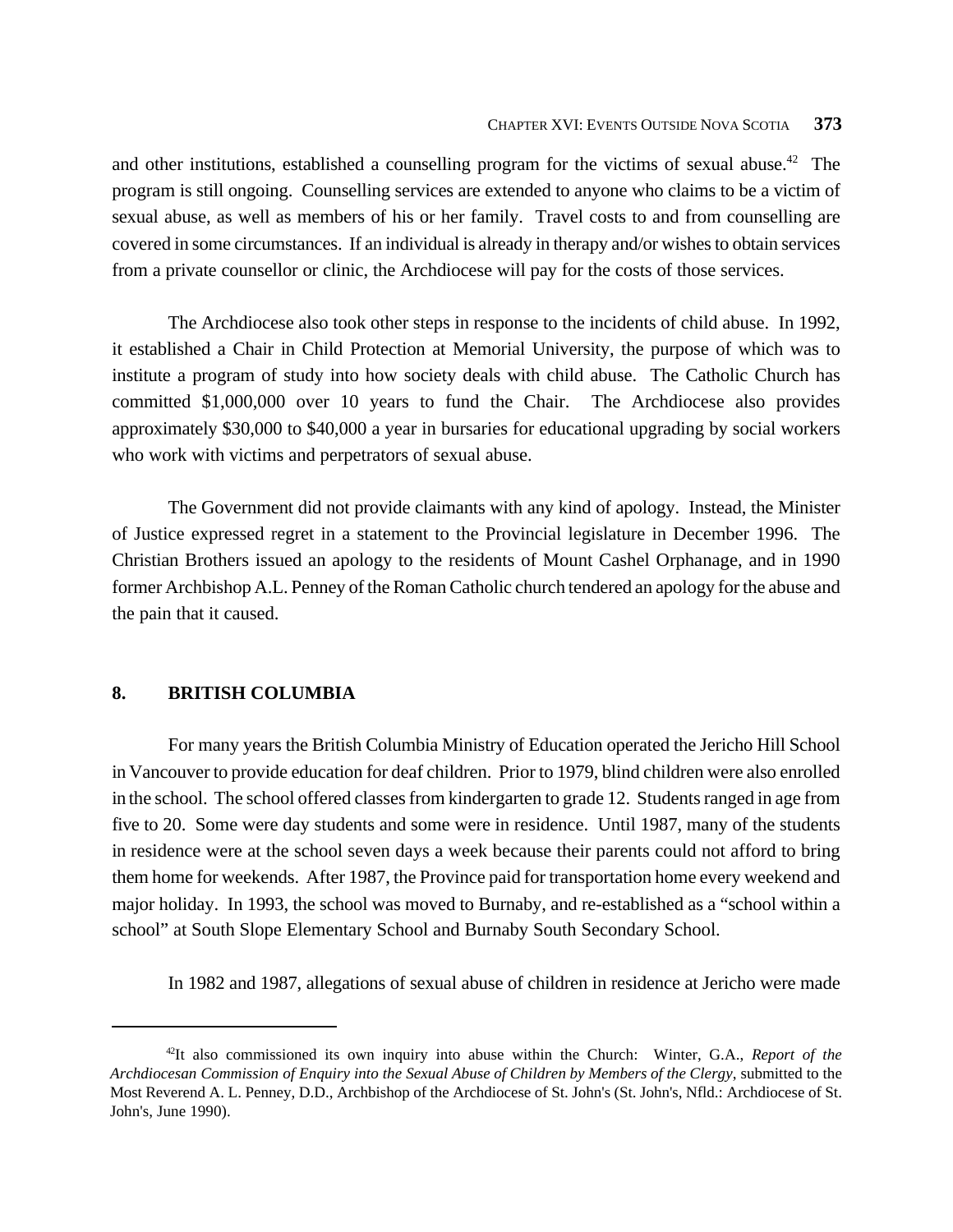during interviews conducted by Ministry of Human Resources and Ministry of Education personnel. Allegations were made of abuse by both staff members and older students at the residence. The Vancouver Police Department was advised of the allegations, but no charges were laid.

By the early 1990s, six lawsuits had been commenced against the provincial Government in connection with alleged sexual abuse at Jericho. A complete investigation into all complaints was undertaken by the police and various Ministries of the Provincial Government in 1992. The investigators ultimately concluded that charges should have been laid in 1982 and 1987.

The Provincial Ombudsman also commenced his own investigation of the alleged abuse in 1992. He published his Report in November 1993, concluding, amongst other things, that abuse had occurred and that a non-confrontational process should be established to determine compensation for the victims.

The Provincial Government responded to the Ombudsman's Report by appointing former British Columbia Supreme Court Justice Thomas Berger, Q.C., as special counsel. Mr. Berger was directed to inquire into allegations of abuse at Jericho and make recommendations as to how the six lawsuits against the Government, and any others that might follow, could be resolved.

In order to complete his task, Mr. Berger was given access to a variety of materials which had been assembled by the Government and police. An arrangement was worked out so that he would be under no obligation to disclose to the Government any evidence he gathered, statements he received, or documents or other materials he obtained. In particular, none of this information was made available to counsel in the branch of the Government responsible for defending against the lawsuits that had been, or might be, filed in connection with alleged sexual abuse at Jericho.

The material reviewed by Mr. Berger included transcripts of interviews with complainants, a summary of a Government data base relating to allegations of sexual abuse at Jericho, and records of interviews with public servants in the Ministries concerned. Mr. Berger also met with a group of therapists who had been treating some of the victims of the sexual abuse. The therapists did not disclose the identities of their clients, but were able to report generally on their clients' experiences at Jericho. Finally, Mr. Berger held meetings with the deaf community and deaf organizations to discuss the history of Jericho, the allegations of sexual abuse generally, the difficulties of language and communication for students at Jericho, and the relationship of those difficulties to the incidence of sexual abuse.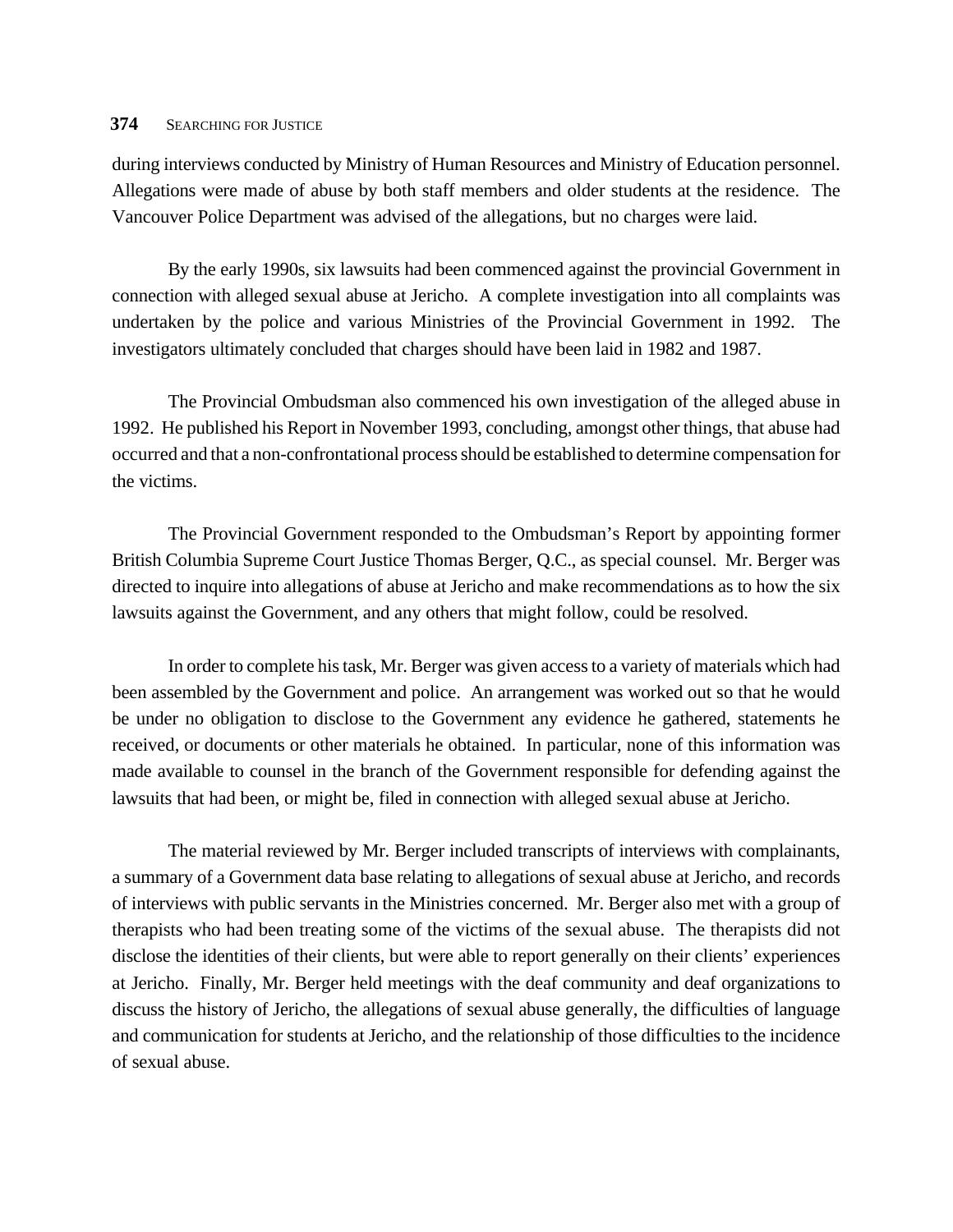Mr. Berger produced his Report in 1995. He concluded that sometimes widespread sexual abuse had taken place at Jericho. There had been abuse by staff as well as abuse by some older children against younger children. The abuse had taken place over a period of many years, but was most prolific during the period from 1978 to 1987. In 1978, the Province decided to house all the residents, of both genders and all ages, in the same dormitory. Mr. Berger concluded that the Government had been aware of the problems at the school as early as 1982, but had failed to take adequate actions in response. He found that the protective agencies of the state had been unable to adequately address the needs of deaf children. The police and Crown had been unable to communicate with deaf children, let alone assemble their evidence.

Mr. Berger recommended that the Provincial Government accept responsibility for all claims of sexual abuse suffered by students who had attended Jericho Hill School. He also made detailed recommendations as to the form and content of a compensation program.

On June 28, 1995, the then Attorney General of British Columbia, the Honourable Colin Gabelman, acknowledged the allegations of sexual abuse at Jericho as well as the Provincial Government's responsibility to ensure the well-being of children in its care. In response to the recommendations contained in the Berger Report and the Report of the Ombudsman, the Government made a commitment to develop and implement a redress program to assist former students who had been sexually abused while at Jericho. This resulted in the Jericho Individual Compensation Program, which commenced operations in 1996. The program was designed by the Government and was not the result of a negotiated agreement with the victims.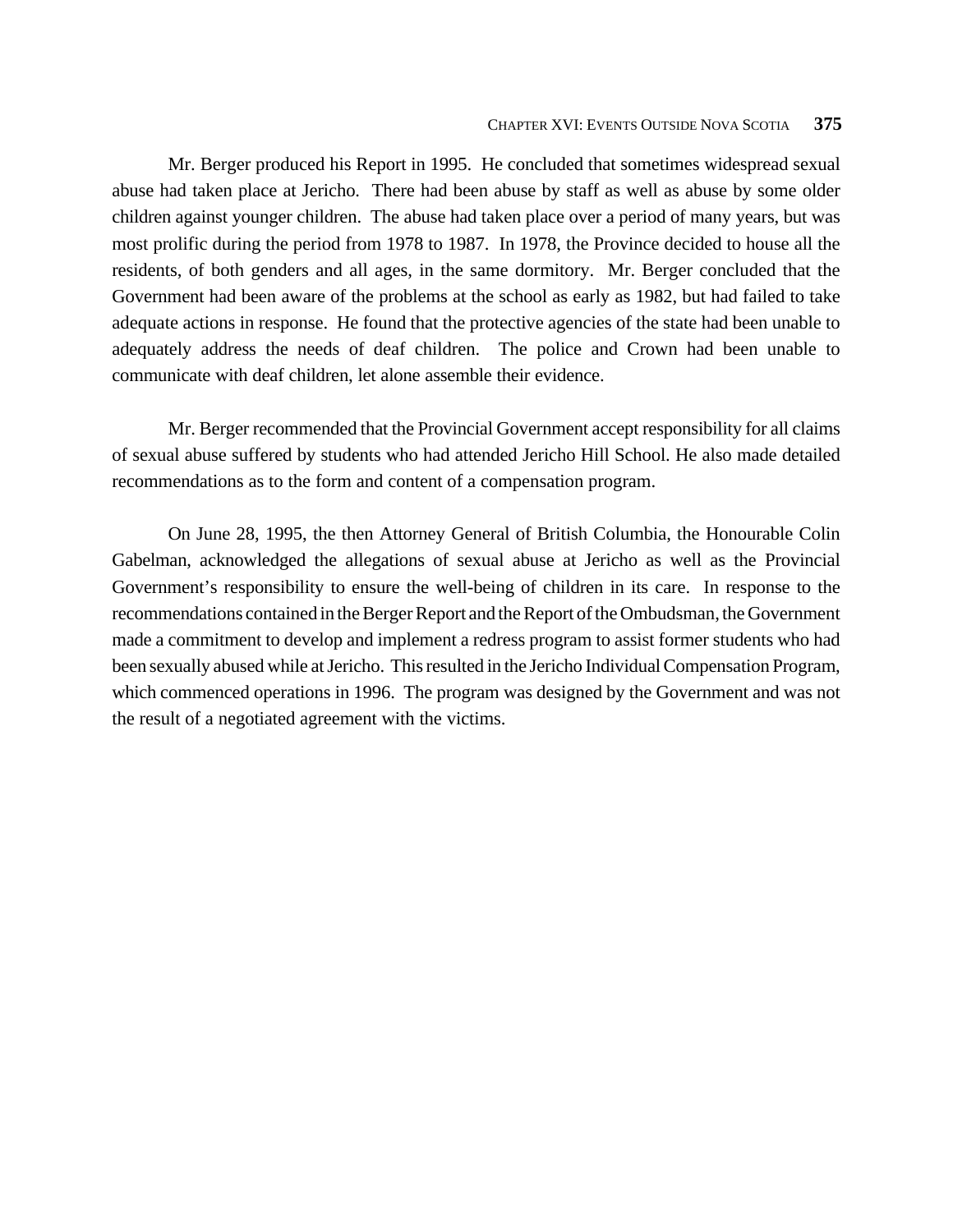#### **(a) The Process**

All deaf, hard of hearing, deaf-blind and blind students of Jericho were eligible to apply for benefits under the compensation program. Compensation was only awarded for pain and suffering from sexual abuse which occurred before December 31, 1992. Physical and emotional abuse (no matter when it occurred) was not compensable under the Program.

A claimant commenced an application for compensation by filling out an application form. The form required the claimant to state in writing that he or she was sexually abused in connection with his or her attendance at Jericho, that the abuse occurred before December 31, 1992, and that the claimant was younger than 19 at the time. It also required the claimant to provide the names of individuals to whom he or she had disclosed the abuse.

All applications were reviewed by a Compensation Panel. The Panel was composed of two hearing lawyers and a deaf-blind therapist, appointed by the Attorney General after consultations with representatives of the deaf community. Together, the Panel members had expertise in the law, sexual abuse issues and the needs of sexual abuse victims, and the needs of deaf and hard of hearing persons. The Terms of Reference of the program also specifically directed the Panel to develop an awareness of 1. the needs of the deaf community and the importance of skilled interpreters for comprehending the claim information of deaf claimants, 2. the cultural differences between deaf and hearing persons, and 3. the needs of deaf-blind, hard of hearing and blind persons.

The onus was on the claimant to establish to the satisfaction of the Compensation Panel that there was a reasonable likelihood that he or she was sexually abused at Jericho. The abuse could have been perpetrated by a school employee or another resident. It also could have occurred on or off site, but it had to have been associated with attendance or residence at the school while the Government was responsible for the claimant's care and custody. Sexual abuse was defined in part as follows:

Sexual abuse means any sexual exploitation of a child and may include any behaviour of a sexual nature towards a child. Sexual abuse may exist even where there is consent to the sexual behaviour. Sexual activity between children may constitute sexual abuse if the difference in age or power between the children is sufficient that the older or more powerful child is clearly taking advantage of the younger or less powerful child ... Normal affectionate behaviour towards children and normal health or hygiene care are excluded.

The Compensation Panel was directed to operate informally. It would determine whether the abuse occurred and, if so, the appropriate amount of financial compensation. It was anticipated that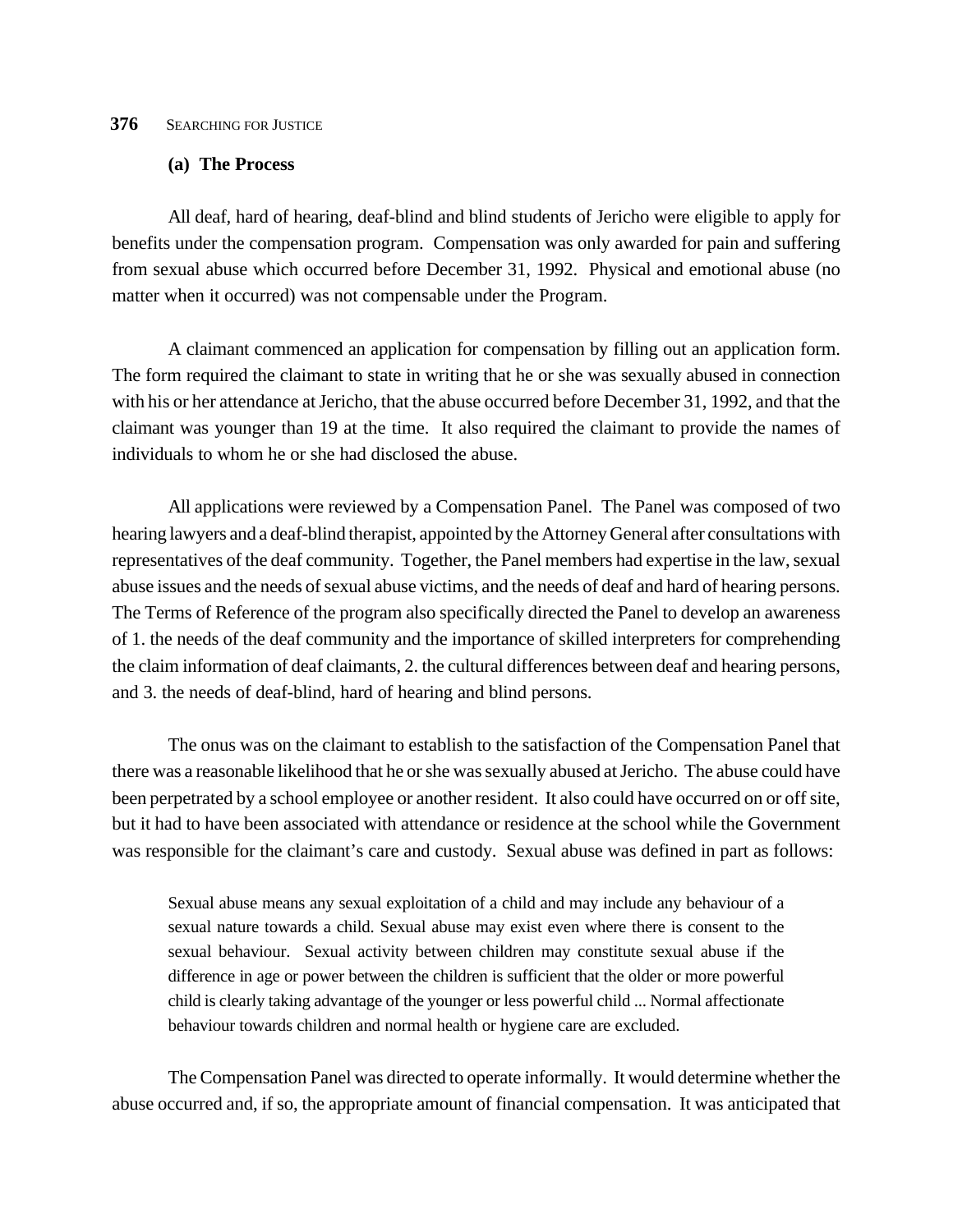most claims would be determined on the basis of documentary evidence, although an oral hearing could be held if the claimant desired it, the Panel thought it necessary to decide the claim, or the Panel wished to review additional information from the claimant. Claimants were not permitted to have an advocate appear with them or on their behalf in the application process. Interpreter and intervener services were provided free of charge.<sup>43</sup>

Compensation Consultants were appointed to assist both claimants and the Compensation Panel in the process. The role of the Consultants was described in the Terms of Reference:

(1) to ensure that the claimant is fully aware of the parameters, procedures and possible outcomes of the claim process, in the context of the other avenues of redress available to a claimant: a civil suit or a criminal injury compensation claim;

(2) if requested by the claimant, to assist the claimant in the preparation and presentation of a compensation claim, by locating, detailing, organizing, transcribing, or otherwise ensuring the completeness and accuracy of a compensation claim;

(3) to ensure that the panel is presented with a sufficiently complete and coherent claim for the purpose of the panel assessing claim validity and the amount of compensation;

(4) to assist the panel in reviewing its decision with the claimant if requested by the claimant.

In order to be able to assist the claimants, each Consultant was fluent in American Sign Language and other modes of communication used by the hearing-impaired, knowledgeable about deaf culture, and knowledgeable and experienced in dealing with sexual abuse and interviewing traumatized individuals.

A claim was assessed on the basis of pre-existing documented information, interviews with the claimant by a Compensation Consultant and, if applicable, the presentation made by the claimant at an oral hearing. Claimants were asked to consent to the release of records from outside sources for review by the Panel, and all such information was treated as confidential. Claimants were also entitled to file any prior statements they gave to the authorities in connection with the alleged abuse and, in appropriate cases, reports from therapists. In cases where the Panel required a report from a therapist to decide a claim, the program would request and pay for it. Alleged perpetrators were not contacted or asked for their side of the story.

<sup>&</sup>lt;sup>43</sup>Interveners provided assistance to deaf-blind individuals. Whenever possible, claimants were permitted to choose their interpreters and interveners.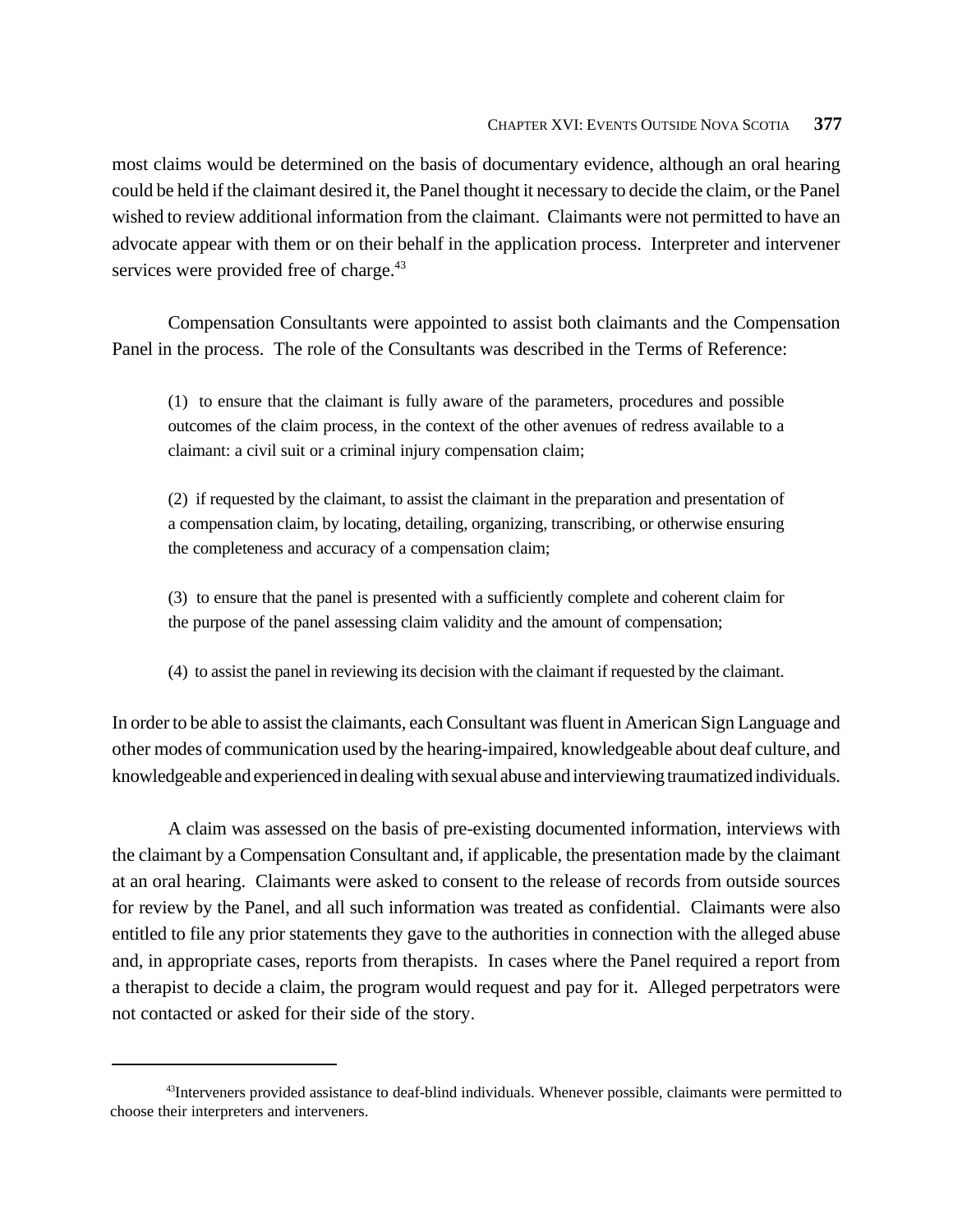Once a claim was accepted by the Panel, a determination of an appropriate amount of compensation was made. The claimant then had 30 days in which to accept or reject the settlement offer. One thousand dollars was set aside for each claimant to pay an independent lawyer (and interpreter) to review the offer. If the claimant decided to accept the offer, he or she was required to sign a release, waiving any further claims against the Government.

There was no appeal against the decisions of the Compensation Panel concerning the validity of a claim or the amount of compensation. However, the Panel was entitled to review its decisions if the claimant asked for the opportunity to provide new or additional information about the claim.

The deadline for submitting applications was September 30, 1998. Four hundred and five applications were received, although 40 were later withdrawn, leaving 365 to be considered by the Compensation Panel.

#### **(b) Details of the Compensation Package**

Individual victims of sexual abuse at Jericho were entitled to a financial award for pain and suffering. As indicated above, the amount of compensation was determined by the Compensation Panel upon review of a claim. The Panel was directed to fix the level of compensation having regard to the nature, extent and impact of the sexual abuse. Relevant considerations in determining the nature and extent of abuse included its duration, frequency and type, and whether it was accompanied by threats, coercion and/or force. The impact of the abuse related to its long-term impact on the claimant's physical and psychological well-being, as evidenced by such things as the presence or absence of psychological dysfunction, physical trauma, alcohol and drug abuse, sexual dysfunction and personal and marital problems. The impact of the abuse on lost vocational or income potential was not compensated.

The program prescribed three tiers of financial compensation, devised in accordance with the recommendation of Mr. Berger and the precedent set by the Grandview program in Ontario:<sup>44</sup>

<sup>44</sup>The following table is reproduced from Shea, Goldie, *Redress Programs Relating to Institutional Child Abuse in Canada* (October 1999), p.13.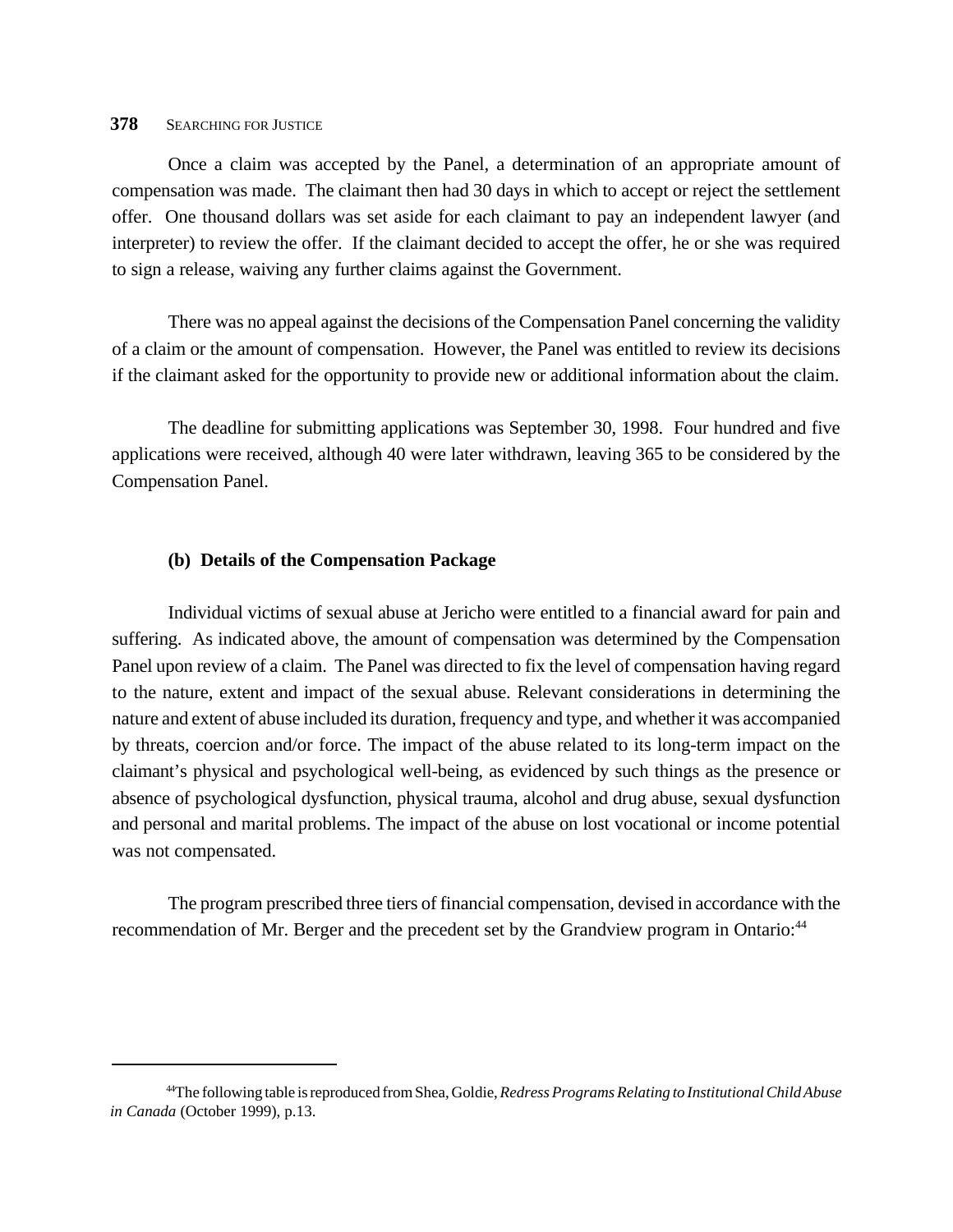|        | <b>ABUSE</b>                         | <b>COMPENSATION AMOUNT</b> |
|--------|--------------------------------------|----------------------------|
| Tier 1 | Sexual Abuse                         | \$3000                     |
| Tier 2 | Serious Sexual Abuse                 | Up to \$25,000             |
| Tier 3 | Sexual Abuse - Serious and Prolonged | Up to \$60,000             |

Any compensation for the abuse that a claimant had already received from a lawsuit, an out-of-court settlement, or a Criminal Injury Compensation Program claim was deducted from the compensation awarded under the Jericho program.

Compensation was paid in a lump sum, although it could be placed in trust or paid out by way of annuity through a financial service provider. Any compensation paid to a minor was placed in trust until the claimant had reached the age of 19. No compensation was provided to members of a victim's family.

The compensation was deemed to be an award for pain and suffering, and was therefore exempt from income tax. Further, the Province did not include the compensation in determining eligibility for social assistance.<sup>45</sup>

The program ended on March 31, 2001. Of the 365 applications that were considered by the Panel, 359 were validated. The Panel's offer of compensation was accepted in 344 of those cases, resulting in a total of \$12,665,000 compensation paid. The average award was \$35,500.<sup>46</sup>

It was anticipated that some successful claimants would require financial advice about the impact of the award on their personal finances, or about maximizing its financial benefits. The program covered the cost of interpreters for meetings with a financial advisor of a claimant's choice. However, the program did not cover the fees of the advisor.

Some claimants had consulted lawyers for the purpose of commencing legal proceedings against the Government in connection with the abuse, or for determining their options in that regard.

<sup>&</sup>lt;sup>45</sup>This was not initially an element of the program, but was incorporated at a later date.

<sup>&</sup>lt;sup>46</sup>There is currently before the British Columbia Supreme Court a class action suit brought against the Province by former residents of Jericho for the abuse they suffered. Some of the members of the class accepted compensation under the Jericho Individual Compensation Program and signed releases waiving any further claim against the Government. It is expected that the validity of the releases will be challenged in the lawsuit.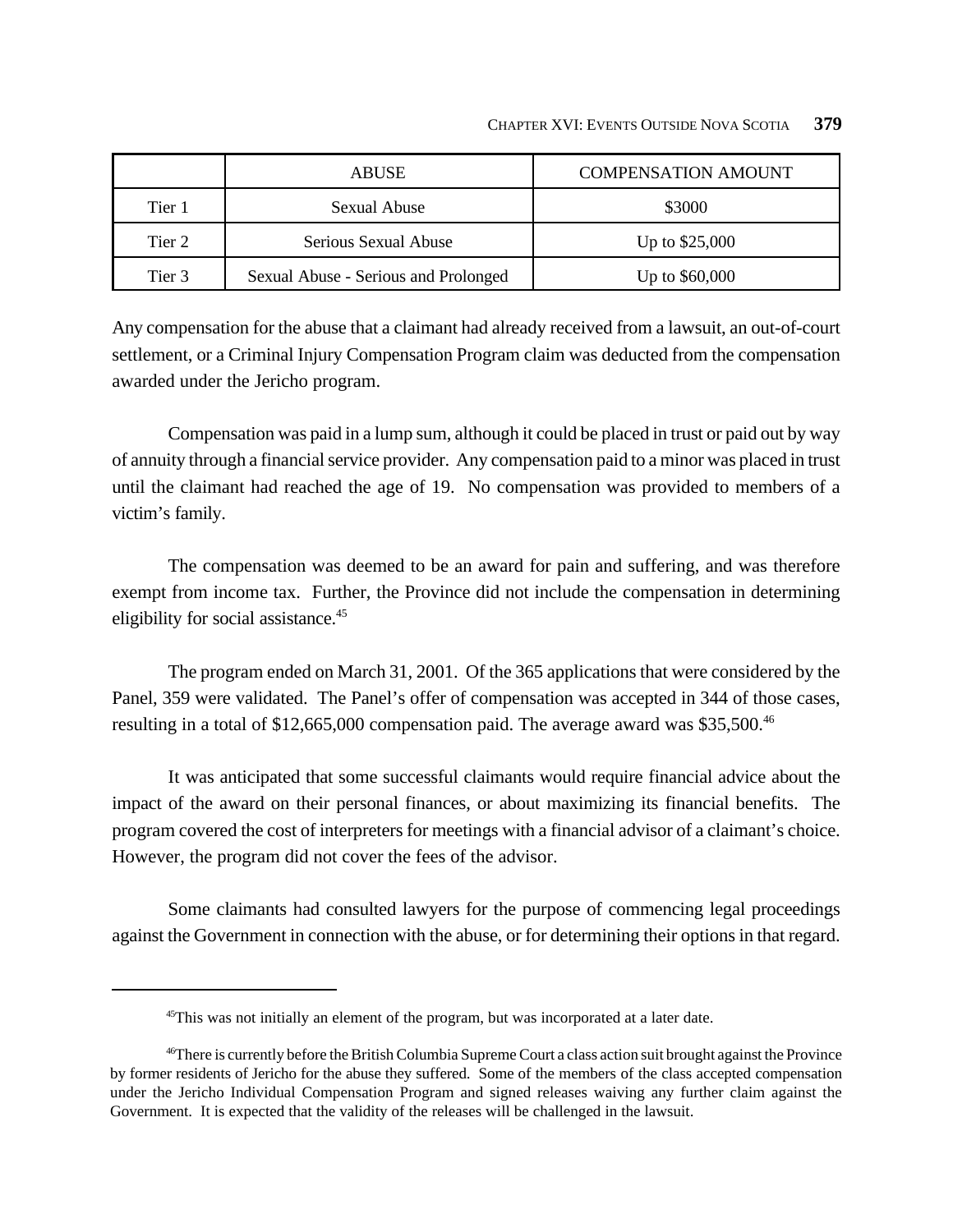A successful claimant could have the attendant legal fees paid by the program if they were incurred prior to the time frame for submitting applications under the program. The fees had to be reasonable, and payment had to be recommended by the Compensation Panel. The funds were disbursed once a claimant accepted compensation and signed the release.

Each successful claimant received an individual apology from the Government. The apologies were confidential and written in non-legalistic language.

As a form of community compensation, the Government donated \$1,000,000 to be used generally for the benefit and advancement of the deaf community throughout the Province. The money is administered by The Deaf Community Trust of British Columbia, an organization whose membership is representative of deaf persons throughout the Province. The Government also constructed new residences for students of the Provincial School for the Deaf.

The Jericho Individual Compensation Program was designed primarily to provide financial compensation to the victims of sexual abuse. However, at the time the program was established the Government also committed itself to continue and enhance a program called the Residential Historical Abuse Program ("RHAP"). This was a program established in 1992 in response to the allegations of sexual abuse at Jericho. It provides counselling and therapy services to any individual who alleges he or she was a victim of sexual abuse while in the care of the Province. To qualify for services, individuals did not have to prove that they were sexually assaulted. They simply had to have attended a provincially-funded residential facility, which was defined to include foster homes, group homes, hospitals and correctional facilities for children and adolescents. RHAP funded up to six counselling sessions per month for qualifying individuals.<sup>47</sup> There was no limit on the amount of time that an individual could participate in the program. The only financial constraint was the program's overall budget.

As many of the alleged Jericho victims who came forward to RHAP were deaf, hard of hearing or deaf-blind, the Government developed a separate program to administer mental health services to them: The Deaf, Hard of Hearing and Deaf-Blind Well-Being Program. The program is available free of charge, and the Province pays for any interpretation services required for the therapy. The program also provides sign language lessons to parents of deaf children and to professionals and staff who work with the deaf.

 $47$ Qualifying individuals were initially given a short assessment, and then a treatment plan was prepared. The plan was reviewed and updated every six months.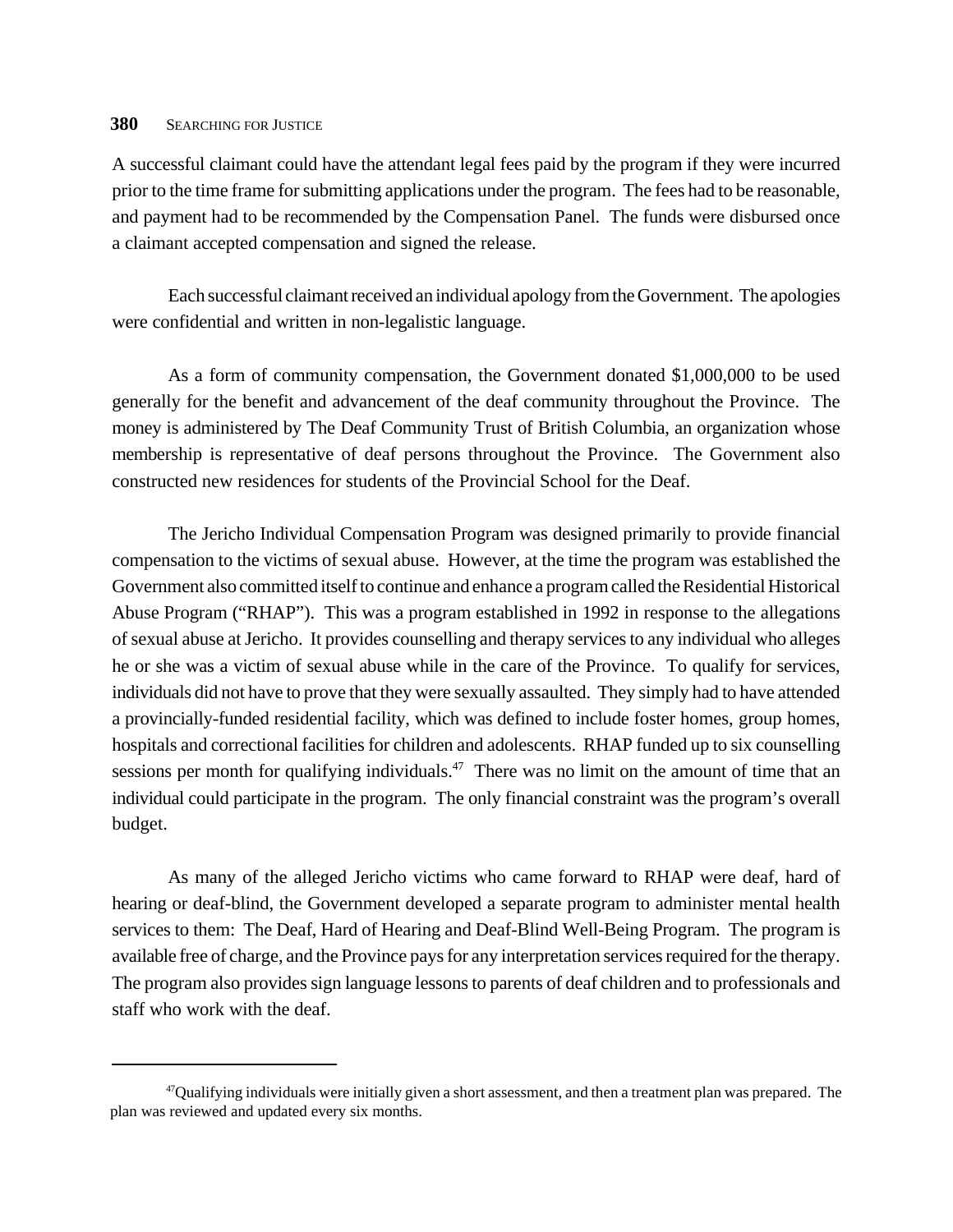# CHAPTER XVI: EVENTS OUTSIDE NOVA SCOTIA **381**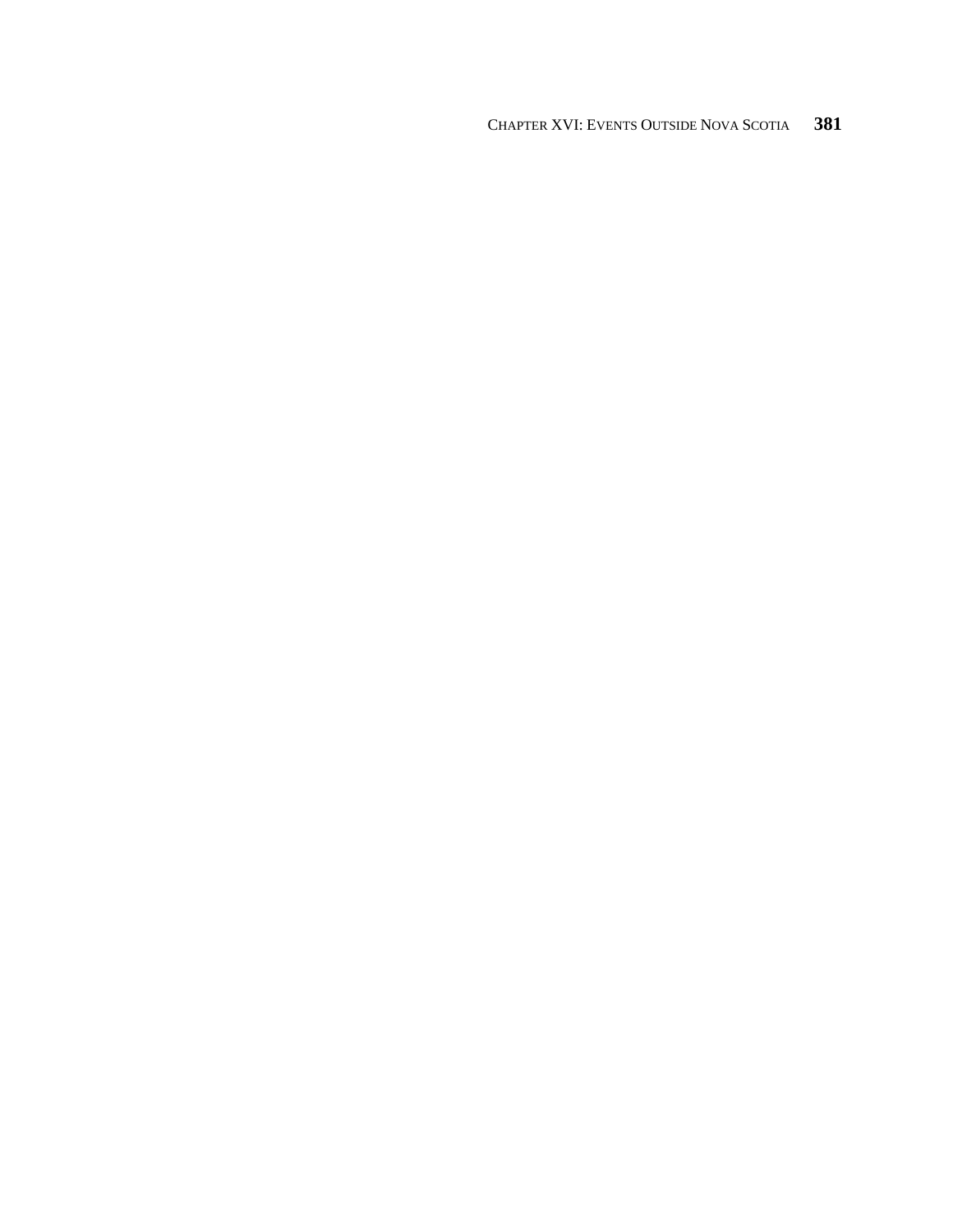## **9. FEDERAL GOVERNMENT**

For over a century, Canada had an aboriginal residential school system. It was initially operated solely by religious organizations, but in 1874 the federal Government became involved in order to meet its obligations under the *Indian Act*. <sup>48</sup> The schools were then run jointly until 1969, when the Government assumed full responsibility. It is estimated that over 100,000 children attended the schools over the years in which they were in operation. The last school closed in 1996.

In 1996, the Royal Commission on Aboriginal Peoples ("RCAP") released its Report, entitled *Gathering Strength - Canada's Aboriginal Action Plan*. The Report contained personal accounts from aboriginal people who had suffered from sexual and physical abuse while at residential schools. It also documented the far-reaching impact of the abuse.

In January 1998, as part of its response to the Report, the Government of Canada issued a Statement of Reconciliation. It contained the following expression of regret and apology:

The Government of Canada today formally expresses to all Aboriginal people in Canada our profound regret for past actions of the federal Government which have contributed to these difficult pages in the history of our relationship together.

.....

To those of you who suffered this tragedy at residential schools, we are deeply sorry. In dealing with the legacies of the Residential School system, the Government of Canada proposes to work with First Nations, Inuit and Metis people, the Churches and other interested parties to resolve the longstanding issues that must be addressed.

Accompanying this Statement was the announcement of a community healing fund worth \$350 million, to be administered by the Aboriginal Healing Foundation. The purpose of the fund is to support community-based healing initiatives to address the legacy of physical and sexual abuse in residential schools. The fund is not used to pay for compensation of individual victims or the costs of litigation respecting abuse claims.

Many individuals have filed lawsuits against the federal Government and other defendants

<sup>48</sup>R.S.C. 1985, c. I-5.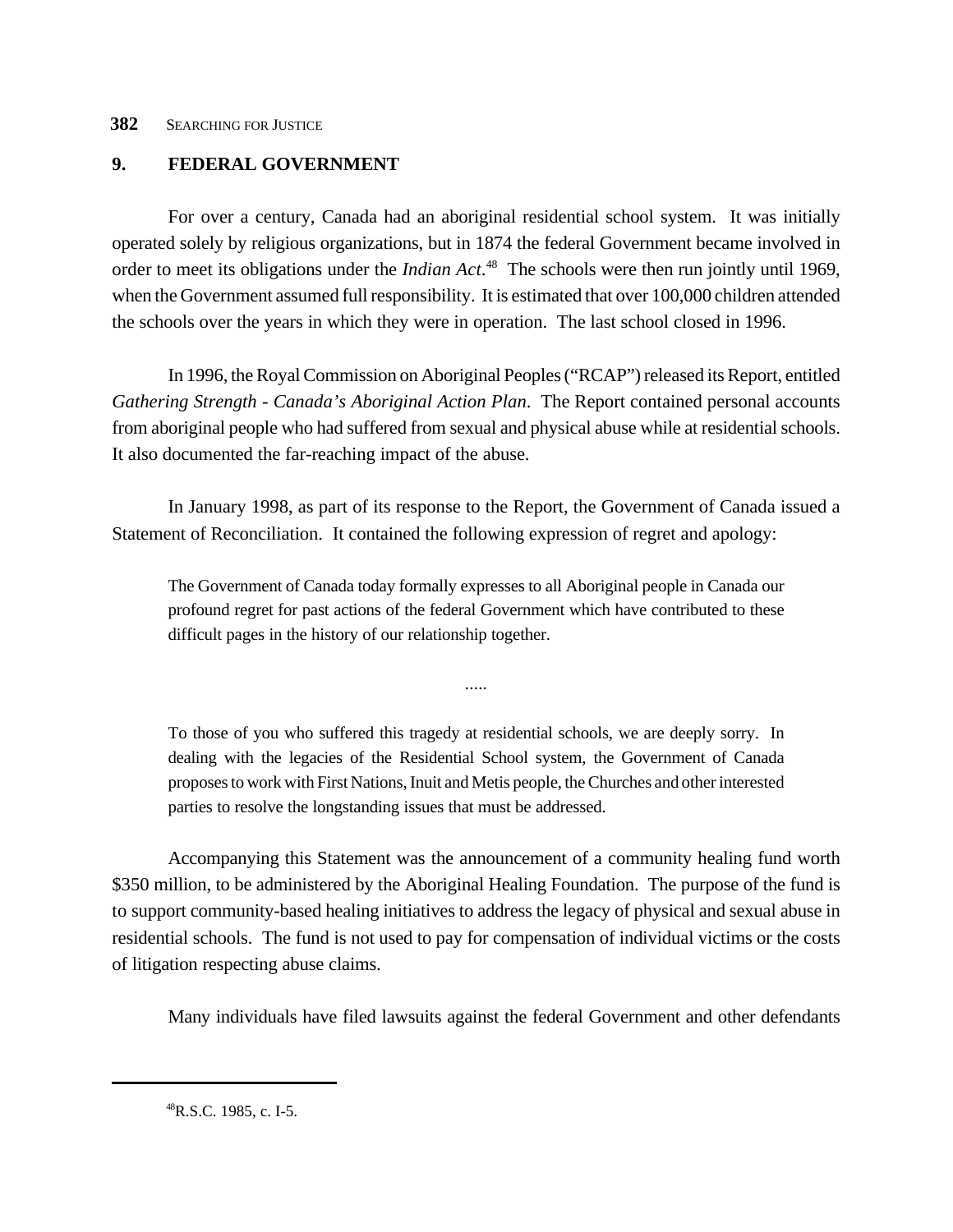seeking compensation for damages suffered while they were at residential schools.<sup>49</sup> Given the sensitivity of the issues raised by the plaintiffs, the Assembly of First Nations and others asked the Government to explore a range of approaches to resolving claims of abuse in a timely and sensitive manner.

In 1999, the Departments of Justice, Health, and Indian and Northern Development engaged in a series of exploratory dialogues with survivors of residential school abuse, aboriginal healers, and aboriginal and church leaders. The dialogues helped to open the lines of communication and assist all of those involved to understand the needs of survivors. Agreement was ultimately reached on a set of principles to guide efforts by the Canadian Government to resolve abuse claims. These principles can be summarized as follows:

- ! Canada has extensive relationships with the former students, their families and communities which will continue well after any individual claim is dealt with. The processes used and outcomes sought in resolving claims should be mindful of these relationships and strengthen and improve them.
- ! The residential school caseload should be strategically managed as one file, recognizing the need for an overall strategic approach, regardless of whether the claims are advanced in litigation, in the dispute resolution pilots or in other alternatives to litigation.
- ! Canada recognizes that a significant number of wrongs did occur. From there, Canada seeks to create a climate for the early, safe, credible and effective resolution of the claims. Canada wants to know who was wronged according to existing civil law standards, and whether Canada has or shares liability. Where Canada does, the goal is not to avoid or minimize it, but to provide appropriate redress.
- ! It is of utmost importance that those acting for Canada keep in mind the continuing, though often unacknowledged, trauma that childhood sexual abuse creates and the health and safety risks involved when survivors are asked to address the procedural or substantive aspects of their claims. These risks extend to families and communities.

 $^{49}$ As of March 2001, more than 7,200 individuals had filed civil claims. A number of class and representative actions had also been filed.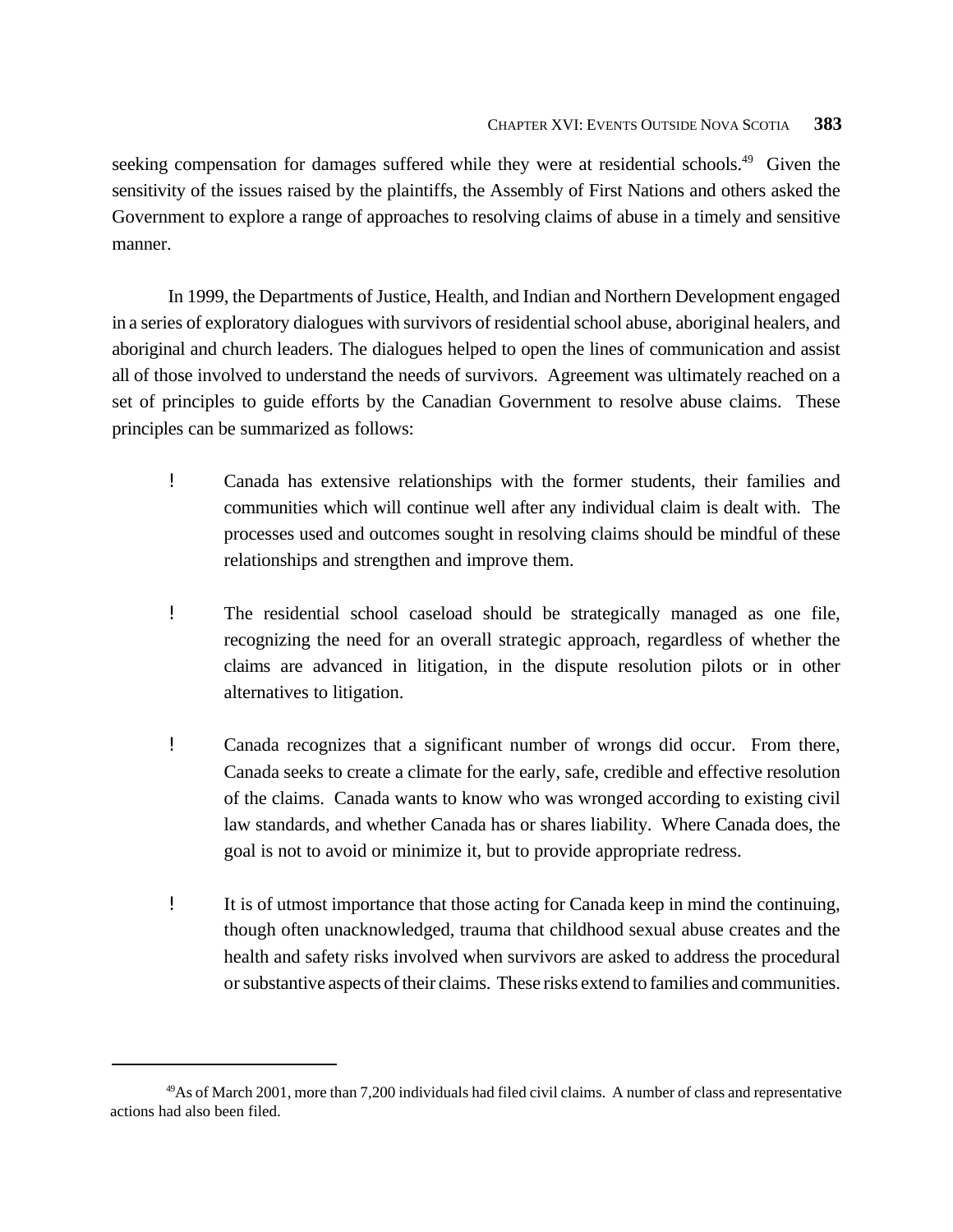- ! Reliable validation of individual claims is a key consideration. "Innovative and safe means to this goal should be sought within the overall context of ensuring the integrity of each resolution, and thus the overall credibility of Canada's resolution strategy for these matters. Survivors have been strong supporters of the need for integrity and public credibility as resolutions are achieved."
- ! Canada should seek outcomes which advance the short- and long-term health prospects of the survivors, their families and their communities.
- ! The emphasis on safety and on helping to rebuild relationships also applies where Canada resists claims. The approach can be adversarial respecting a specific issue, but should not appear to put Canada into an adversarial relationship with those bringing it forward.

These principles were included in a set of strategic directions provided to counsel for the federal Government in addressing aboriginal residential school cases. The directions also suggest that Canada should be favourably disposed to requests to resolve claims outside of litigation in proceedings which can be designed in collaboration with those using them. The proceedings can include innovative approaches within litigation, such as discovery mechanisms and redress elements already adopted in certain cases.

The directions further indicate that, whatever process is used, a focus on health and safety should remain. In particular, health supports need to be available whenever survivors are asked to tell the story of their abuse, and Canada should seek ways to assist requests for the involvement of support persons or representatives of the survivors' community in any proceeding. Canada should not use technical defences to prevent or discourage abuse allegations from being determined on their merits. Closure for individuals and healing for their families and communities will not be achieved if provable claims are turned away or compromised on a technicality. Canada also has a direct interest in the fairness of the entire process, including the fairness of the fees survivors are charged by their own lawyers. It is not in Canada's interest that a validated survivor be left with a lingering sense of injustice, whatever the cause. It is also important for closure that others with liability for abuse accept their responsibility and provide redress.

The Government has now instituted 12 pilot Dispute Resolution Projects in various communities across Canada to address alleged sexual and physical abuse of aboriginal children in residential schools. A Dispute Resolution Project requires a group of approximately 40-60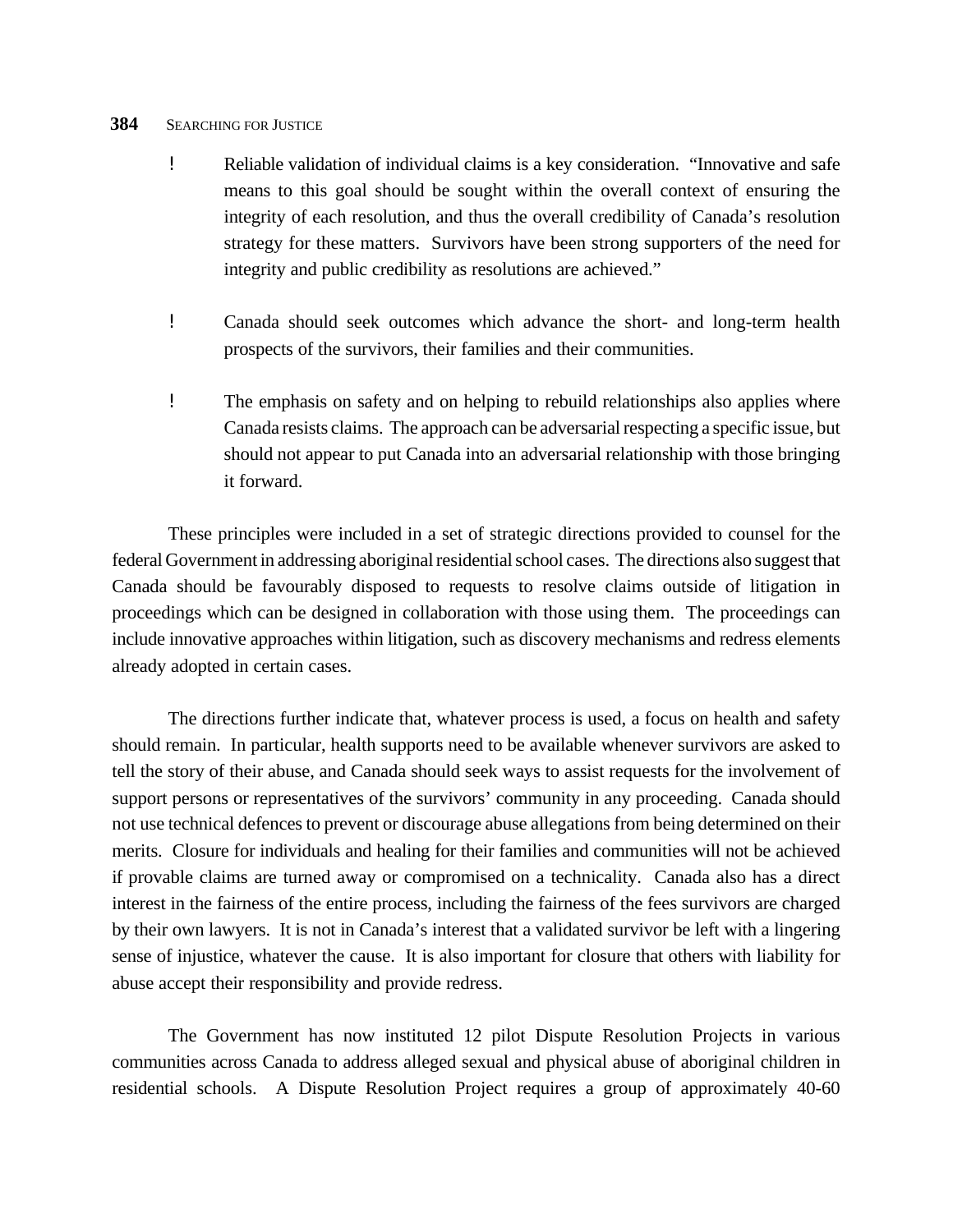complainants willing to proceed on the terms contained in a framework agreement designed by the group (also known as "a Survivor Group") and the Government of Canada. Our review examined two such framework agreements. In summarizing these agreements, I have not identified the communities or complainants' groups to which they relate.

#### **(a) Framework Agreement #1**

The first framework agreement states, at the outset, that the Government of Canada acknowledges its role in the development and administration of residential schools and apologizes to those who were physically and sexually abused at the schools. The agreement between the Survivor Group and Canada is intended to resolve claims within a Dispute Resolution Project in a way that is safer for survivors than litigation, that is credible, and that promotes healing.

The agreement provides that compensation is for physical and sexual abuse, although other actions can be compensated if they constitute a recognized cause of action for which Canada is liable in law. Cultural and language loss cannot be compensated as they are not causes of action recognized by the courts. The determination of whether an act of discipline constitutes physical abuse is based on the standards of the day when the discipline took place. The burden of proving a claim is on a balance of probabilities. Canada will not rely on limitation periods to defeat a claim within the Project.

The agreement articulates the need for a holistic process that incorporates credible validation of claims. Validation is to be safe, efficient, flexible, effective, inclusive, credible and fair. The parties are to minimize to the extent possible the number of times a survivor is required to tell his or her story.

Validation is to occur through a fact finding session, wherein a fact finder determines what did or did not occur, based on the survivor's story, the information of other witnesses, the views of the parties, and the relevant documents.

The agreement stipulates that the fact finders must be lawyers. The parties are to jointly select two fact finders, one male and one female. Each survivor will have the choice of telling his or her story before either the male or female fact finder, but not both. The parties are to look for fact finders who demonstrate sensitivity to the aboriginal culture and issues, and who are fair, sensitive, independent, objective, open-minded, and good listeners. The parties are to provide the fact finders with an agreed-upon suggested reading list and are to arrange a workshop for them on aboriginal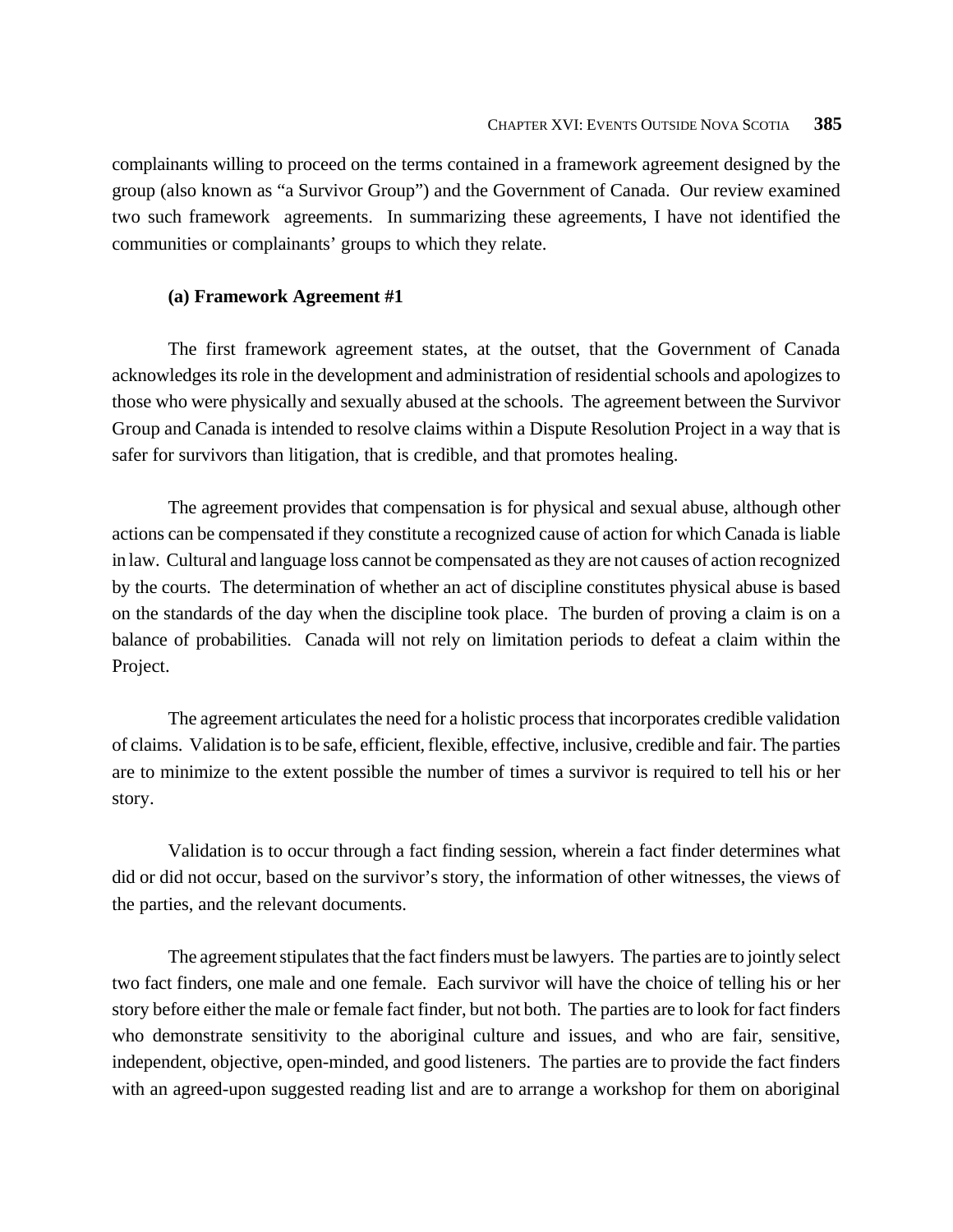cultural awareness.

Canada is directed to share relevant documents in its possession, subject to privacy legislation or, where a statement of claim has been filed, pursuant to court rules. The Survivor Group must also share relevant documents in the possession of individual survivors with Canada. Based on the shared documents, the parties will agree to as many facts as possible. Where possible, individual survivors are to provide written statements at least two months prior to their fact finding session in order to expedite the process, allow potential witnesses to be contacted, and permit counsel for both parties and the neutral fact finder to prepare for the hearing.

Survivors will tell their story to, and respond to questions from, the fact finder. Survivors will not have to speak to facts previously agreed to by Canada.

The parties may give the fact finder, in advance, a list of questions they would like the fact finder to ask the individual survivor (or a list of issues they would like to have explored). During the session, counsel for Canada and the individual survivor will approach the fact finder together about additional questions either of them would like the fact finder to ask.

Each survivor can be accompanied at the fact finding session by his or her lawyer, family members or another support person. Canada will have one of its lawyers and a maximum of one other person present, unless the individual survivor agrees that more can attend.

Survivors may arrange for additional witnesses to present information. This information is to be given to Canada at least two weeks before these witnesses will be heard, subject to an agreement to waive this notice period.

Canada may present information to the fact finder through its own witnesses, subject to the same disclosure obligations imposed on the Survivor Group. Agreed-upon experts may also provide their assessment to the fact finder.

Witnesses who are members of the Survivor Group are to be questioned only by the fact finder. Other witnesses may be questioned by counsel for any party. Counsel will not ask leading questions of their own witnesses.

Paragraphs 28 and 29 of the agreement are of particular significance. They provide: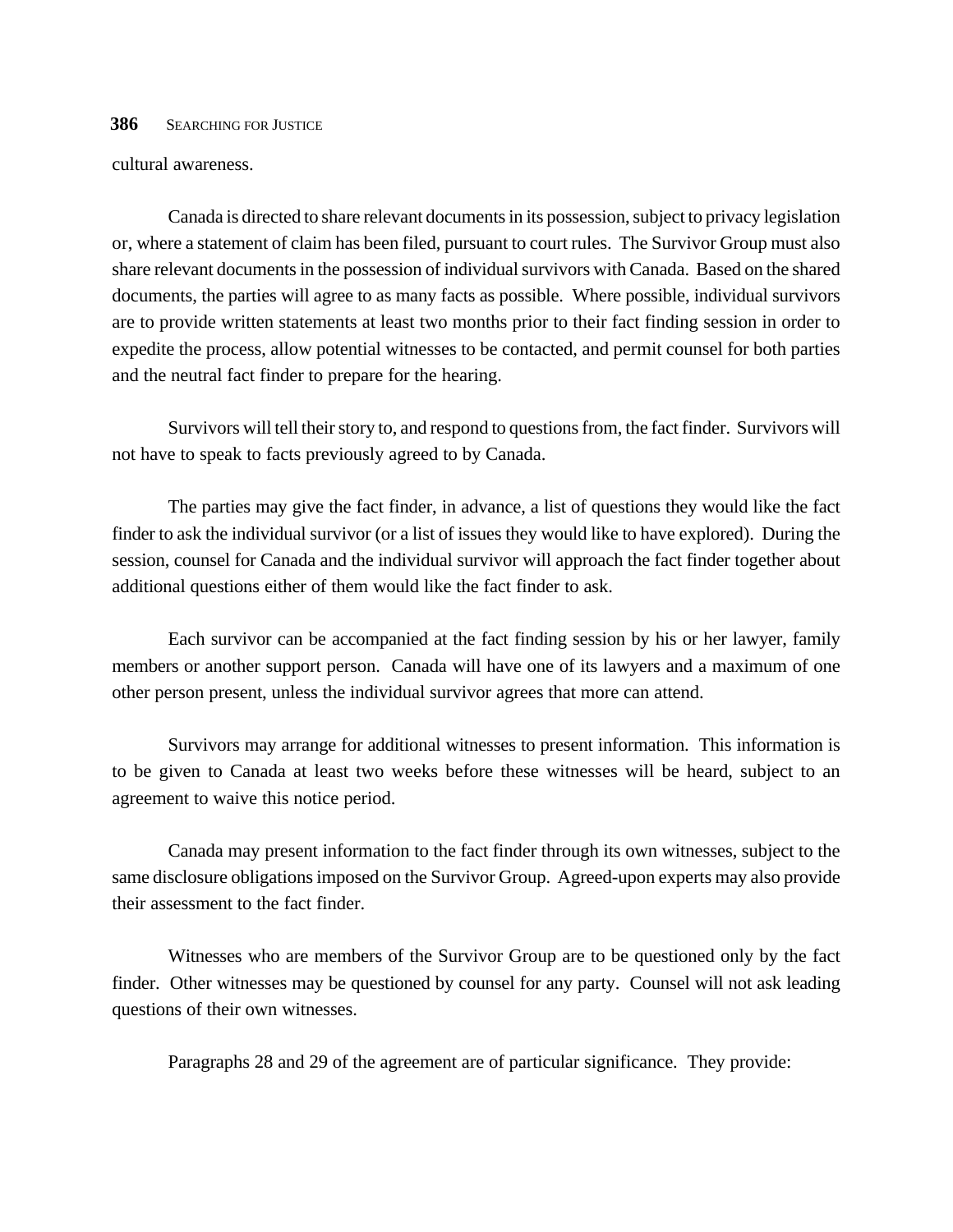- 1. For the credibility of the validation process, Canada will attempt to contact persons alleged to have committed acts of abuse and they will be given the opportunity to provide their story to the neutral fact finder. For the safety of the survivor, the person will be first advised in writing about the process and in a general way about the allegations. Only if the person decides to participate will more specifics of the allegations be provided.
- 2. If the person alleged to have committed acts of abuse decides to tell his or her story to the neutral fact finder, it will be in a different location than where the survivor tells his or her story, and at a later time. The person will be accompanied by legal counsel and a support person if her or she chooses and will assume his or her own costs.

All those providing information to the fact finder are to acknowledge the solemnity of the process through oath, affirmation or the holding of an eagle feather. The fact finder will take notes, but the survivor's story will only be recorded if the survivor agrees.

After the fact finding session, the fact finder will prepare a written report. The report is to contain the decision as to what did or did not occur and a non-binding opinion as to the effect of any abuse on the survivor and its impact on the survivor's life.

The parties will then attempt to reach agreement regarding the impact of the abuse through negotiation based on the facts found, and the opinion offered, by the fact finder. The parties will also attempt to reach an agreement regarding the legal significance of the facts. If the parties cannot agree on either issue, they may refer outstanding questions to the fact finder.

The fact finder cannot consider questions concerning the appropriate amount of monetary compensation for validated claims. The parties will attempt to reach an agreement regarding compensation through negotiation. Amounts of compensation are to be based on damage awards from relevant court decisions. Canada will not try to negotiate less than the amount it believes a court would award. If the parties cannot agree, a mediator will be selected to facilitate negotiations based on the facts agreed to by the parties or determined by the fact finder. If the parties cannot agree through mediation, the parties are to meet to consider other options for determining the amount.

The agreement contemplates that Canada will pay a certain percentage of the compensation amount. There are also provisions that contemplate the possibility that Church organizations may ultimately agree to participate. Courts have found that the churches share liability, but the churches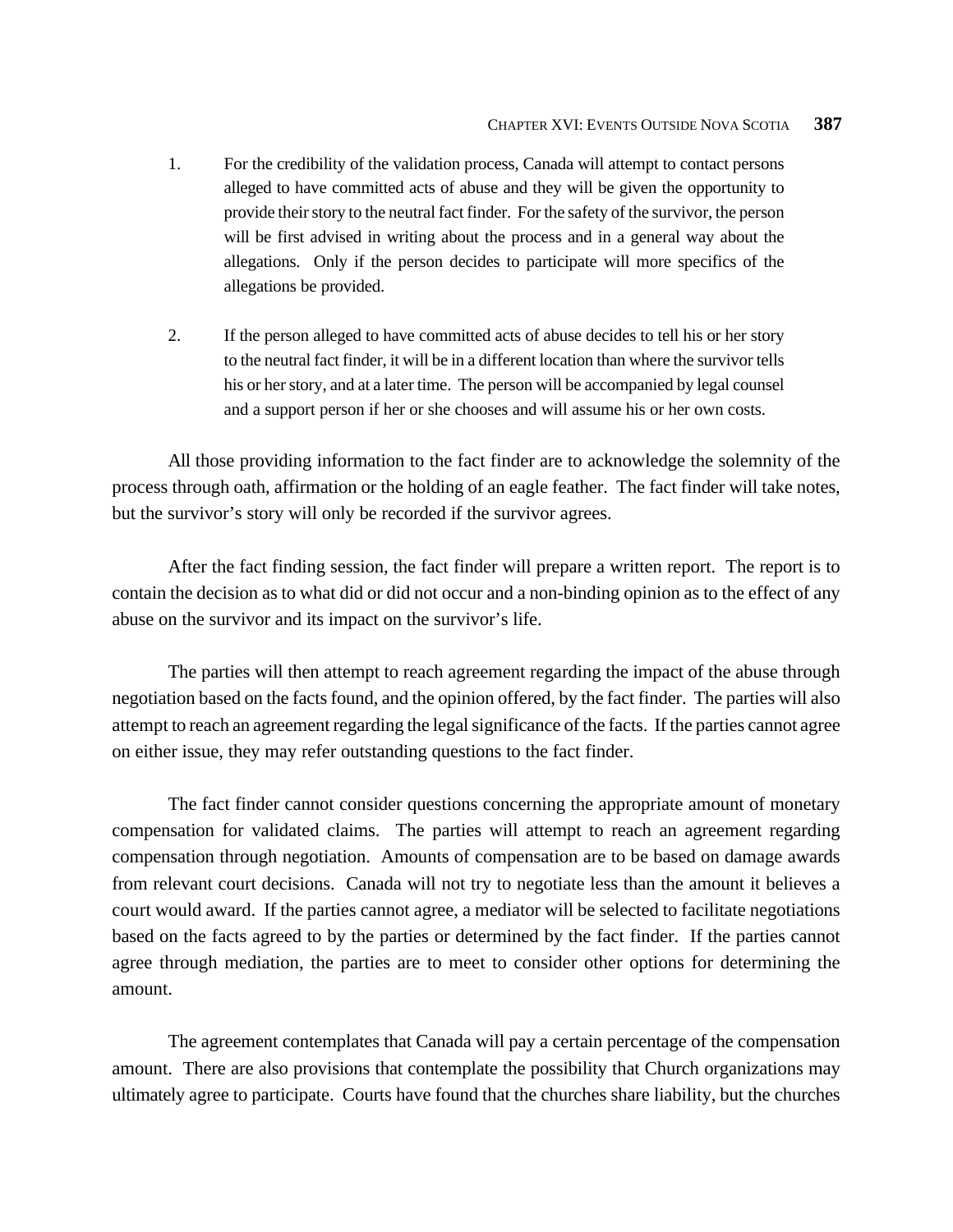have been concerned about the financial burden that settled claims would impose on them. On October 29, 2001, the federal Government announced that it will pay 70% of the compensation negotiated by validated victims of sexual and physical abuse.

A certain percentage of compensation amounts is to be dedicated to the individual survivor's healing. This money can be used for such things as community healing, education, vocational or training programs, counselling, therapy or trauma treatment. The money will be held in trust for the individual survivor in the trust account of the survivor's lawyer. The individual survivor will provide a written plan for the use of the funds to be presented to the Board of Directors of the Survivor Group. In order to respect the principle of survivors having control over their own healing, Canada will not play a role in deciding the purposes for which an individual survivor uses his or her healing funds.

The agreement indicates that the fact finding sessions are to be closed to the public unless the parties agree otherwise. Subject to any legal requirements, all information relating to the process, including any settlement, shall be kept confidential, except where the information discloses abuse of a child who is presently a minor.

The fact finder is to return materials to the survivor or destroy them, once a matter has been settled or the Project ended. Canada's legal requirement to keep documents that come into its possession is articulated, although the Agreement provides that Canada will keep only one copy of certain materials.

Canada is to provide funding to the Survivor Group for survivor participation costs. It will also assume the costs of the process.

#### **(b) Framework Agreement #2**

The second framework agreement is similar to the first agreement, but with some significant differences. This agreement refers to "complainants," rather than "survivors." Disclosure is to be exchanged in accordance with the practice in civil actions. Canada is to utilize its resources to locate relevant documentation regarding each complainant and is to provide copies of background historical documentation, including personnel files, student records and policy statements regarding discipline, to the fact finder and all parties. The fact finders are also to be provided with a bibliography of reading materials in relation to the history of residential schools. The oral evidence before the fact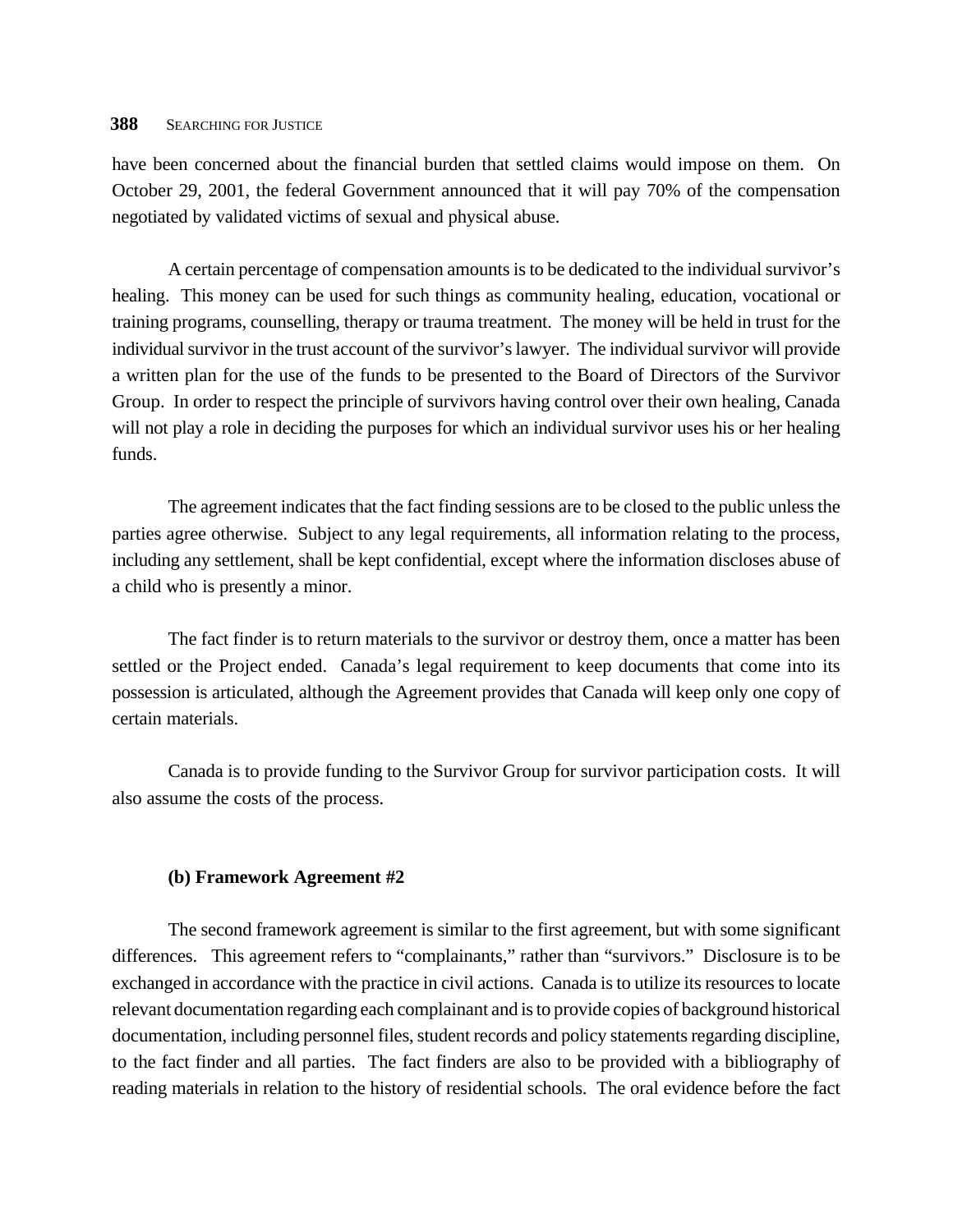finder is to be recorded for use later in the process.

Cash compensation is to be paid in a manner that accords with the complainant's preferences. Consideration is to be given to structured settlements. Canada is to pay 50% of the damages. However, if Canada and a church organization come to an agreement regarding the apportionment of responsibility for claims that would apply to the complainant's case, the complainant may require that Canada pay the portion of damages for which it is responsible under that agreement. The complainant may also require that Canada's apportioned share be adjusted based upon any judicial determinations respecting another residential school that would be binding or highly persuasive on a trial judge hearing an action commenced by the complainant for his or her particular claim. Fifteen percent of settlement proceeds are to be directed to healing and related purposes. The money is to be deposited into a trust fund, administered by a steering committee consisting of representatives of the complainants and Canada.

#### **10. ANALYSIS**

*The above represent some, but not all, of the approaches taken by governments in Canada to reports of institutional abuse. I do not intend to analyze here the elements of each of these approaches and their respective merits or shortcomings. Instead, in Chapter XVIII of this Report, I refer to elements of these approaches which may be helpful to explain my recommendations. Put simply, there are features of approaches taken in other jurisdictions that commend themselves to me and which I have adopted, in whole or in part.* 

*The approaches taken in other jurisdictions are relevant in another way. They collectively demonstrate the variables that exist in each jurisdiction that compel participants in the design and implementation of a government response to recognize that different situations require different solutions, and that one cannot, therefore, blindly follow what has been done elsewhere. In short, there can be no single template for a government response to reports of institutional abuse. Indeed, the approaches outlined above demonstrate that the Nova Scotia situation differed in some respects from the circumstances which presented themselves elsewhere. For instance, the Nova Scotia Government failed to recognize that the existence of multiple allegations against current employees compelled a different approach to the issue of validation than was taken in Ontario. As well, the Nova Scotia Government failed to recognize that Ontario had taken some measures to safeguard against fraudulent claims that were discarded by Nova Scotia without regard to their rationale.*